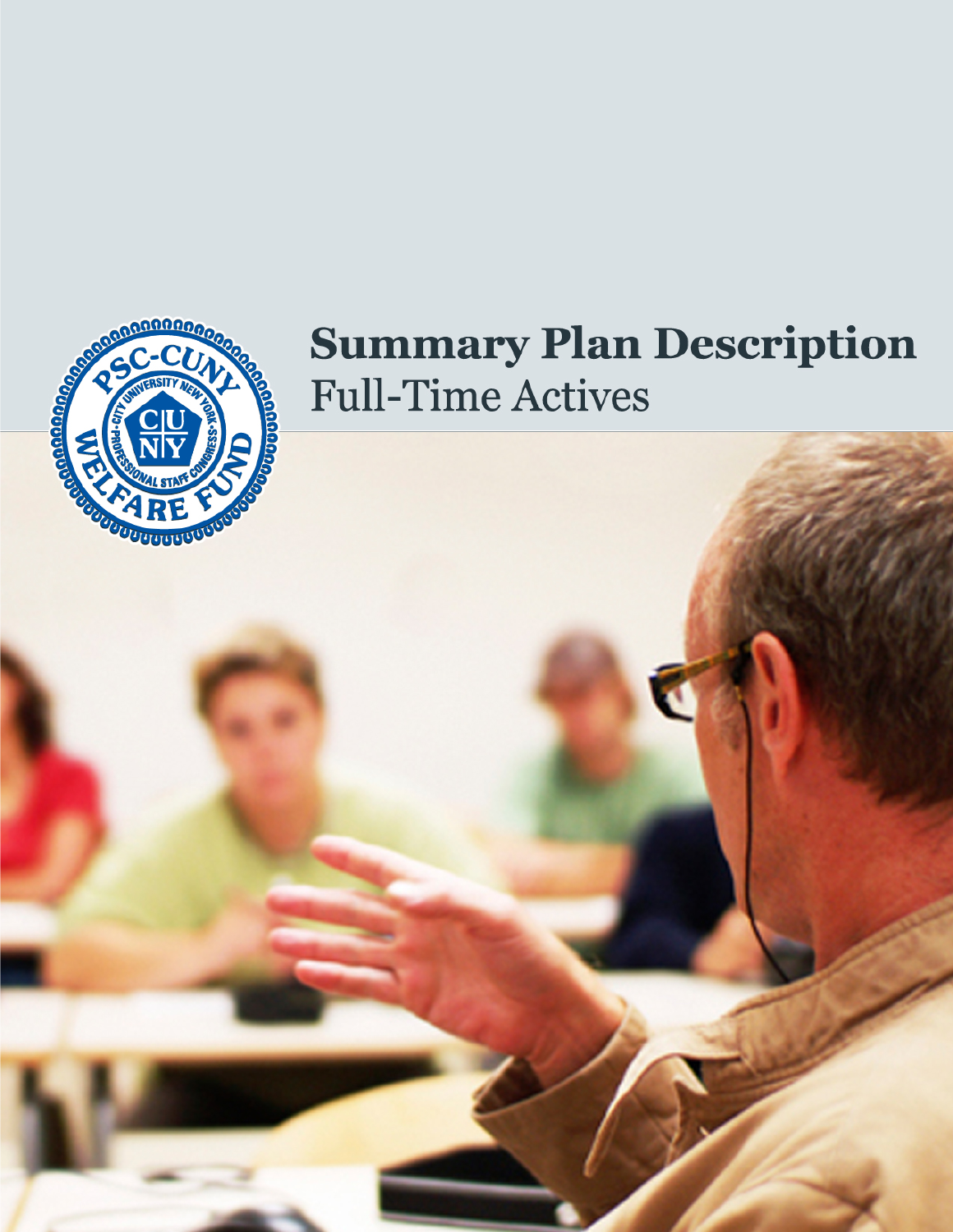# **Summary Plan Description for Full-Time Actives**

# **Eligibility Am I eligible for Welfare Fund benefits?**

You are eligible for **[supplemental health insurance benefits](http://www.psccunywf.org/full-time-actives/fund-benefits.aspx)** defined in this Summary Plan Description and provided by the PSC-CUNY Welfare Fund if you are a full-time member of the CUNY professional staff. Qualified Continuing Education Teachers who have basic NYC Health Benefits and certain management personnel and exempt titles are also eligible. A complete list of covered titles is included below. Eligible members must meet all of the following requirements:

- You are paid by tax-levy funds
- You work at least 20 hours a week with an appointment expected to last for more than six months
- Your title is covered within the Professional Staff Congress of CUNY

If the Welfare Fund Enrollment Form and dependent documentation are received by the Fund within 31 days of the date of hire, Welfare Fund coverage will begin on the first day of the month following the date of hire. If you miss the 31-day enrollment period you will not be able to enroll in or make changes to your benefit elections until the next annual Open Enrollment period (held annually in the fall; changes are effective January 1 of the following year), unless you experience an IRS-defined change in status.

### **Are my dependents eligible for Welfare Fund Benefits?**

If you are an employee enrolled in the Welfare Fund Plan, you may enroll your eligible dependents. Your eligible dependents include your legal spouse, your qualified domestic partner and your dependent children, including the children of your spouse or domestic partner, provided they meet the plan requirements listed below.

Domestic partners are qualified if duly registered with the New York City Clerk's Office and able to demonstrate financial interdependence. Certain tax implications apply to benefits for domestic partners you may want to consult with your tax professional.

The Fund defines eligible dependent children as natural or adopted children who are under age 26.

The eligibility for continued coverage of disabled dependent children only applies to current employees whose disabled dependent children reach the age limitation (26) while covered by a NYC HBP health plan. New employees with disabled dependent children already over the age limitation may not include such children as dependents on their City health plan coverage. In addition, employees may not add disabled dependent children to their health plan coverage if the child is already over age 26.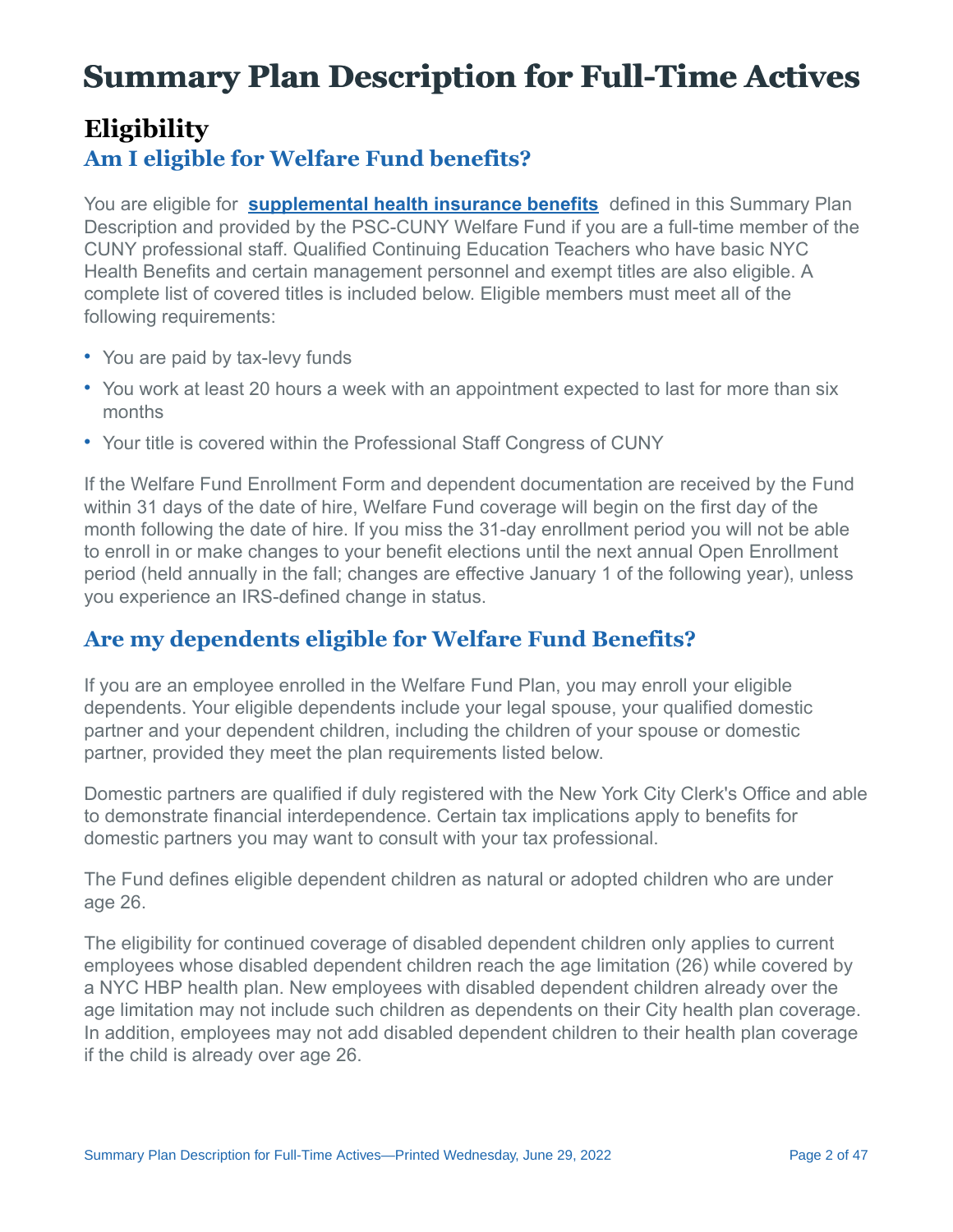Coverage for dependent children (not disabled) ends on the last day of the month that children turn 26.

#### **When does my Welfare Fund benefits coverage start?**

Your CUNY campus Benefits Office provides plan descriptions and forms for enrollment in the NYC Health Benefits Program and the Welfare Fund Supplemental Health Insurance Benefits Plan. No benefits are available until enrollment is completed and processed.

### **When does my Welfare Fund benefits coverage end?**

Welfare Fund coverage stops at the end of the month employment terminates. Coverage for dependent children (not disabled) ends on the last day of the month that children turn 26. At the point that coverage terminates, plan participants will be notified of their rights to purchase benefits in accordance with the federal COBRA regulations. This notice is issued by your campus Benefits Office and includes both the NYC Health Benefits Program and Welfare Fund Supplemental Insurance Benefits from the PSC-CUNY Welfare Fund.

### **What health benefits are covered by CUNY?**

Upon enrollment all eligible full-time active employees receive basic health insurance for themselves and eligible dependents through the New York City Health Benefits Program (NYC HBP). Basic health insurance includes hospital and medical coverage provided by one or more carriers chosen by the plan participant. The [NYC HBP Summary Program Description](https://www1.nyc.gov/assets/olr/downloads/pdf/health/health-full-spd.pdf) provided by your campus Benefits Office describes your coverage, and additional information is available on the **Office of Labor Relations website**. If you have questions regarding your basic health insurance, contact your campus Benefits Office.

### **What happens if I waive my CUNY & Welfare Fund benefits because I have other insurance, but that insurance gets terminated?**

An eligible individual who waives personal and/or dependent coverage because of other health insurance may enroll at a later time if that other coverage is terminated or significantly altered. Certain IRS-defined changes in status permit you to make benefits changes during the year that normally can only be made during the annual Open Enrollment period. If you experience an IRS-defined change in status, you have 30 days from the date of the IRS-defined change in status to make any eligible changes. Change(s) must be consistent with the IRS-defined change in status. For example, you may be allowed to make changes to your benefits if you do any of the following:

- Get married or register a domestic partnership
- Get divorced
- Have or adopt a child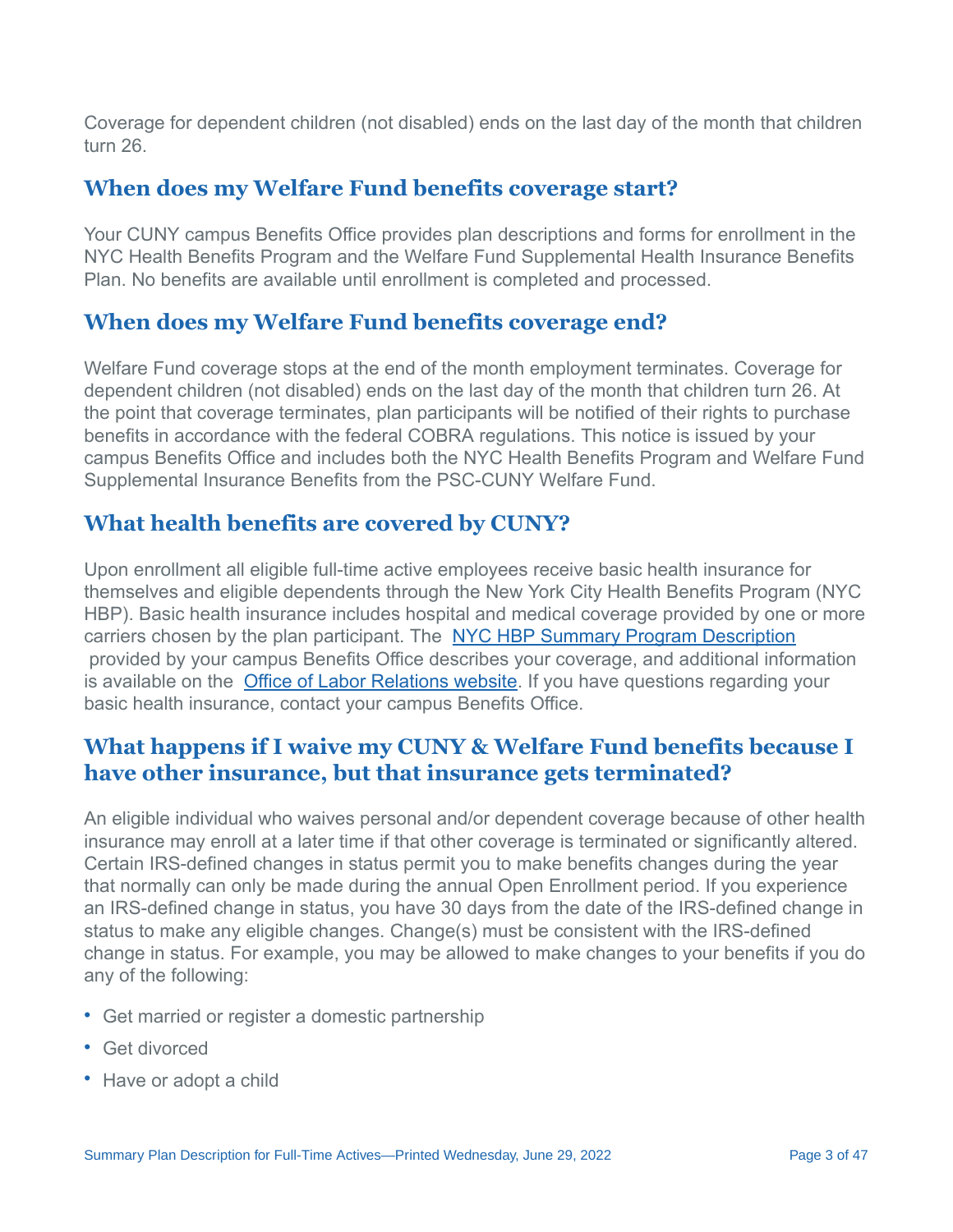- Experience a death
- Have a dependent who loses or gains eligibility elsewhere
- Experience a change in employment status—that is, you or your eligible dependent begins or ends employment, or takes an unpaid leave of absence or family medical leave
- Experience a significant change in medical coverage or cost for you or your eligible dependent
- Move out of your plan's service area

# **Fund Benefits What is covered by the PSC-CUNY Welfare Fund Supplemental Benefits Plan?**

 Upon enrollment, eligible full-time active employees and their eligible dependents have the following benefits at **no payroll deduction** :

- [Dental](/{localLink:1167})
- [Prescription Drug](/{localLink:1168}) (if enrolled in the NYC Health Benefits Program)
- [Vision](/{localLink:1169})
- [Basic disability](/{localLink:1170})
- [Extended medical](/{localLink:1171}) (if enrolled in GHI-CBP basic health coverage)
- [Hearing aid](/{localLink:1174})

These optional benefits are also available; however, you pay a premium:

- [Optional extended disability](/{localLink:1230})
- [Optional term life insurance](/{localLink:1231}) (first year free if new NYSUT member)

These benefits are in addition to the basic health insurance provided by CUNY through the NYC Health Benefits Program. **Employees who waive coverage from the NYC HBP are eligible for [dental,](/{localLink:1167}) [vision](/{localLink:1169}) and [hearing aid](/{localLink:1174}) benefits but are ineligible for the [prescription drug program](/{localLink:1168}) and the [extended medical benefit](/{localLink:1171}).** 

#### **Dental**

### **How does the Welfare Fund dental benefit work?**

Coverage is provided to plan participants and eligible dependents through either the Guardian Life Insurance Company or Delta Dental. Plan participants are required to select one of the options for themselves and their families. Those who do not make an election are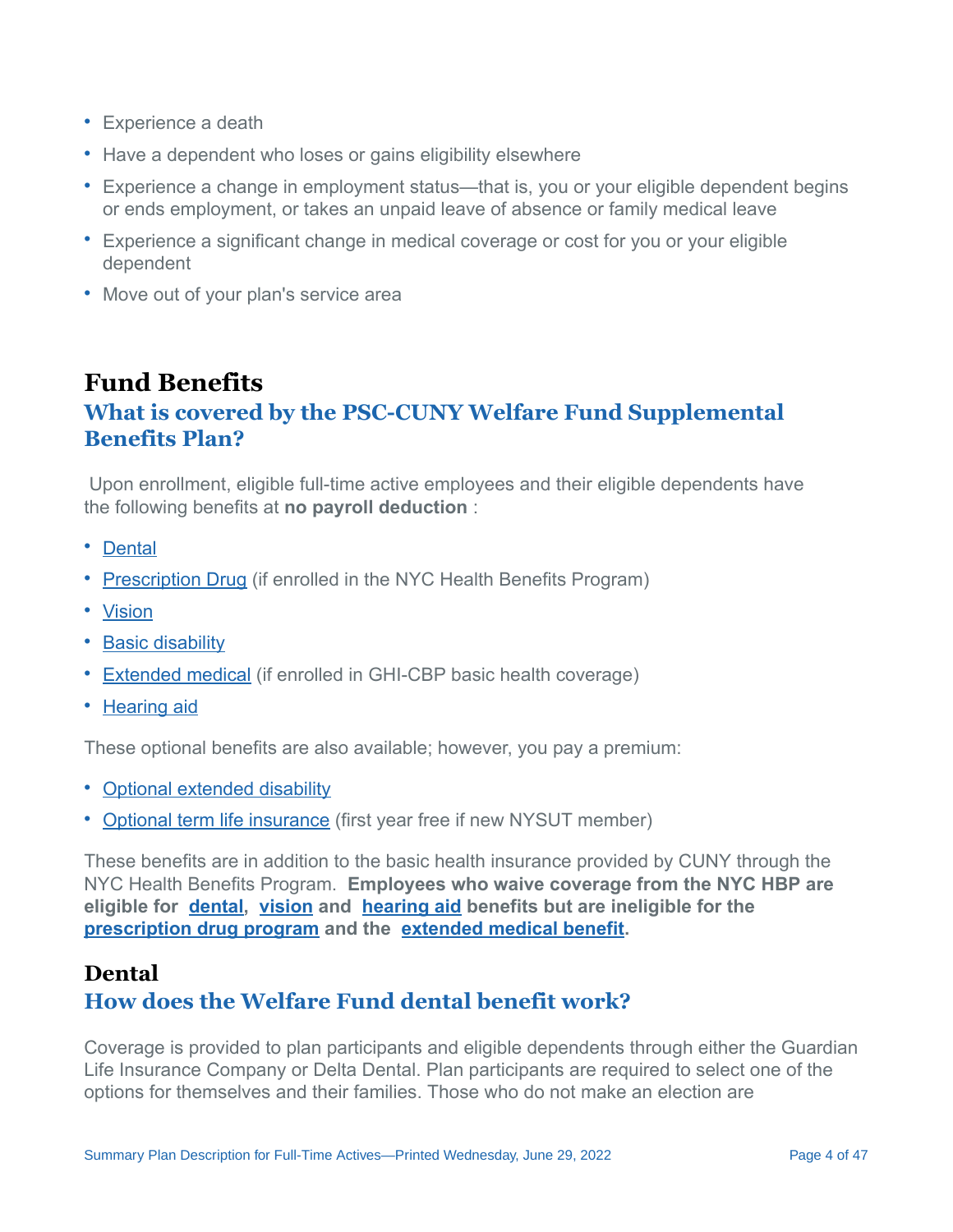automatically enrolled in the Guardian program. Both the Guardian program and the Delta program are available to eligible members at no payroll deduction. Neither has a "rider" option.

#### *Guardian Dental Guard Preferred*

See the Guardian Fee Schedule

This is a "preferred provider" (PPO) program with two components:

1. Access to a panel of [dental providers](https://www.guardiananytime.com/fpapp/FPWeb/home.process) who charge reduced fees

2. A higher Welfare Fund rate paid to participating dentists (according to the Guardian Fee Schedule)

Benefits include most standard dental procedures. There are no annual or lifetime maximum payment limitations. Plan participants may use any licensed dentist to provide services, although non-participating dentists are not required to charge the reduced fees, thereby reducing the value of the benefit. Also, non-participating dentists are not eligible for the higher Welfare Fund rate paid to participating dentists.

The provider panel maintained by Guardian Life is Dental Guard Preferred. Your Group Plan Number is 381084.

Information on participating dentists is available from Guardian on their [website](https://www.guardiananytime.com/gafd/wps/portal/fdhome) or by phone (1-800-848-4567).

Frequency Limits: Standard prophylactic care (cleaning and necessary x-rays) is covered once every four months.

#### **Pre-Treatment Review**

Each plan participant is entitled to be informed by Guardian of the total cost, plan reimbursement and out-of-pocket costs associated with a course of dental treatment. Forms are available at participating dentist offices or from Guardian. Pre-treatment review is recommended.

### **How do I file an out-of-network dental claim?**

Claim forms are available  [here](http://www.psccunywf.org/media/191275/guardian_dental_non-par_reimbusement_claim_form.5.15.18.pdf) or from participating providers, by mail from Guardian and through the Guardian Website. Guardian Forms have the mailing address on them. Claim forms should be submitted to:

Guardian Group Dental Claims P.O. Box 981572 El Paso, TX 79998-1572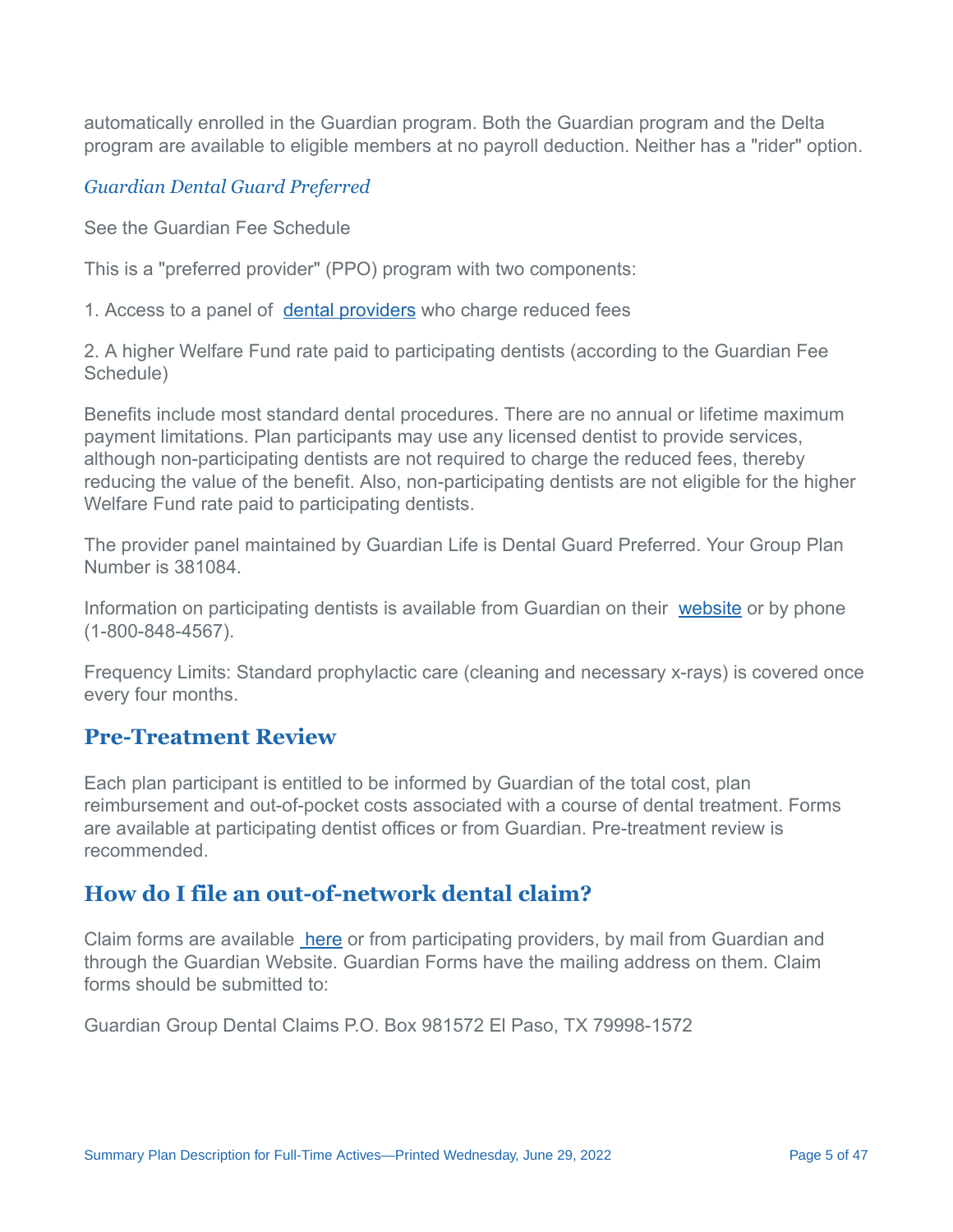### **What is not covered by my Guardian Dental Plan?**

Coverage is not provided for certain types of care. [Treatment exclusions](http://www.psccunywf.org/media/193278/guardian_benefit_exclusions.rev.7.1.2018.rev.pdf) often involve technical matters. There are also [procedural limitations](/media/242559/guardian_contract_limitations.pdf) by frequency or age.

#### *DeltaCare USA*

This is a dental Health Maintenance Organization. DeltaCare USA will assign a primary care dentist for members upon enrollment. (Once enrolled, you have the opportunity to switch to another participating Delta dentist by calling 800-422-4234.) That dentist will be responsible for all dental care including referral to specialists as necessary. Members will pay for dental services in accordance with a [copay schedule](http://www.psccunywf.org/media/20957/Delta_Dental_Copay_Schedule.pdf) that Delta has negotiated with the dentists. The patient fee is set for each service.

Unlike traditional insurance, there are no claims to complete or reimbursement to await. There is no annual or lifetime limit on services.

Enrollment in the Delta program is available each year and coincides with the City-wide open enrollment period.

The HMO program is sponsored by Delta Dental and called DeltaCare USA. It is administered by: PMI Dental Health Plan 12898 Towne Center Drive Cerritos, CA 90703-8579

Information on dentists participating with the HMO is available from Delta on their [website](https://www.deltadentalins.com/) (Select network for DeltaCare USA) or by phone (1-800-422-4234).

Please be aware that most participating Delta dentists are located in New York and New Jersey. For availability of Delta dentists outside those areas, call Delta or check the Delta [website.](https://www.deltadentalins.com/)

#### *Optional Fee Payments*

Certain procedures are deemed "optional" in the Delta Fee list which typically indicates that it is a procedure that may exceed an accepted norm of service. For example, color-matched fillings are above the norm on molars, whereas they are standard practice on front teeth. Members who decide to have color-matched fillings on molars would pay a higher fee and that fee is in accordance with the profile of each dentist maintained by Delta dental. PMI Dental Health can provide this information.

#### *Emergency Care*

Whereas members are generally required to use the primary dentist, or an HMO specialist referred by that dentist, there is a provision for emergency treatment up to \$100 per year. Claim forms and regulations are available from PMI Dental Health at the address listed above.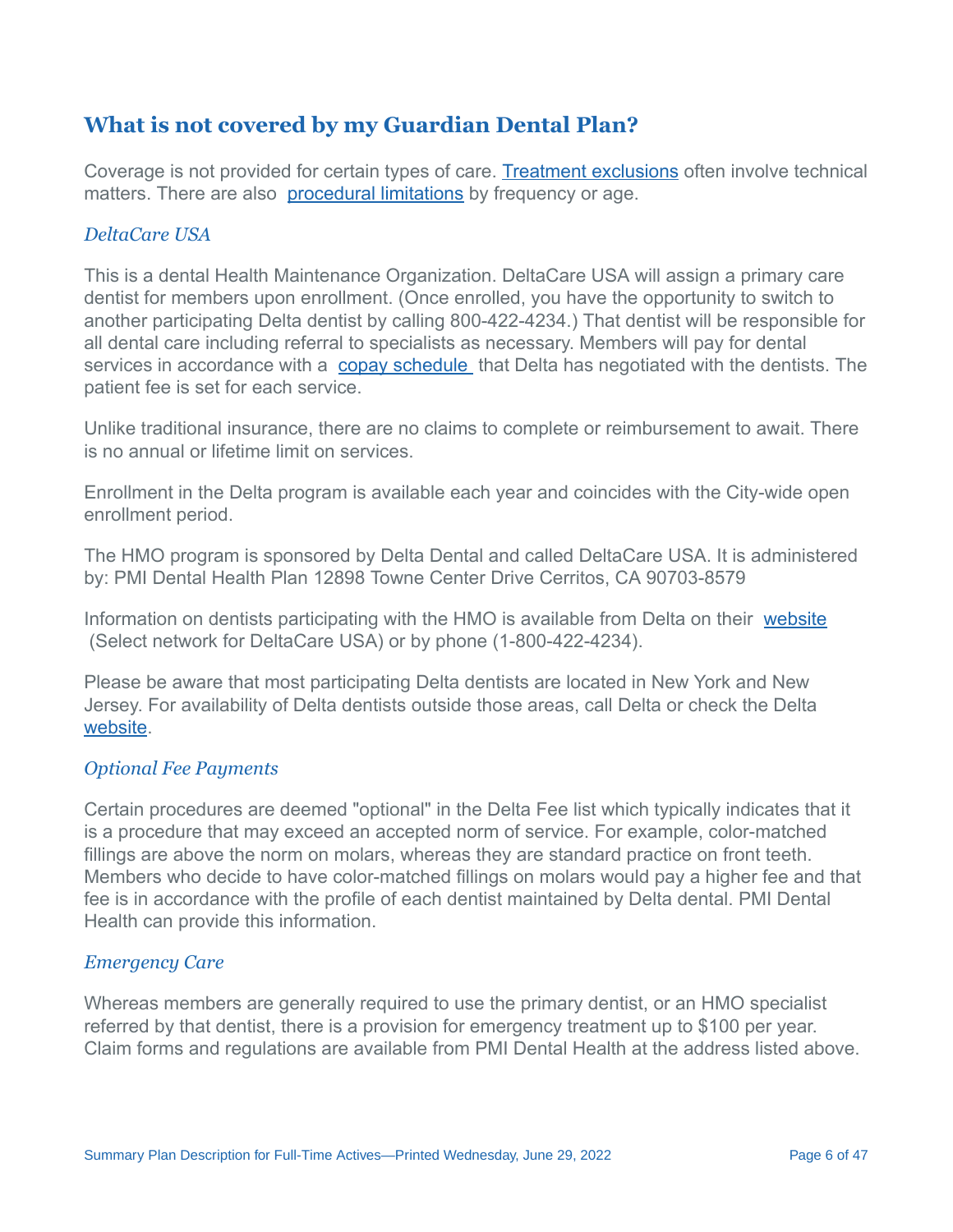#### *Exclusions and Limitations*

[Coverage is not provided for certain types of care. Be sure to review the](http://www.psccunywf.org/media/158054/dental_-_delta_exclusions_and_limitations.6.2017.pdf)  limitations and exclusions for both standard benefits and orthodontic benefits.

#### **Drug**

#### **How does the Welfare Fund drug coverage work?**

Plan participants must be enrolled in an NYC Health Benefits Program basic health insurance plan to be eligible for the CVS/Caremark Prescription Drug Program.

Participating members will receive a CVS/Caremark prescription drug card unless they elect to purchase an optional drug rider through certain basic health programs. Those who elect a rider over the CVS Plan should refer to the stipend section below. Please note that the CVS/Caremark Prescription Drug Program restricts coordination of benefits with another drug coverage.

#### **What does the CVS Prescription Drug Program cover?**

- The plan covers most drugs that legally require a prescription and have FDA approval for treatment of the specified condition(s). Drugs available without a prescription, classified as "over the counter" (OTC), are not covered regardless of the existence of a physician's prescription. The Welfare Fund program through CVS/Caremark encourages utilization of (a) generic equivalent medications, (b) selected drugs among clinical equivalents.
- If a generic equivalent medication is available and you or your physician chose it, you pay the standard co-payment for a generic drug. If you choose a brand name drug when a generic is available, you will pay the full cost of the brand name drug.
- CVS/Caremark has determined a list of drugs that treat medical conditions in the most cost-efficient manner. [The Welfare Fund Drug List i](/media/215627/psc-cuny_drug_list.april.2020.pdf)s regularly reviewed and updated by physicians, pharmacists and cost analysts.
- Home delivery (mail-order) or use of a CVS pharmacy is encouraged as a less costly way to fill prescriptions for long-term (maintenance) drugs. After an initial 30 day fill and 2 subsequent 30 day fills at a local pharmacy, higher levels of co-payment will be assessed for continued use of 30 day fills instead of 90 day (maintenance) fills.

#### **Copayment**

A co-payment is the part of the drug cost that is paid by the plan participant. Co-payments are based on the category (generic, preferred and non-preferred) and place of purchase (retail pharmacy or mail-order pharmacy).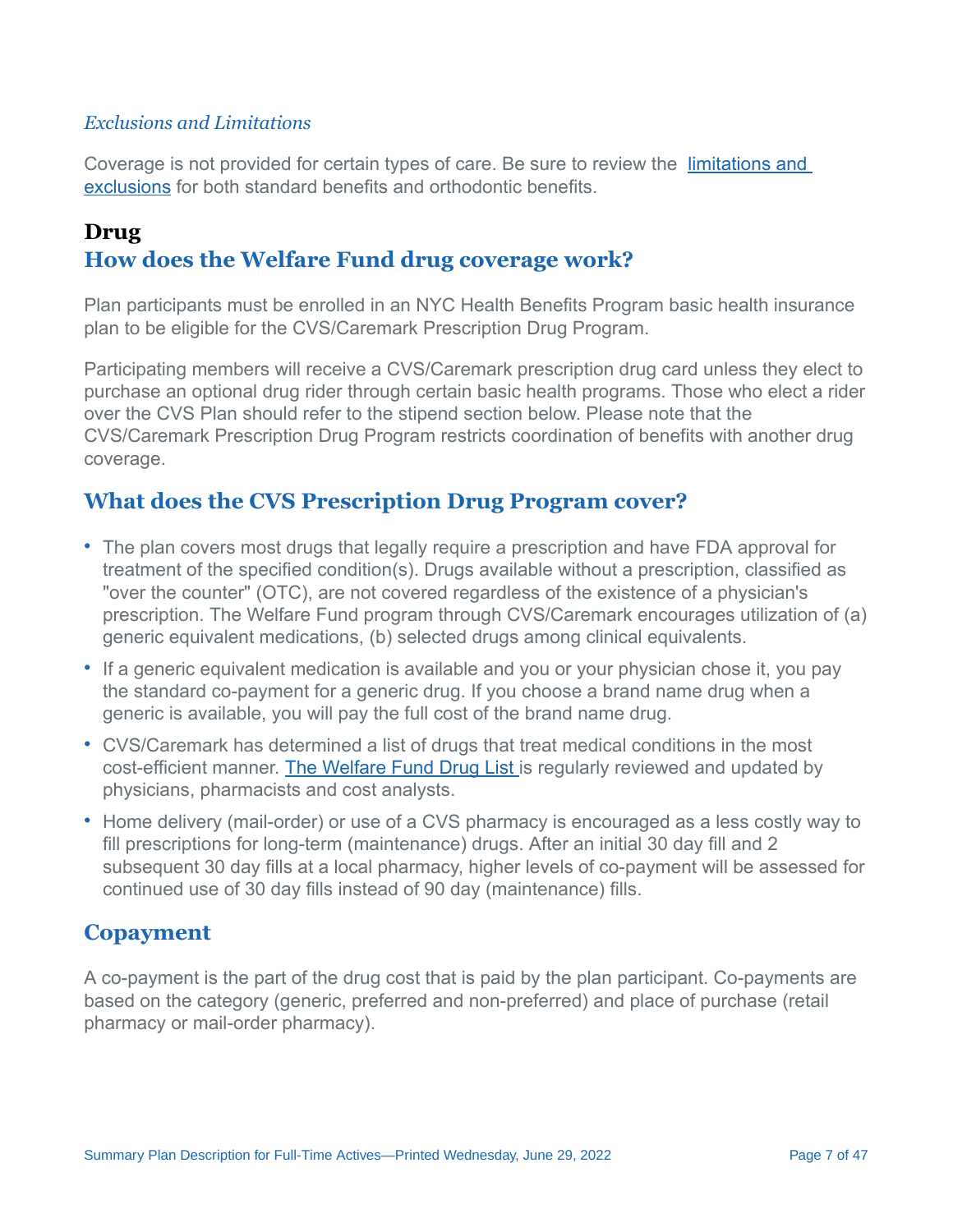#### **How Much You Pay for a Covered Prescription Drug\* Retail Pharmacy (up to a 30-day supply) CVS/Caremark Mail or CVS Pharmacy (90-day supply) First Three Fills Each Subsequent Refill** Generic **If filled at CVS** : No Copay for Generics on Welfare Fund Drug List **20% at all Non-CVS pharmacies** 35% (\$5 minimum) No Copay for Generics on Welfare Fund Drug List Preferred 20% (\$15 minimum) 35% (\$15 minimum) 20% (\$30 minimum) Non-Preferred 20% (\$30 minimum) 35% (\$30 minimum) 20% (\$60 minimum)

\*On July 1, 2014, the maximum benefit limit was lifted in compliance with the Affordable Care Act. Under the current benefit, the member will continue to pay a 20% co-pay until the cost to the Fund reaches \$10,000. When the cost to the Fund is between \$10,000 and \$15,000, the member's co-pay will be 50%.

| For Annual Plan Expenditures Between \$10K and \$15K |                                                                                                                                  |                                                             |                    |  |
|------------------------------------------------------|----------------------------------------------------------------------------------------------------------------------------------|-------------------------------------------------------------|--------------------|--|
|                                                      | Retail Pharmacy (up to a 30-day supply)                                                                                          | <b>CVS/Caremark Mail or CVS</b><br>Pharmacy (90-day supply) |                    |  |
|                                                      | <b>First Three Fills</b>                                                                                                         | <b>Each Subsequent</b><br>Refill                            |                    |  |
| Generic                                              | If filled at CVS: No Copay for<br><b>Generics on Welfare Fund</b><br>Drug List<br>50% (\$5 minimum) at all<br>Non-CVS pharmacies | 50% (\$5 minimum)                                           |                    |  |
| <b>Preferred Formulary</b>                           | 50% (\$15 minimum)                                                                                                               | 50% (\$15<br>minimum)                                       | 50% (\$30 minimum) |  |
| Non-Preferred<br>Formulary                           | 50% (\$30 minimum)                                                                                                               | 50% (\$30<br>minimum)                                       | 50% (\$60 minimum) |  |

When the cost to the Fund exceeds \$15,000, the member's co-pay will become 80%.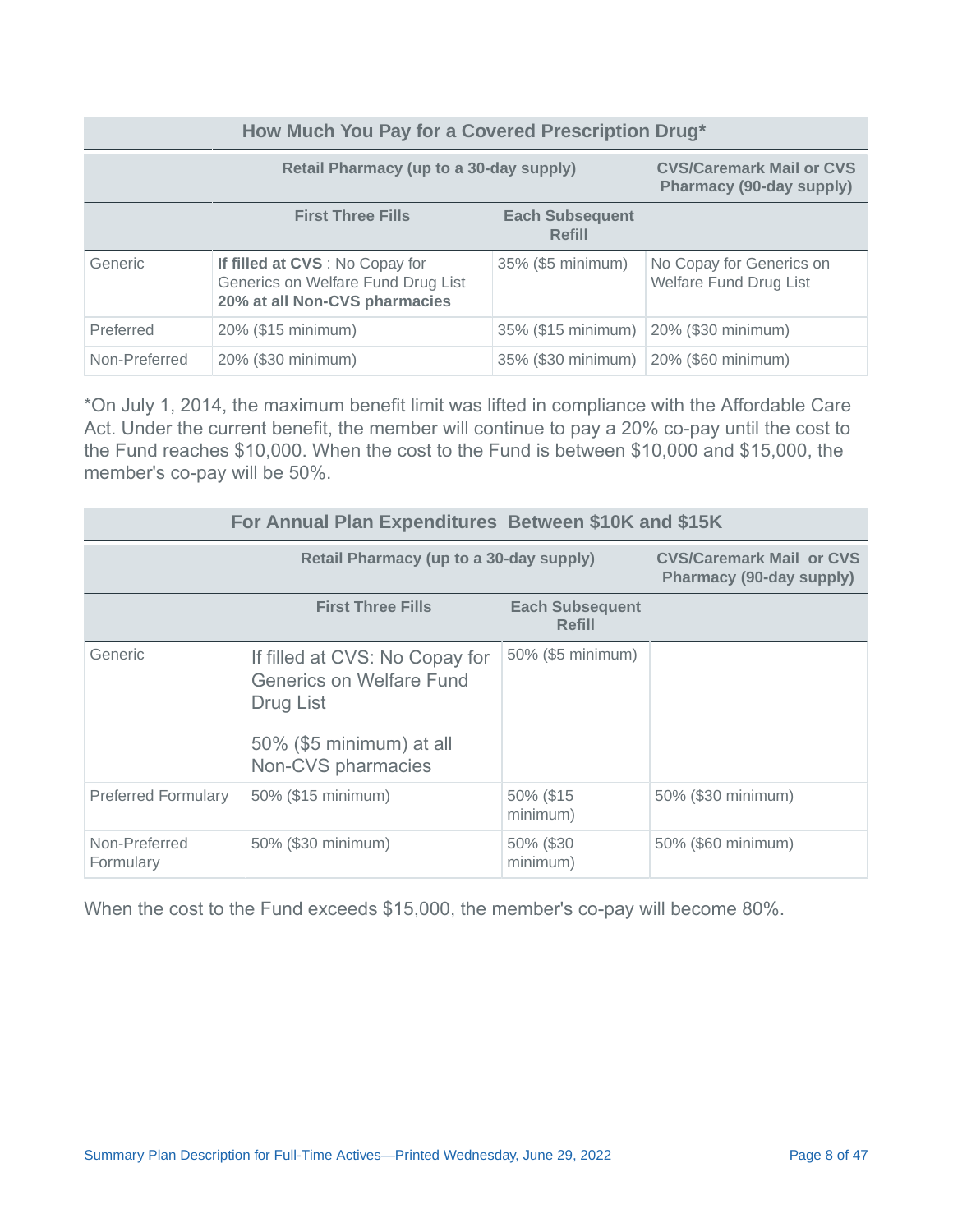#### **For Annual Plan Expenditures Over \$15K Retail Pharmacy (up to a 30-day supply) CVS/Caremark Mail or CVS Pharmacy (90-day supply) First Three Fills Each Subsequent Refill** Generic **If filled at CVS: No Copay for** Generics on Welfare Fund Drug List 80% (\$5 minimum) at all Non-CVS pharmacies 80% (\$5 minimum) Preferred Formulary 80% (\$15 minimum) 80% (\$15 minimum) 80% (\$30 minimum) Non-Preferred Formulary 80% (\$30 minimum) 80% (\$30 minimum) 80% (\$60 minimum)

# **Non-Covered or Restricted Drugs**

**The program does not cover the following:**

- Fertility drugs
- Growth hormones
- Needles and syringes
- Experimental and investigational drugs
- [PICA drugs](http://www1.nyc.gov/site/olr/health/summaryofplans/health-pica.page)
- Over the counter drugs (i.e., not requiring a prescription)
- Diabetic medications (refer to your NYC Health Benefits Plan carrier, GHI, HIP, etc.)
- Cosmetic medications
- Therapeutic devices or applications
- Charges covered under Workers' Compensation
- Medication taken or administered while a patient in a hospital, rest home, sanitarium, extended care facility, convalescent hospital, nursing home or similar institution.
- Shingles vaccine
- Weight Management drugs

#### **The following drugs are covered with limitations:**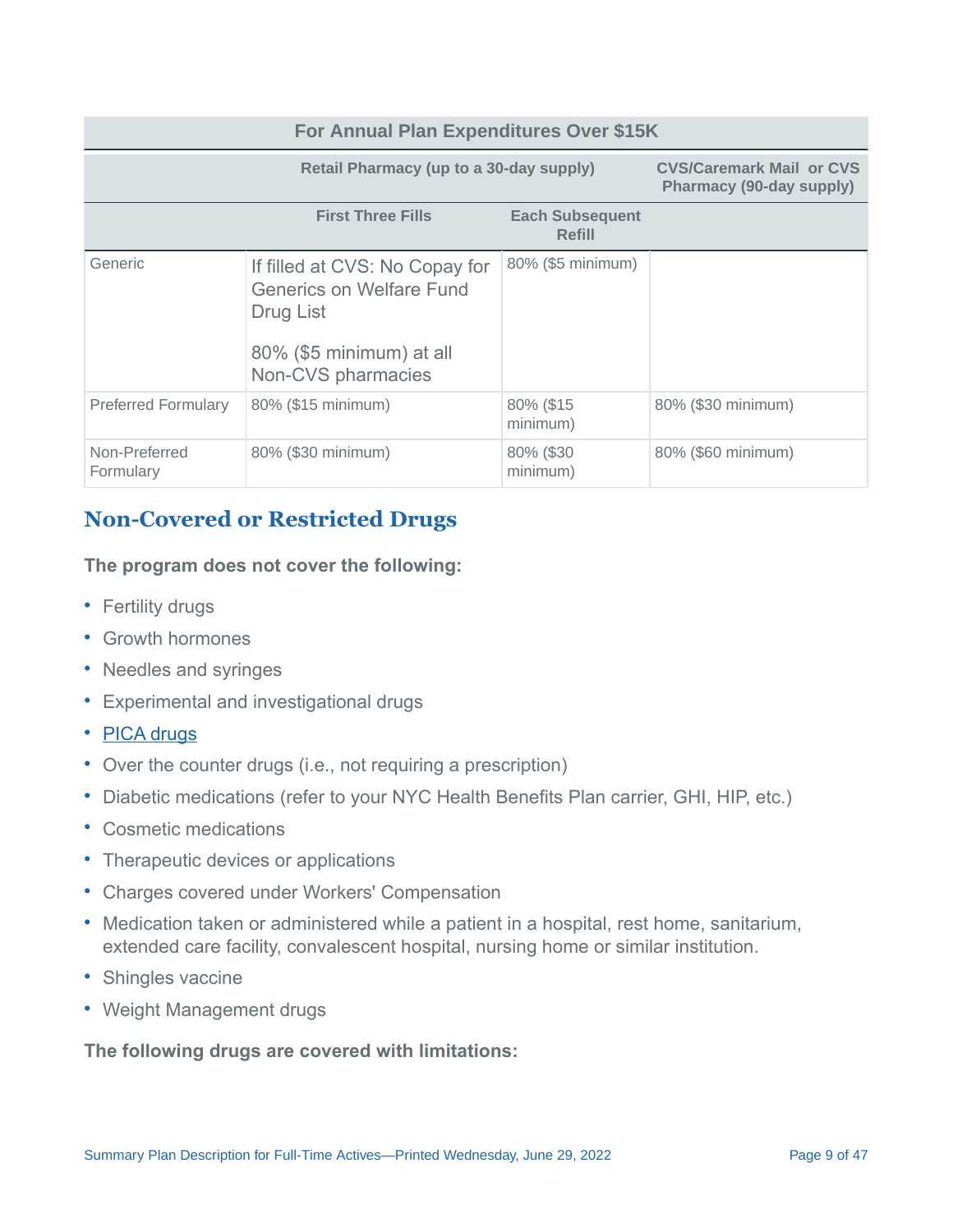- Drugs for erectile dysfunction up to an annual maximum Welfare Fund expenditure of \$500, with a maximum of 18 tablets every 90 days.
- Smoking cessation drugs up to an 84-day supply

### **Reimbursement Practices**

Prescriptions filled at participating pharmacies (CVS, Duane Reade, Rite Aid, Walgreen, etc.) will require presentation of a valid drug card. The co-payment must be met in order to acquire medication.

Prescriptions filled at non-participating pharmacies (very rare) or without presenting a drug card may require payment in full. In such cases, CVS/Caremark will honor a Direct Reimbursement Claim for payment, but only to the extent of the amount that would have been paid to a participating pharmacy, adjusted for co-payment.

### **Using Mail Order**

To use mail order, participants may register on the [CVS/Caremark website](https://www.caremark.com/wps/portal) or use the Mail [Service Order Form. Physicians may call 1-866-209-6177 for instructions on how to FAX a](https://www.caremark.com/portal/asset/mof_unauth.pdf) prescription.

Standard shipping and handling are free; express delivery is available for an added charge. Temperature-sensitive items are packaged appropriately, but special measures may be necessary if there are delivery and receipt issues at an additional cost to the member.

# **Special Accommodations**

#### **Travel or vacation**

If a larger-than-normal supply of medication is required, a participant may contact CVS at least three weeks in advance so that appropriate arrangements can be made with the prescription drug plan.

#### **Eligible dependent children away at school**

If an eligible dependent child is away at school, a separate card may be made available for that child by contacting the Fund. Prescriptions filled in other manners will require the student to pay the full cost of the prescription and submit a claim for direct (partial) reimbursement.

### **How to Contact CVS/Caremark**

Call Customer Service at 1-866-209-6177 for

- Location of Pharmacies
- Direct Reimbursement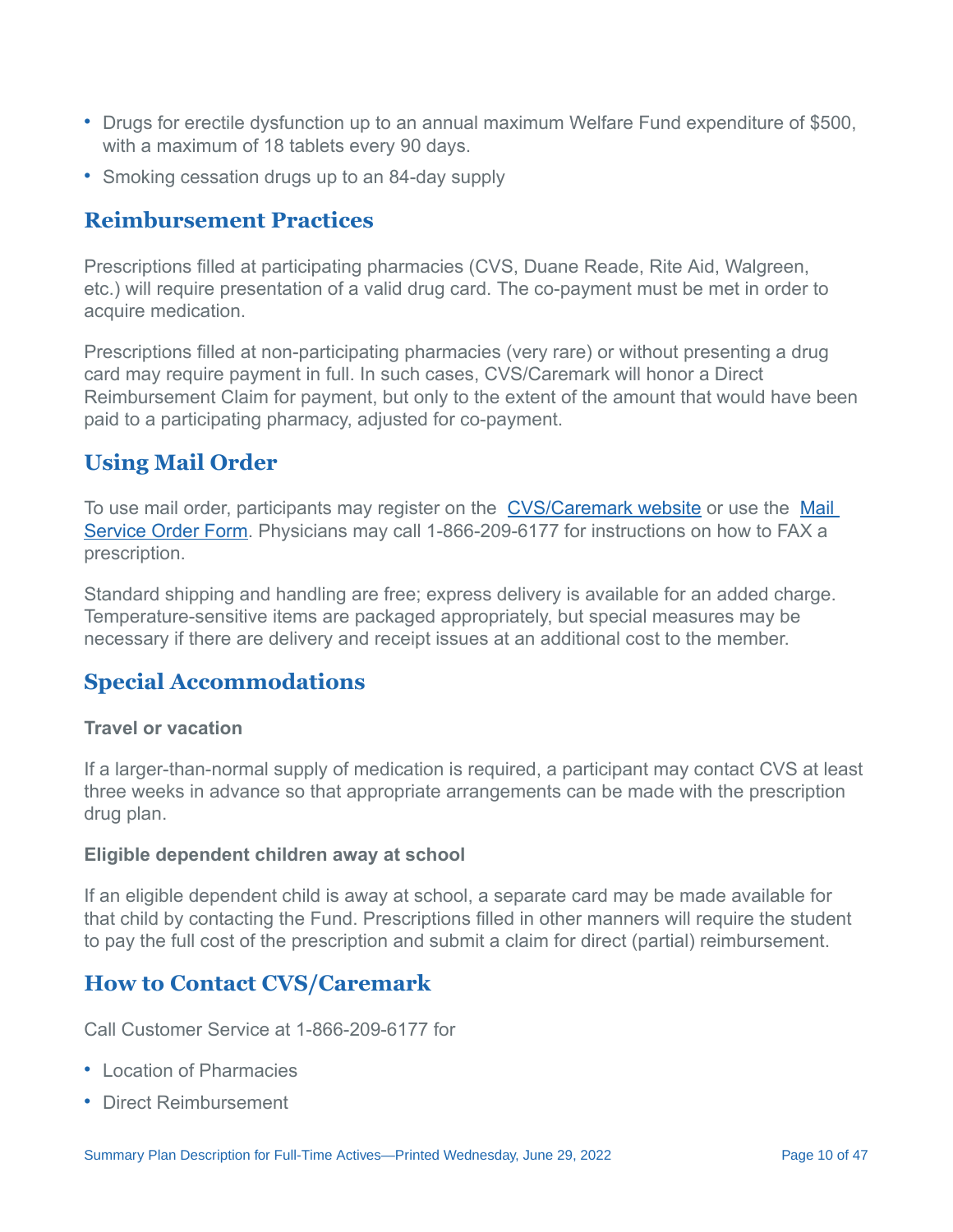- Eligibility issues
- Mail Order Forms

#### Visit the [CVS/Caremark website](https://www.caremark.com/wps/portal) for:

- Interactive Pharmacy Locator
- Claim Form Download
- Mail-order tracking
- Formulary Drug Listing

### **Other (Non-CVS/Caremark) Drug Coverage:**

#### **NYC PICA Program through Express Scripts**

There are some drugs for which participants do not use the CVS/Caremark card, but instead use another card, not issued by the Welfare Fund. For eligible full-time active participants, Injectable and Chemotherapy medications are available only through the **PICA Drug** Program, which is sponsored by the N.Y. City Employee Health Benefits Program and the Municipal Labor Committee. At the time of this writing it is administered by Express Scripts. Call the [NYC Health Benefits PICA Drug Program](http://www1.nyc.gov/site/olr/health/summaryofplans/health-pica.page) (212-306-7464) for further detail and updates. Eligible individuals will be issued a drug card for PICA coverage.

#### **Stipend for Rx coverage in lieu of CVS/Caremark**

Eligible full-time active participants who wish to opt out of the Welfare Fund drug plan may purchase a drug rider through their basic health carrier if their carrier is CIGNA, HIP Prime POS, or GHI HMO. This may be elected at the time of employment or during any open enrollment period through the city of New York. The plan participant will receive a stipend to offset out-of-pocket costs. The current stipend is:

- Individual: \$300 per year
- Family: \$700 per year

Payment is made within 45 days of the end of a calendar year. If rider coverage was only in effect part of the year reimbursement will be pro-rated. The Fund office will provide claim forms on request.

Members who participate in a drug rider plan through a basic health carrier will automatically be dropped from the Welfare Fund drug plan.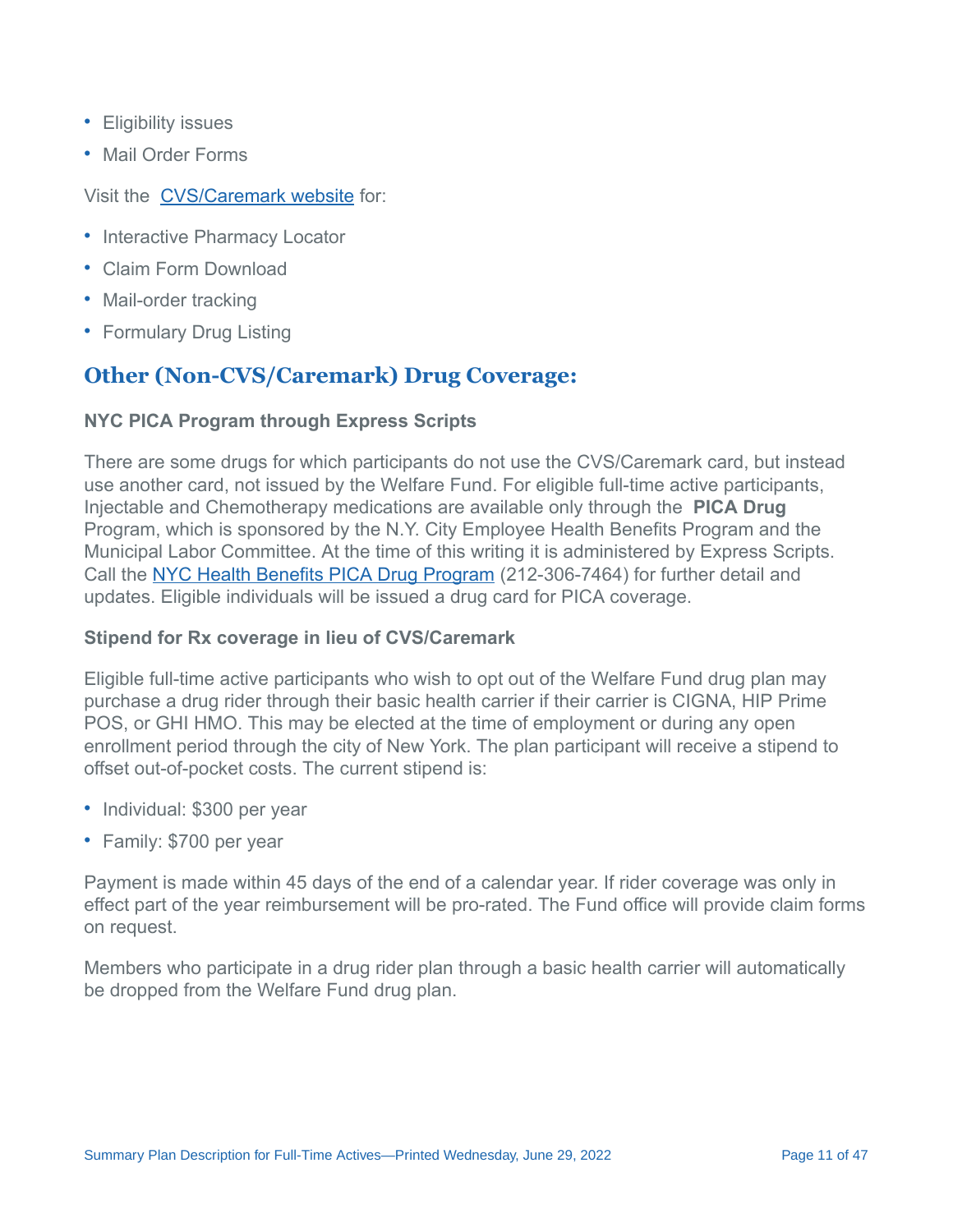#### **0\$ Generic Copay Program**

Beginning July 1, 2021, Active, Adjunct members and Retirees under 65 enrolled in the PSC-CUNY Welfare Fund Prescription Plan will have no copay when filling a prescription for a generic drug included in the [PSC-CUNY Welfare Fund Drug List](http://www.psccunywf.org/media/231608/welfare_fund_rx_drug_formulary.4.1.21.pdf) and when the prescription is filled at a CVS pharmacy or through the CVS Mail program. Generic drugs purchased outside of a CVS pharmacy are not included in the program.

#### **How does the \$0 Generic Copay Program work?**

Here are examples of prescription fills to clarify the service eligible for the benefit:

**Example:** A member who fills a prescription for a generic drug listed on the Welfare Fund Drug List at CVS or CVS mail facility would not pay a copay.

**Example:** A member who fills a prescription for a generic drug listed on the Welfare Fund Drug List at a retail pharmacy other than CVS will not have a reduced copay, and the claim will be processed according to the Welfare Fund Prescription Plan's current tiered copay schedule. This means most members using non-CVS pharmacies will continue to pay a 20% copay.

Member copays for generic drugs on the Welfare Fund Drug List purchased at non-CVS pharmacies are 20% *until the Welfare Fund's costs reach the Tier 1 limit* (when the Fund has paid \$10,000 in annual drug expenses).

When the member reaches the **Tier 1** limit, the copay for generics purchased at non-CVS pharmacies will increase to the **Tier 2** copay of 50% until the **Tier 2** limit is reached (when the Fund has paid \$15,000 in annual drug expenses).

At that point the copay for generics purchased at non-CVS pharmacies will move up to the **Tier 3** copay of 80%.

Importantly, when the member reaches the **Tier 1** limit they should then be eligible to apply for copay reimbursement under the new **[High-Cost Rx Program](http://www.psccunywf.org/full-time-actives/fund-benefits/high-cost-rx-program.aspx)** .

*Therefore, members who anticipate their drug costs may exceed the annual Tier 1 limit (\$10,000 in the Welfare Fund's drug expenses) should SAVE ALL CVS PRESCRIPTION DRUG RECEIPTS! Receipts for all CVS prescription purchases will be required for High-Cost Rx Program reimbursement claims.*

### **High-Cost Rx Program**

The High-Cost Rx Program is designed to include an additional \$25,000 of coverage for out-of-pocket prescription drug costs when certain conditions are met. The plan is designed to assist Active, Adjunct members and Retirees under 65 who are enrolled in the PSC-CUNY Welfare Fund Prescription Plan, and who are experiencing significant out-of-pocket drug expenses.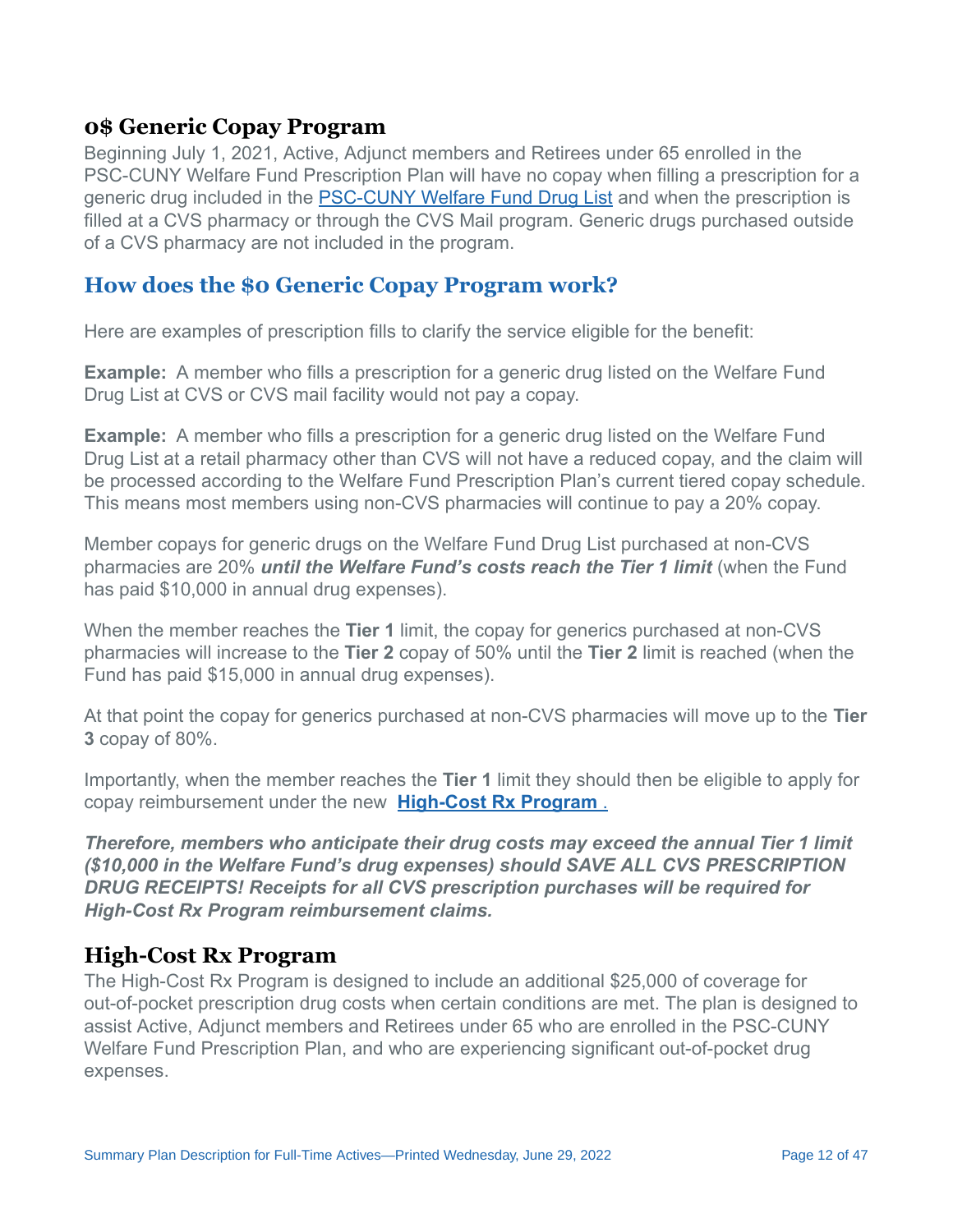### **How does the High-Cost Rx Program work?**

Fund members will be able to apply for reimbursement when their Welfare Fund prescription drug expense exceeds \$10,000 and their eligible out-of-pocket costs exceed \$2,500 on an annual basis. The Fund will reimburse up to \$25,000 per person per plan year. The first \$2,500 of out-of-pocket is treated as a deductible and not eligible for reimbursement.

*PSC-CUNY Welfare Catastrophe Major Medical (CMM) policy holders are required to file claims to Mercer Consumer/AIG before submitting to the Welfare Fund and must include a claim rejection from Mercer/AIG as part of claim to the Fund reimbursement plan.*

#### **How do I make a claim?**

Members must submit the following to Jennifer Melfi at the Welfare Fund, jmelfi@psccunywf.org:

- [High-Cost Rx Program Claim Form](/media/236308/2021_06_29_wf_high_cost_rx_reimbursement_form_page_1.pdf)
- Receipts (CVS pharmacy cashier's receipt, CVS mail order invoice or CVS Specialty Pharmacy invoice) AND
- Rx package receipt that shows:
	- Patient's full name
	- Name of Drug
	- Date of Service
	- Amount paid
	- Any Coupons

Here are examples of eligible receipts:

- [Pharmacy Cashier's Receipt](http://www.psccunywf.org/media/206347/high-cost_rx_plan_required_receipts.pdf)
- [Mail Order Invoice/Receipt](http://www.psccunywf.org/media/220020/invoice_sample_mail_order_25423.pdf)
- [Specialty Pharmacy Invoice](http://www.psccunywf.org/media/212704/cvs_specialty_invoice.pdf)

CVS/Caremark member portal claims printouts are NOT accepted as receipts. **Generic drugs that cost less than \$10 do not require receipts but must still be listed on the Claim Form.**

### **What claims are eligible for reimbursement?**

- All in-network pharmacy claims may be eligible for reimbursement if they are for drugs on the PSC-CUNY Welfare Fund's CVS formulary or drugs with a valid Prior Authorization
- Specialty Drug claims are eligible ONLYthrough the CVS Specialty program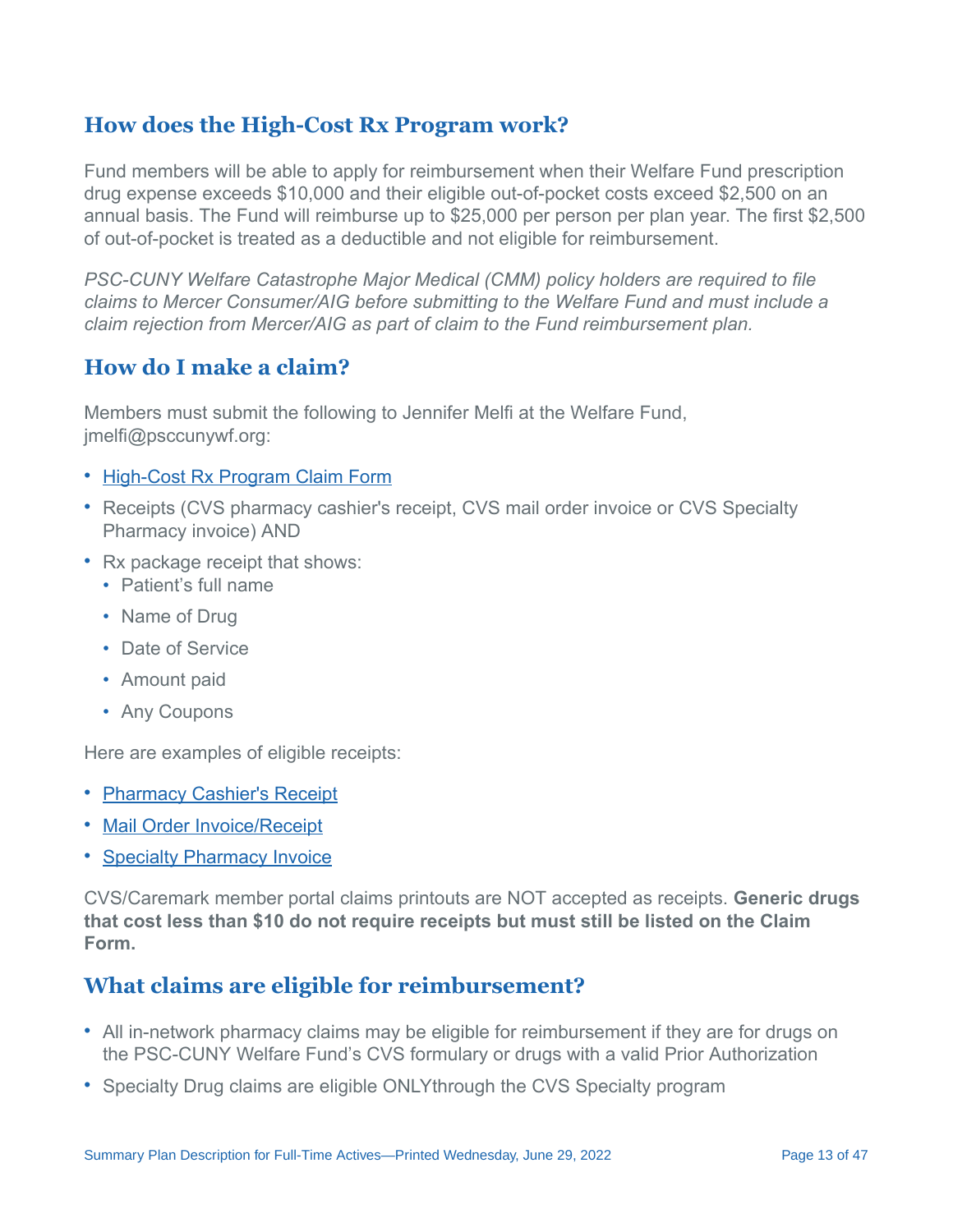### **What costs are NOT eligible and DO NOT COUNT towards Deductible and/or Accumulators?**

The following are not eligible:

- Dispensing penalties
- Copay costs:
	- Already paid by Manufacturer's Copay Assistance of Pharma Co.
	- Related to Ineligible Drug Claims
	- Related to other non-CVS specialty program drug expenses

### **What drug costs are not eligible for reimbursement?**

The following drugs are not eligible for reimbursement:

- PICA drugs (covered by NYC Health Benefits Program)
- Diabetes drugs (covered by basic health insurance)
- Drugs not included in the Welfare Fund CVS formulary or plan
- Erectile Dysfunction (ED) drug coverage maximum (up to \$500)
- ACA preventive list drugs (list available on psccunywf.org)
- Drugs covered by any provider other than PSC-CUNY Welfare Fund Prescription Plan
- Specialty Drug claims not purchased through the CVS Specialty program

### **When can a claim be submitted?**

#### **Claims must be submitted on a quarterly basis according to the following dates:**

- Q1 (Jan. 1 Mar. 31) on or after April 15
- $Q2$  (Jan. 1 June 30) on or after July 15
- Q3 (Jan. 1 Sept. 30) on or after Oct. 15
- Q4 (Jan. 1 Dec. 31) on or after Jan. 15

Claims will not be accepted until the 15 day following the end of the quarter. Claims will be accepted up to March 31st of the following year for claims with date of service in the prior plan year. Only one (1) claims submission per quarter will be accepted.

*IMPORTANT: When your eligible out-of-pocket copay costs exceed \$2,500 you should make a claim for reimbursement at the earliest quarterly date, even if it is only for a small amount. That will insure timely processing for full copay reimbursement in the next quarter.*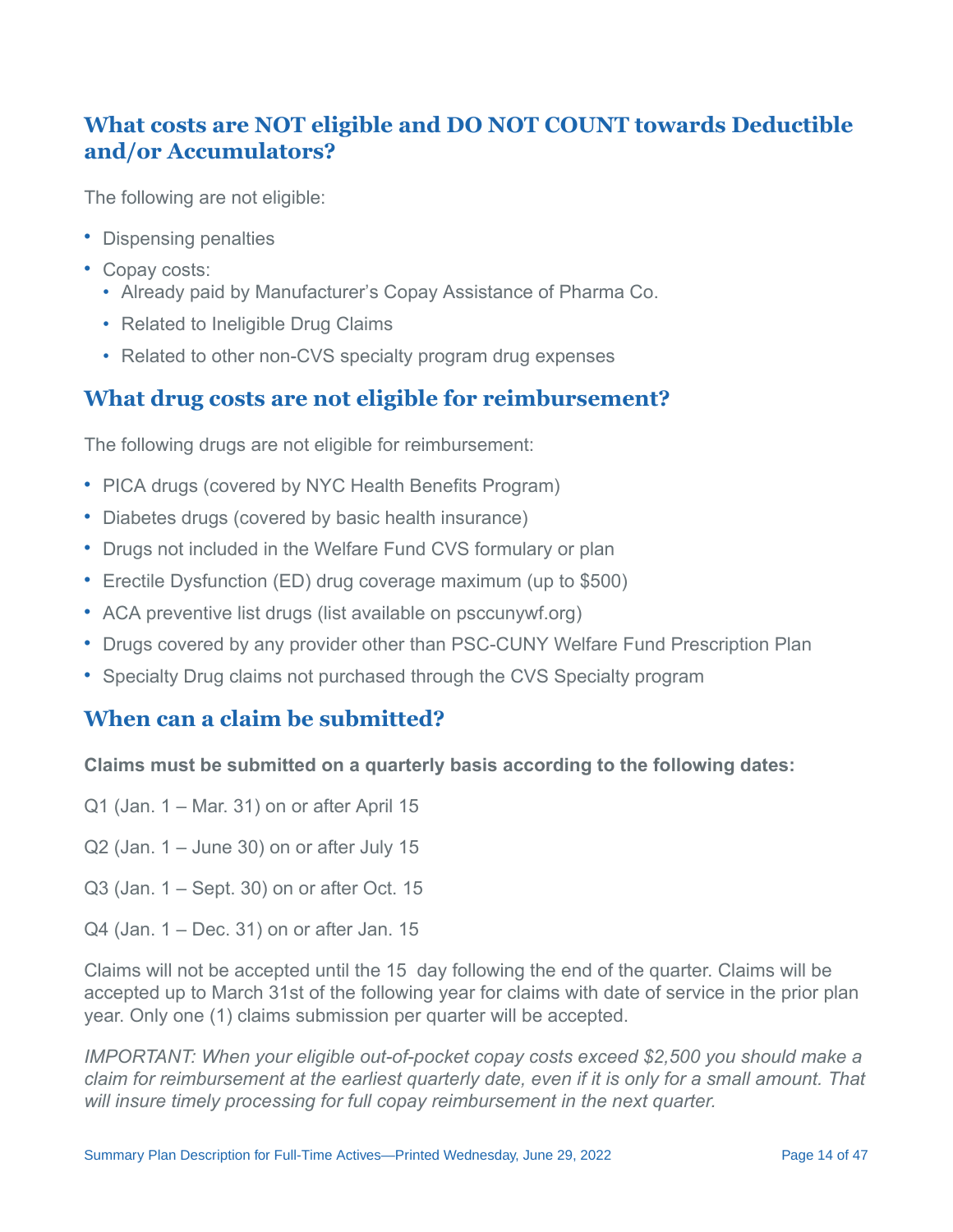Please be aware fraudulent claims are grounds for permanent disenrollment from the Fund Plan.

#### **Have you moved to a temporary address?**

#### **Vision**

Plan participants and their eligible dependents are entitled to a pair of glasses (lenses and frames and an optometric examination) once per calendar year, to be purchased at any time during the calendar year. This benefit can be rendered through the vendor contracted by the Fund, Davis Vision, or through other licensed providers.

#### **How does the Davis Vision plan work?**

Service through Davis Vision has no out-of-pocket costs for a limited selection of frames and lenses. Service rendered through other providers is subject to a maximum reimbursement of up to \$200. If you use a provider that is not part of Davis Vision, a Direct Reimbursement [claim form should be submitted within 90 days of service. In order for the Fund to maintain](http://www.psccunywf.org/media/133046/ret.out.of.state.reimbursement.pdf) accurate records, reimbursement claims should be submitted and will only be accepted once per year, no matter the amount.

**Eye examinations** are covered through a participating Davis Vision provider when made in conjunction with the purchase of glasses or contact lenses. Eye examinations other than for purchase of glasses or contact lenses are not covered. **Glasses must be purchased on the date of the examination. Split services are not permitted within the provider network.**

Examination is provided by a licensed optometrist for determination of refractive index as well as detection of cataracts, glaucoma and retinal/corneal disorders. There is no co-payment when using an in-network provider.

#### **Frames**

You may choose any Fashion, Designer or Premier-level frame from Davis Vision's Frame Collection, free of charge.

If you visit a Davis Vision participating provider and you select a non-plan frame, a \$100 credit, plus a 20% discount will be applied. This credit would also apply at retail locations that do not carry the Frame Collection.

If you visit a Davis Vision Visionworks location, and choose a non-plan frame, a \$175 credit plus 20% discount is available.

Members are responsible for the amount over \$100 (or \$175 at a Visionworks location), less the applicable discount.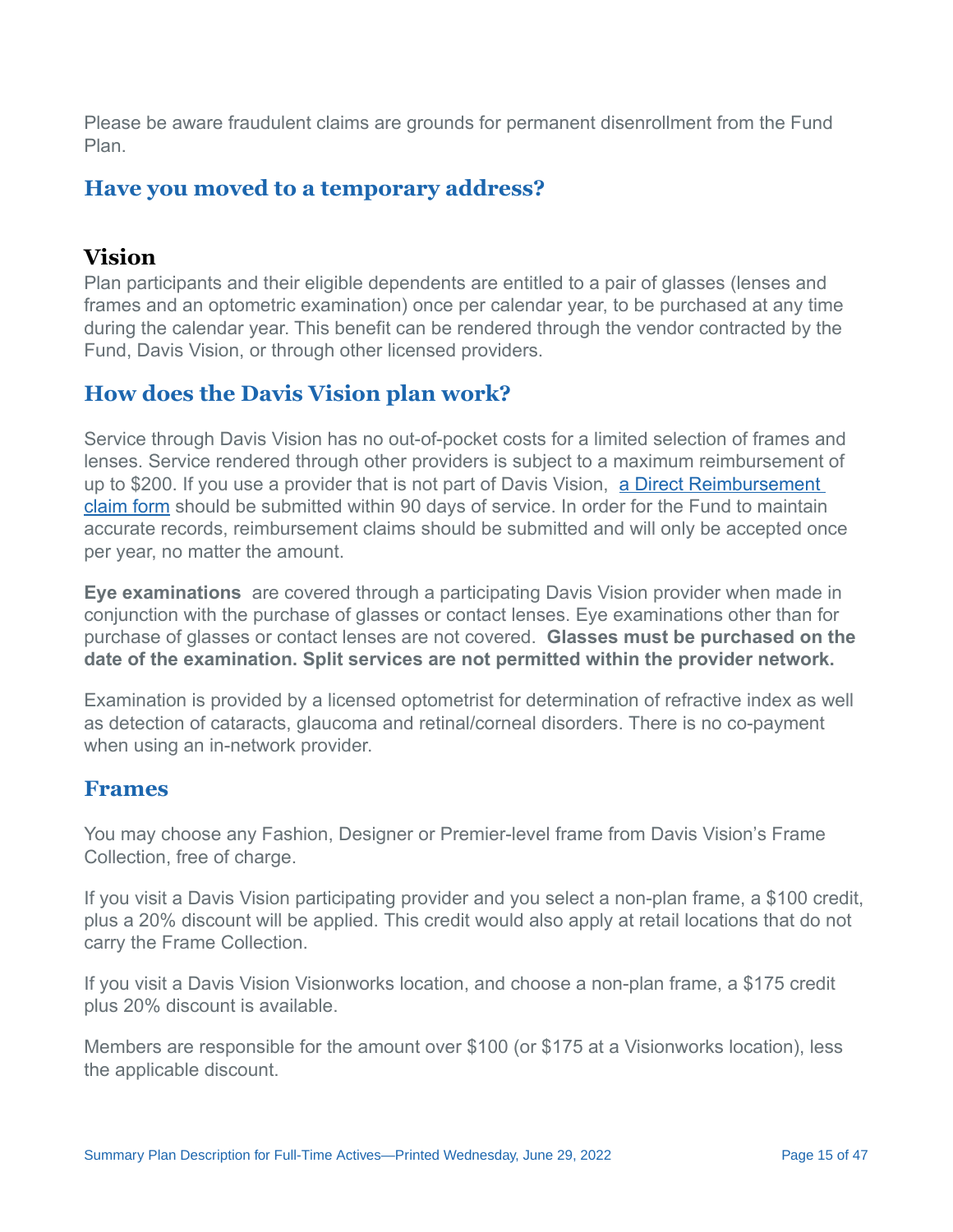#### **Lenses**

A range of special lenses and coatings is available with no co-payment at any in-network provider. For a complete list, see the [Davis Vision brochure.](/media/236470/davis_vision_brochure.7.1.21.pdf)

#### **Contact Lenses**

In lieu of eyeglasses, you may select contact lenses. Any contact lenses from Davis Vision's Contact Lens Collection are available at no charge. Evaluation, fitting and follow-up care will also be covered. The Davis Vision Premium Contact Lens Collection includes disposable (8 boxes) and standard replacement lenses (4 boxes).

Members may use their \$150 credit, plus a 15% discount toward non-Davis Vision Collection contact lenses, evaluation, fitting and follow-up care.

Visually required contact lenses will be covered up to \$105 with prior approval and may be prescribed only for certain medical conditions, such as Keratoconus.

Please note: Contact lenses can be worn by most people. Once the contact lens option is selected and the lenses are fitted, they may not be exchanged for eyeglasses. The Davis Vision collection is available at most participating independent provider locations.

### **How do I find a participating Davis Vision eyeglass store?**

Access Davis Vision's website at www.davisvision.com and use the "Find a Doctor" feature (On the Davis homepage, click on the "Members" tab, which will bring you to a menu. Type in the client code 2022 and submit) or call 1.800.999.5431 for the names and addresses of the network providers nearest you. Call the network provider of your choice and schedule an appointment. Identify yourself as a PSC-CUNY Welfare Fund member or dependent and Davis Vision member. Provide the office with your name, SS# and the name and date of birth of any covered member/dependent needing services. The provider's office will verify your eligibility for services. You may also create a personal account by logging onto the Davis Vision website. See the [Davis Vision benefit brochure](/media/236470/davis_vision_brochure.7.1.21.pdf) [.](/media/225026/davis_vision_brochure_10.28.20.pdf)

#### **[What if I don't go to Davis Vision?](/media/225026/davis_vision_brochure_10.28.20.pdf)**

Any licensed provider of vision services may be used as an alternative to Davis Vision providers. The reimbursement will cover frames, lenses or contact lenses costs not to exceed \$200 once per year. A [claim form](http://www.psccunywf.org/media/133046/ret.out.of.state.reimbursement.pdf) should be submitted within 90 days of service.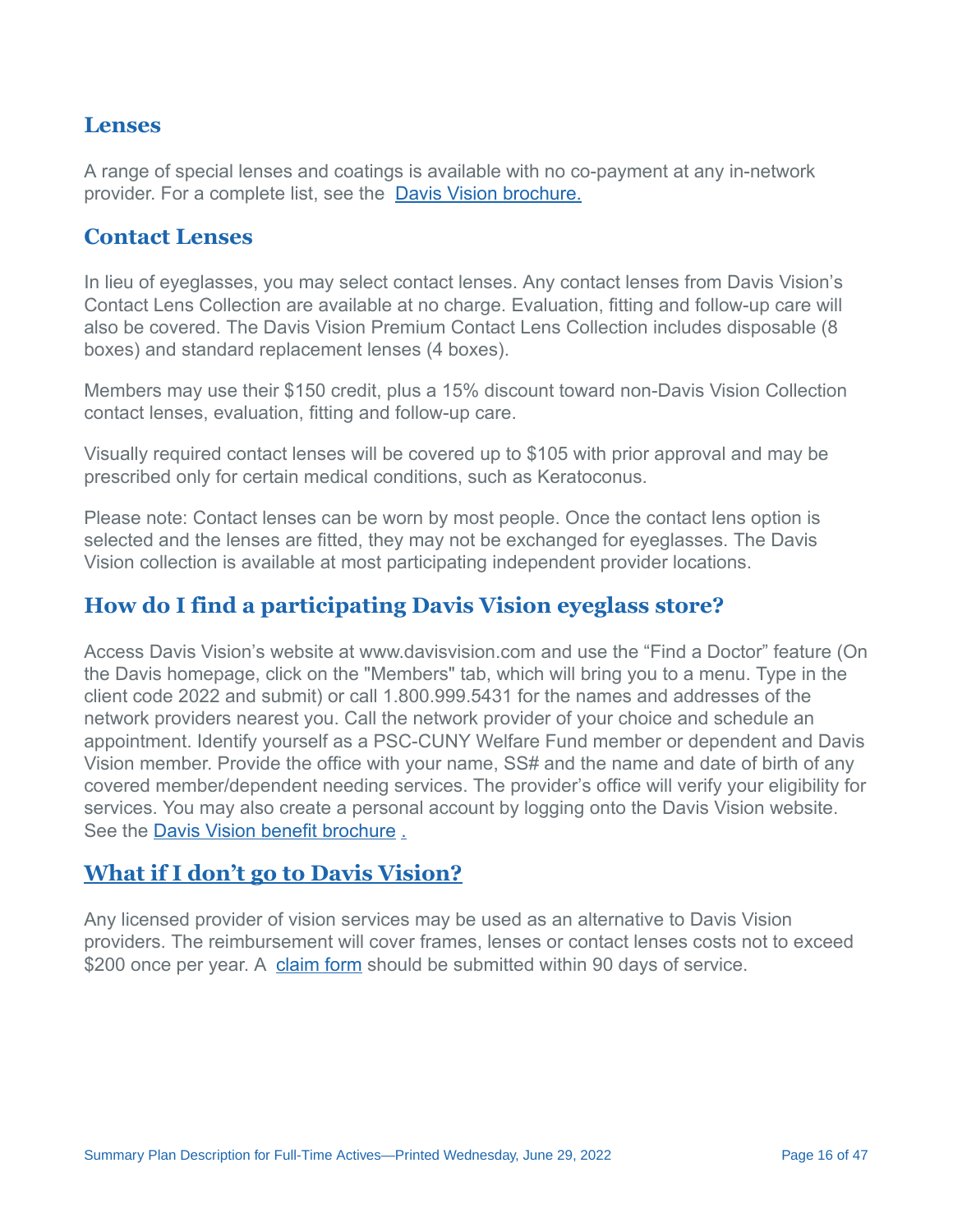# **Disability How does the Fund's disability insurance work?**

This benefit is a partial income replacement plan available to plan participants with at least one year of service who become totally disabled. Total disability is defined as **the inability to work in any job for which you are fitted by education, training or experience, due to an illness or injury** . The carrier for this benefit is **The Standard Life Insurance Company of New York** .

Total disability must be **verified by an evaluating physician** approved by the carrier.

**There is a six-month waiting period** . Payments begin six months after determination of disability, providing that the disability has continued. However, if accumulated sick and vacation time payments are still being made at the end of the six-month period, the waiting period is extended until these payments are exhausted.

**Income replacement under basic disability provides 50% of your pre-disability basic salary** , with a minimum of \$1,250 per month and a maximum of \$2,500 per month. Actual payment is net of required deductions. These deductions may include receipt of payments from Worker's Compensation, Social Security or CUNY retirement/salary continuation plans.

**The duration of payments is up to five years** (60 months) or attainment of age 70-if that event comes first-providing the total disability continues. If payment would otherwise cease due to the age 70 restriction, there is an override to provide a minimum of one year (12 months) of payments.

The basic plan applies to all eligible participants without additional premium contributions.

### **Welfare Fund Continuation of Benefits During Disability Payment Period**

Other Welfare Fund benefits continue for the duration of the benefit payment period, including the waiting period. (The Prescription Drug benefit is limited to members who maintain enrollment in a basic health insurance plan.) The benefit payment period may end for a variety of reasons, most typically the end of the disabling condition or return to work, or attainment of the maximum age or duration limit of the benefit, whether it is the basic coverage or the extended coverage. **When the benefit payments stop, eligibility for other benefits also stops** .\*

A brochure providing more detailed information on the PSC-CUNY Welfare Fund Long Term Disability Program is part of the material distributed to each new employee who will be a plan participant.

An [insurance certificate](http://www.psccunywf.org/media/20990/Extended_LTD_Certificate.pdf) explains the features of the long term disability plan through the Standard Life Insurance Company. Copies of the insurance certificate are also available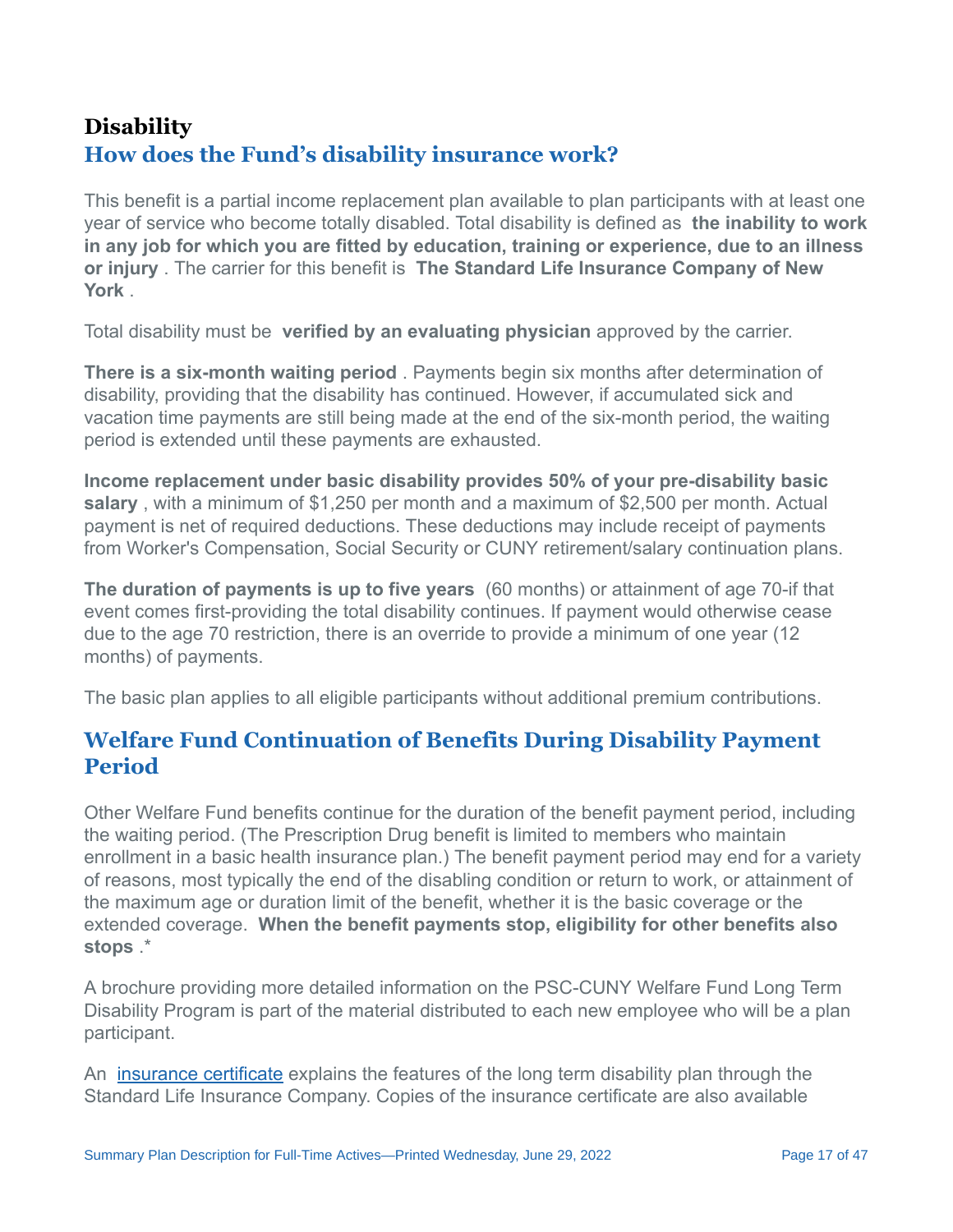off-line and may be requested through a campus Benefits Officer or by contacting the PSC-CUNY Welfare Fund. [An Important Notice relating to claims made on the Plan on or after](http://www.psccunywf.org/media/187194/ltd_claims_review_notice__re_denials_post_april_2018.pdf) April 1, 2018, and the right to request a review, is herein posted.

\*This description was expanded and clarified, April 2011.

### **Extended Medical What medical costs will the Fund partially reimburse?**

Plan participants who have basic coverage through GHI-CBP have an additional level of medical cost protection through the PSC-CUNY Welfare Fund extended medical benefit. The benefit is designed to provide a buffer against large medical expenses associated with *non-hospital* out-of-network physicians and services that are not reimbursed in full by your basic GHI-CBP plan. The program is administered by Administrative Services Only, Inc. (ASO). This extended medical benefit does not cover procedures that are not covered under the basic health plan, nor does it lift any frequency limitations.

### **How does the deductible work?**

Expenses are considered after an annual deductible has been met. The amount of the deductible is determined by whether or not the participant has elected the GHI-CBP optional rider. If the participant has elected the rider, the deductible is \$1,000 per person for the year, with a maximum of \$2,000 for a family. If the participant has not elected the rider, the deductible is \$4,000 per person for the year, with a maximum of \$8,000 for a family. The amount that is applied to calculate the deductible is the total difference between the GHI-CBP allowance on covered services and the participant's payment to the provider for those services.

### **How much will the Fund reimburse?**

After the deductible is met, the Welfare Fund extended medical benefit will pay 60% of the difference between the amount paid by GHI and the allowed charges. Allowed charges are determined by a schedule maintained by the contracted administrator and set, as well as changed from time to time, at the discretion of the Trustees of the Fund. Once coinsurance payments have reached \$3,000 for a covered individual in a year (or \$6,000 for the family) the plan will pay without a co-insurance, i.e.,100% of the difference between the amount reimbursed and the allowed charges according to the schedule.

### **Limits**

Benefit limits are in accordance with the GHI contract with the NYC Employee Benefits Program. **Reimbursement claims must be filed no later than March 31 of the year**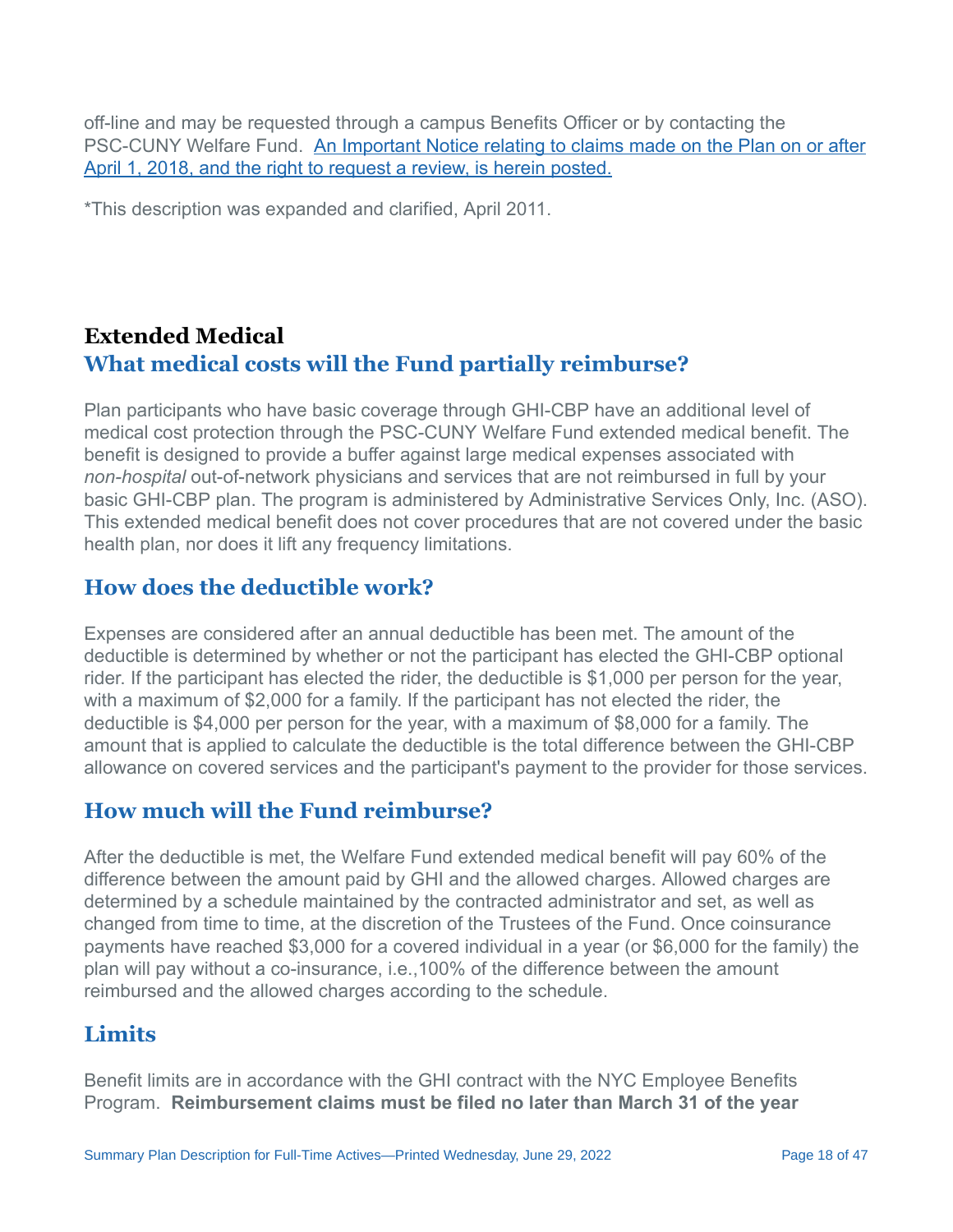**following the calendar year during which medical services and procedures were performed. Members who are participating in the group**  Catastrophic Major Medical benefit  **must first**  [submit reimbursement claims to The United States Life Insurance](http://www.psccunywf.org/full-time-actives/optional-benefits/catastrophic-major-medical.aspx)  Company in the City of New York **.** 

### **Life Insurance**

#### **What life insurance coverage is available to me?**

Many newly-hired full-time CUNY employees covered by the PSC-CUNY Welfare Fund will receive Term Life Insurance with a face value of up to \$25,000 for one year, with the option to purchase coverage at the end of the year with no medical underwriting. The premium is determined by the age of the participant at the point of purchase.

The benefit is sponsored by the New York State United Teachers (NYSUT) Member Benefits Trust and is available to all CUNY employees who are eligible for PSC-CUNY Welfare Fund benefits. **Persons who were members of NYSUT prior to employment by CUNY are not eligible for this "first year" benefit** .

Eligible employees (dues-paying members of the PSC) under age 40 are automatically enrolled and receive a certificate of coverage in the mail. Those age 40 and over will receive the no-cost coverage if they can successfully answer several medical questions as part of a simplified issue offer. Upon completion of one year, an option is provided to continue coverage by paying a premium. For further information, please refer to [Optional Life Insurance](http://www.psccunywf.org/full-time-actives/optional-benefits/life-insurance.aspx).

Employees not in the PSC collective bargaining unit (management and other excluded titles) must contact the Welfare Fund to begin the enrollment process.

### **Death Benefit**

As of March 1, 2020, the PSC-CUNY Welfare Fund provides a \$5,000 death benefit to the beneficiary of a full-time covered member who dies while in active service. Members must fill out the beneficiary form, available from their campus HR and benefits office, and have it on file at the benefits office. If members wish to change beneficiary(ies), a new form needs to be completed.

It is important to note that members on leave of absence (LOA) are not in active service.

Designated beneficiaries have one year from the member's date of death to file a claim with the Welfare Fund office.

### **Hearing Aid**

*If you need help with your hearing aid during the pandemic office closures, please call HearUSA at*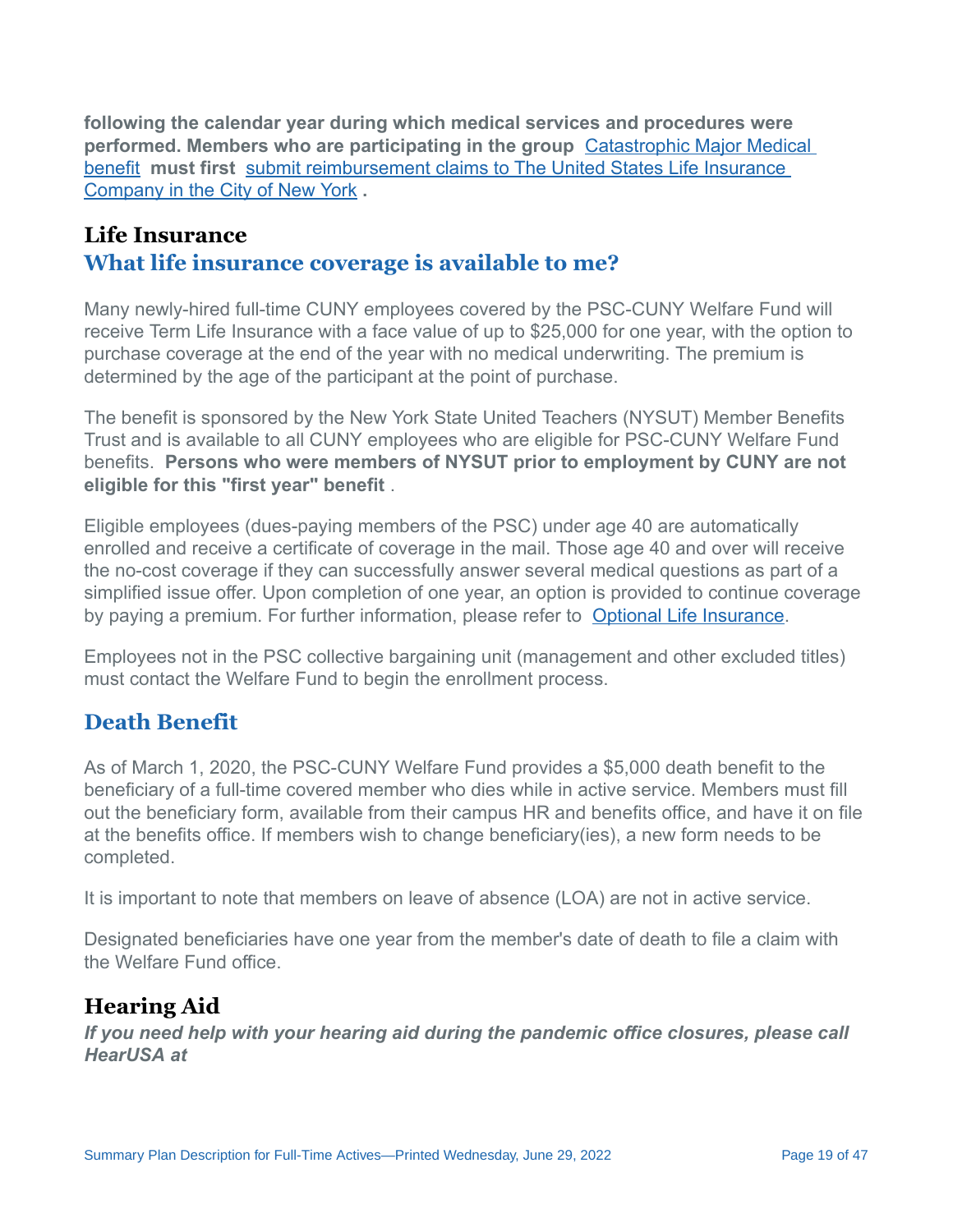### **How does the HearUSA plan work?**

Hearing aid benefits are available to you and your covered dependents every 36 months. The Fund has chosen HearUSA to be the exclusive hearing aid network to provide members and their eligible dependents with a program for hearing tests and hearing aids.

You can purchase a hearing aid for a discounted price from HearUSA or use a nonparticipating provider and receive direct reimbursement of up to \$500 every 36 months. **For out-of-network claims first contact HearUSA at 1-800-442-8231 prior to your appointment to be eligible for a maximum \$500 direct reimbursement.**

To obtain service from HearUSA, members begin by calling the toll-free number (800) 442-8231 to schedule an appointment with a provider. You will be given the names of three participating HearUSA practitioners in your area and the nearest HearUSA store. You may continue to request additional names of participating practitioners until you are satisfied with your choices. If you have a specific hearing aid manufacturer in mind, you may also request the names of nearby HearUSA participating practitioners who carry hearing aids from that particular manufacturer. HearUSA offers hearing aids from 11 manufacturers.

Members and Dependents are eligible for:

- Free annual hearing screening
- In-plan Hearing Aid Benefit \$1,500 per ear (\$3,000 total) every 36 months.
- Guaranteed price discounts on all hearing aids
- Unlimited visits during the first year of purchase (adjustments, cleaning programming)
- Loaner hearing aids available when your hearing aids are being serviced
- 3-Year Warranty: repair and one-time replacement due to loss or damage (deductible applies)
- 3-Year supply of batteries
- 12-Month interest free financing available
- 10% off hearingshop.com for accessories and batteries using code EARUSA
- Out-of-network maximum direct reimbursement of \$500 every 36 months in lieu of in network purchase. **For out-of-network claims first contact HearUSA at 1-800-442-8231 prior to your appointment to be eligible for a maximum \$500 direct reimbursement.**

To learn more or to make an appointment with a HearUSA provider, you must contact HearUSA directly at (800) 442-8231 and let them know that you are a member of the PSC-CUNY Welfare Fund, so they can determine your eligibility.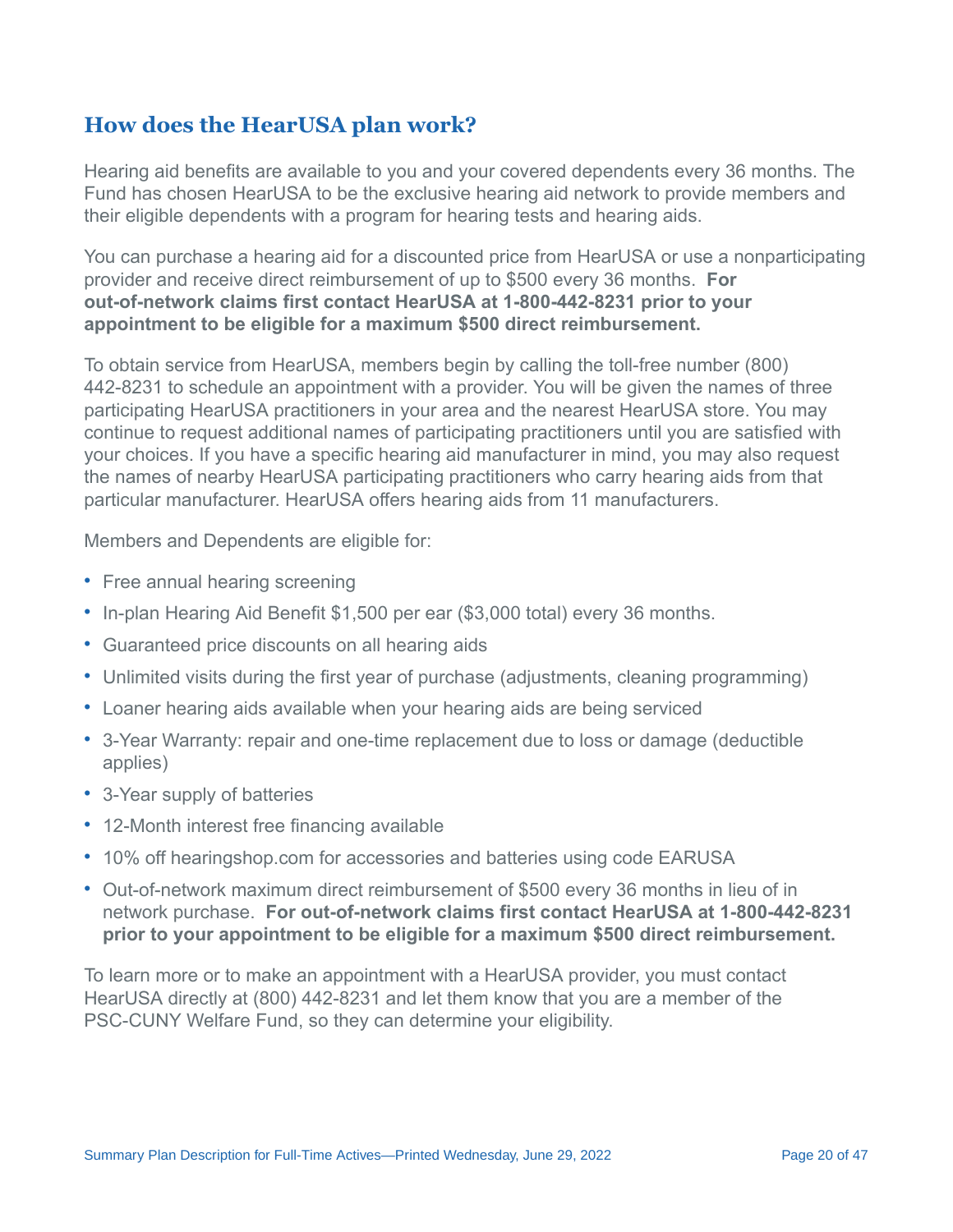### **Wellness How does the NYC Weight Watchers program work?**

The NYC Weight Watchers program is a partnership between Weight Watchers and the City of New York. With the City's program, **employees have access to a subsidy reducing the cost** of membership by more than 50% off the regular price. Benefit-eligible **dependents (spouses, children 18-26) and retirees can enjoy discounted pricing** . Spouses and dependents of retirees are not eligible for the discount. The dollar value of this contribution/benefit will be included as taxable income to the employee.

| <b>Meetings (includes OnlinePlus)</b>                       |                        |
|-------------------------------------------------------------|------------------------|
| <b>Employees</b>                                            | $\frac{1}{3}$ 15/Month |
| Spouses/Domestic Partners/Dependents (over age 18)/Retirees | \$30/Month             |

| <b>OnlinePlus</b>                                            |            |
|--------------------------------------------------------------|------------|
| <b>Employees</b>                                             | \$7/Month  |
| Spouses/Domestic Partners/Dependents (over age 18)/Retirees* | \$14/Month |

\*Spouses and dependents of retirees are not eligible for the discount.

| Before you begin: | <b>View Registration Instructions for Employees</b> |
|-------------------|-----------------------------------------------------|
|                   | <b>View Registration Instructions for Retirees</b>  |

[View the FAQs](http://www1.nyc.gov/assets/olr/downloads/pdf/wellness/weightwatchers/city-of-ny-faqs.pdf)

[View the At Work Meeting Schedule](http://www1.nyc.gov/assets/olr/downloads/pdf/wellness/weightwatchers/ww-at-work-meeting-schedule.pdf)

[Join Weight Watchers](http://nyc.join.weightwatchers.com/)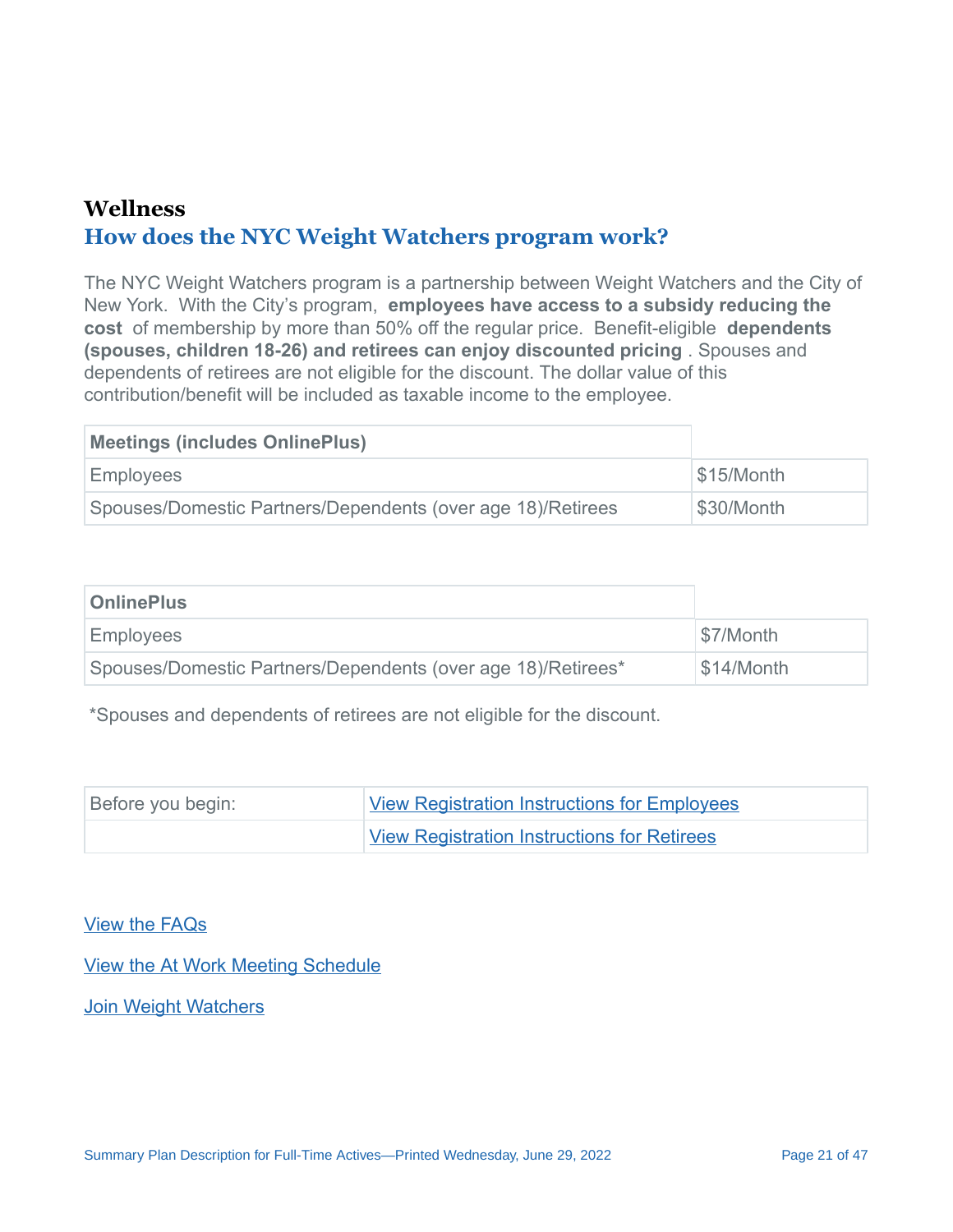# **Optional Benefits**

Optional benefits are made available to Fund participants (and often other dependents) but are not part of the PSC-CUNY Welfare Fund's basic package paid by the employer's contribution. They include:

- [Optional extended disability](http://www.psccunywf.org/full-time-actives/optional-benefits/extended-disability.aspx)
- [Optional term life insurance](http://www.psccunywf.org/full-time-actives/optional-benefits/life-insurance.aspx)

The Welfare Fund has been able to apply expertise and purchasing power to design insurance packages that provide quality benefits for reasonable premiums.

- The premiums are paid by the participants themselves.
- There are requirements for eligibility and enrollment.
- Programs are underwritten and administered by insurance companies and brokers.

The descriptions provided are intended to cover the important points, but members are advised to contact the carriers for more complete information.

# **Extended Disability How can I extend my disability coverage beyond the basic plan?**

After one year of service participants may elect to purchase the **Optional Extended Long-Term Disability plan** . If the election is made **within 60 days** of the anniversary of the date of hire, no medical evaluation is required to qualify, and acceptance is guaranteed. **Later elections require a medical evaluation by the carrier** . The medical forms are available here for residents of [New York,](http://www.psccunywf.org/media/20999/Medical_History.pdf) [New Jersey,](http://www.psccunywf.org/media/21005/Medical_History_IL_NH_NJ.pdf) [Connecticut](http://www.psccunywf.org/media/21002/Medical_History_CT.pdf) or [Pennsylvania](http://www.psccunywf.org/media/21008/Medical_History_Non-NY.pdf). Address is on the form.

Total disability is defined as **the inability to work in any job for which you are fitted by education, training or experience, due to an illness or injury** . The carrier for this benefit is **The Standard Life Insurance of New York** .

Total disability must be **verified by an evaluating physician** approved by the carrier.

For a premium that is generally met through payroll deduction the benefits are improved three ways:

• **Income replacement is at 60% of pre-disability basic salary** with a minimum of \$1,500 per month and a maximum of \$6,000 per month. Actual payment is net of required deductions, as described above.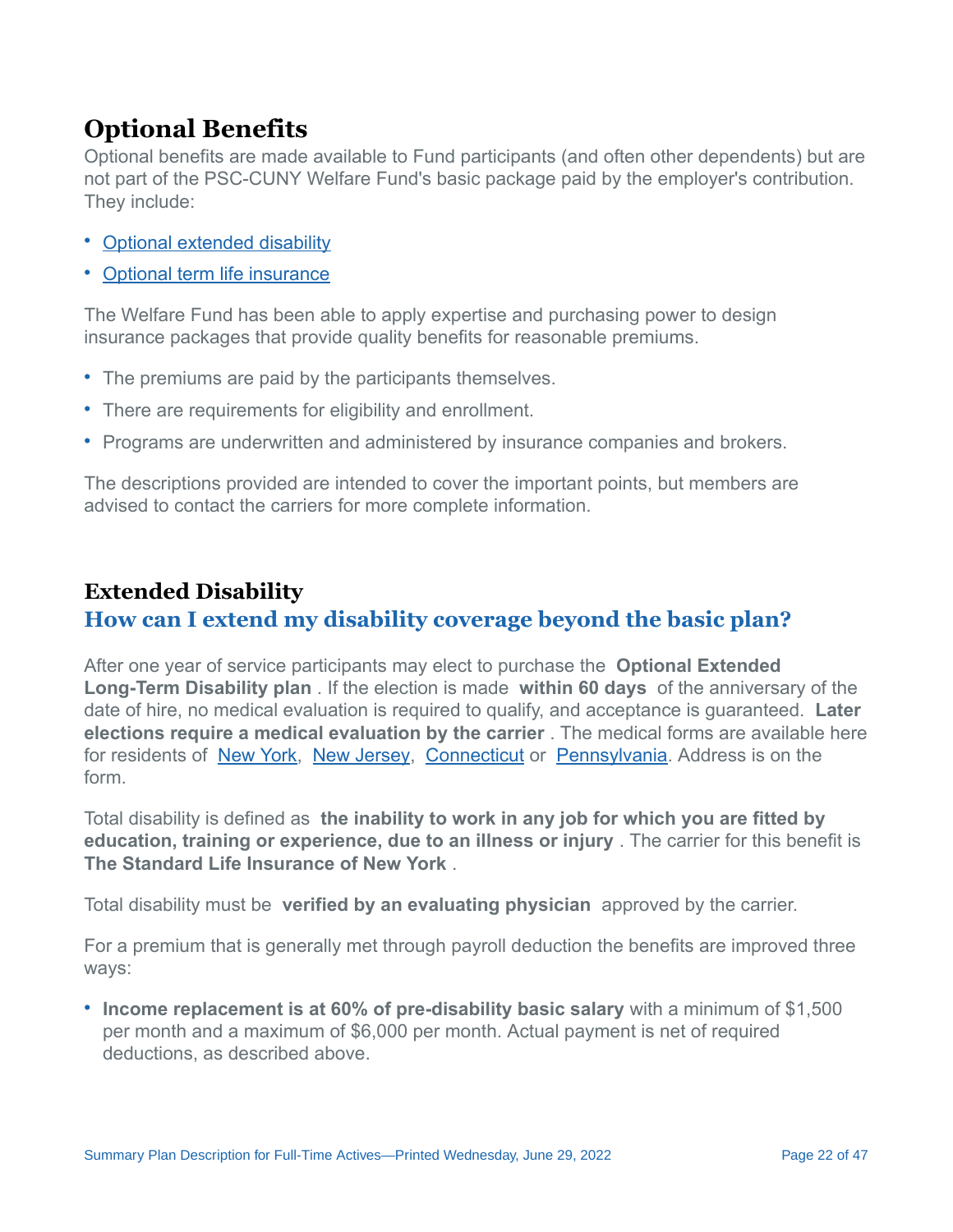- **The duration of payments is not constrained to five years** but extends from inception to age 65. If the participant is over 60 on the disability effective date, the five-year/age-70 provision of the basic plan applies.
- **Pension payments are made** on behalf of the participant to a TIAA-CREF (defined contribution) in the amount of 10% of pre-disability basic salary.

The premium is determined by an age and salary matrix available from the carrier or from the PSC-CUNY Welfare Fund. It will change from time to time with changes to salary and increases to age. The plan year begins April 1st. Premium changes according to age and salary will be reflected in the employee's paycheck deduction or billing at the start of the applicable plan year.

### **Welfare Fund Continuation of Benefits During Disability Payment Period**

Other Welfare Fund benefits continue for the duration of the benefit payment period. The benefit payment period may end for a variety of reasons, most typically the end of the disabling condition or return to work, or attainment of the maximum age or duration limit of the benefit, whether it is the basic coverage or the extended coverage. **When the benefit payments stop, eligibility for other benefits also stops.\***

A brochure providing more detailed information on the PSC-CUNY Welfare Fund Long Term Disability Program is part of the material distributed to each new employee who will be a plan participant.

An insurance certificate explaining the features of the long term disability plan through the Standard Life Insurance Company is available [here](http://www.psccunywf.org/media/20990/Extended_LTD_Certificate.pdf). Copies of the insurance certificate are also available off-line and may be requested through a campus Benefits Officer or by contacting the PSC-CUNY Welfare Fund. An Important Notice relating to claims made on the [Plan on or after April 1, 2018, and the right to request a review, is herein posted.](http://www.psccunywf.org/media/187194/ltd_claims_review_notice__re_denials_post_april_2018.pdf)

#### [Certificate Amendment: Corporate Address Change.](http://www.psccunywf.org/media/191512/cuny_-_address_change_certificate_notice.pdf)

This description was expanded and clarified, April 2011.

# **Life Insurance What group life insurance is available to members?**

If under age 65, you and your spouse can apply for up to \$1 million in Term Life insurance and \$1 million in Level Term Life Insurance at premiums negotiated specifically for NYSUT members. If you are between the ages of 65 and 84, you may be eligible for a lesser amount of insurance. The life insurance is underwritten by Metropolitan Life Insurance Company, and the program is administered by Mercer Consumer.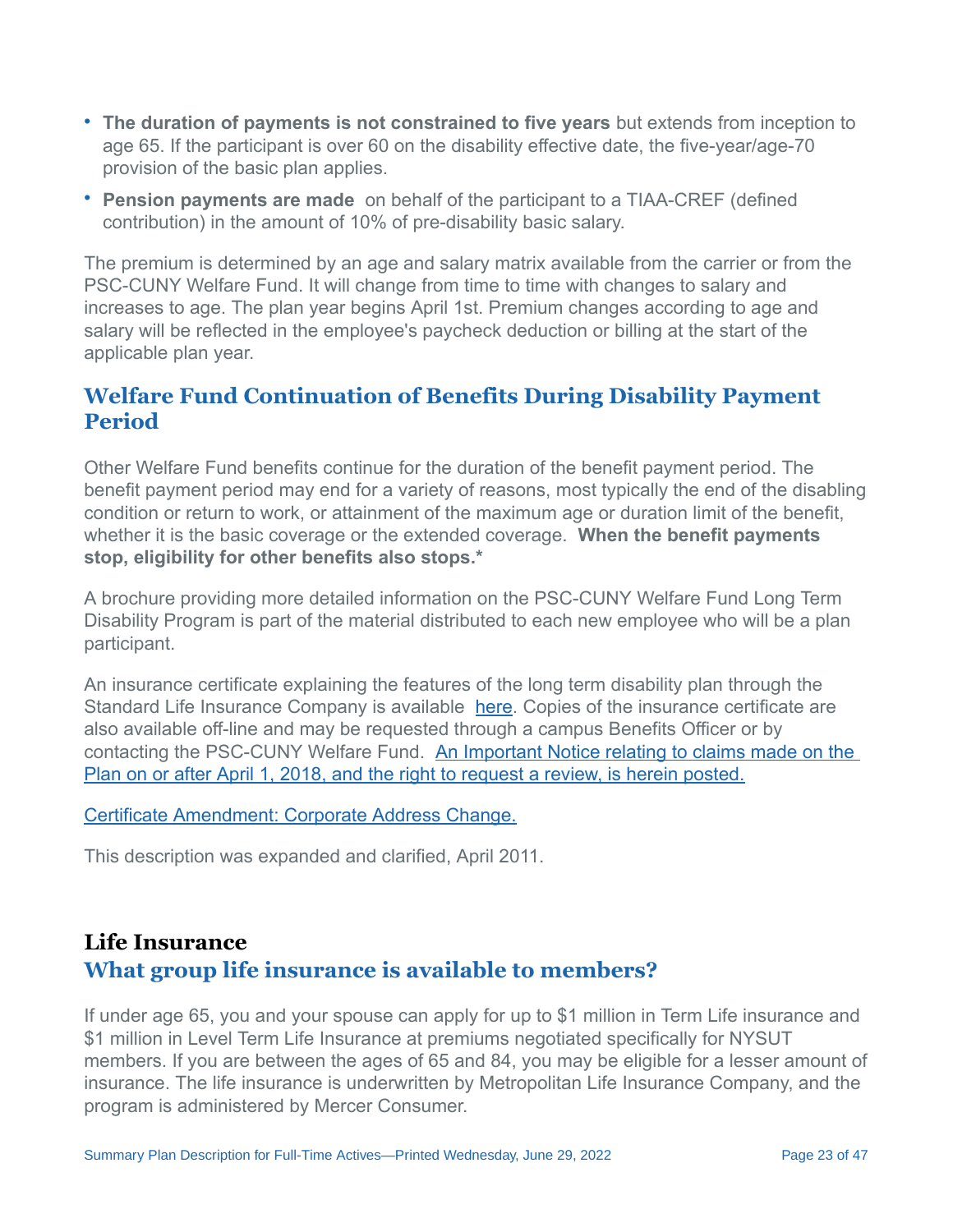For more information on how to apply, please review these [Frequently Asked Questions.](http://www.psccunywf.org/media/188857/pscwf_faqs_-_psc_access_local.rev.pdf) For links to online applications, follow this link to [NYSUT Member Benefits Term Life Insurance](https://memberbenefits.nysut.org/program-service/insurance/term-life-insurance) **.**

### **Long-Term Care Closed to New Enrollments**

Enrollment in the benefit described here is closed. This description is meant to serve as a brief overview of the John Hancock program for current plan participants. A complete policy certificate is available to plan participants by calling 888-513-2071 or 800-543-7108.

Welfare Fund members who wish to enroll in a long-term care program may choose a benefit endorsed by New York State United Teachers (NYSUT). Information on the program offered by New York Long Term Care Brokers is available [here](http://memberbenefits.nysut.org/program-service/insurance/long-term-care).

### **Benefits**

This policy is intended to provide payment toward care that becomes necessary for persons unable to care for themselves due to chronic illness, severe physical impairment, the normal aging process, or cognitive impairment, such as Alzheimer's disease or senile dementia, which requires constant supervision.

This long-term care insurance provides payment for services ranging from nursing home care to skilled nursing care to custodial care at home, including help with daily activities such as eating and dressing, to professional attention. It also includes services offered through adult day health care programs and other community agencies. The plans are designed to help safeguard financial assets and plan for the future by providing financial protection against the devastating cost of long-term care.

Some plan benefits vary according to personal choices made at the time of enrollment and during periodic premium rate increases. However, all participants have contracted for a specific Daily Maximum Benefit (DMB), usually an amount between \$100 and \$350, which is the most the insurance may pay for all covered services received on any day, for a term of four or five years, depending on the contract.

Participants become eligible for benefits when a John Hancock Coordinator verifies that eligibility requirements have been met. Generally, this is when the participant needs substantial assistance by another person to perform two or more of the five Activities of Daily Living: bathing and/or dressing, eating, transferring, toileting, and maintaining continence, due to loss of functional capacity which is expected to continue for at least 90 days. Benefits begin when a 90-day Qualification Period has been completed.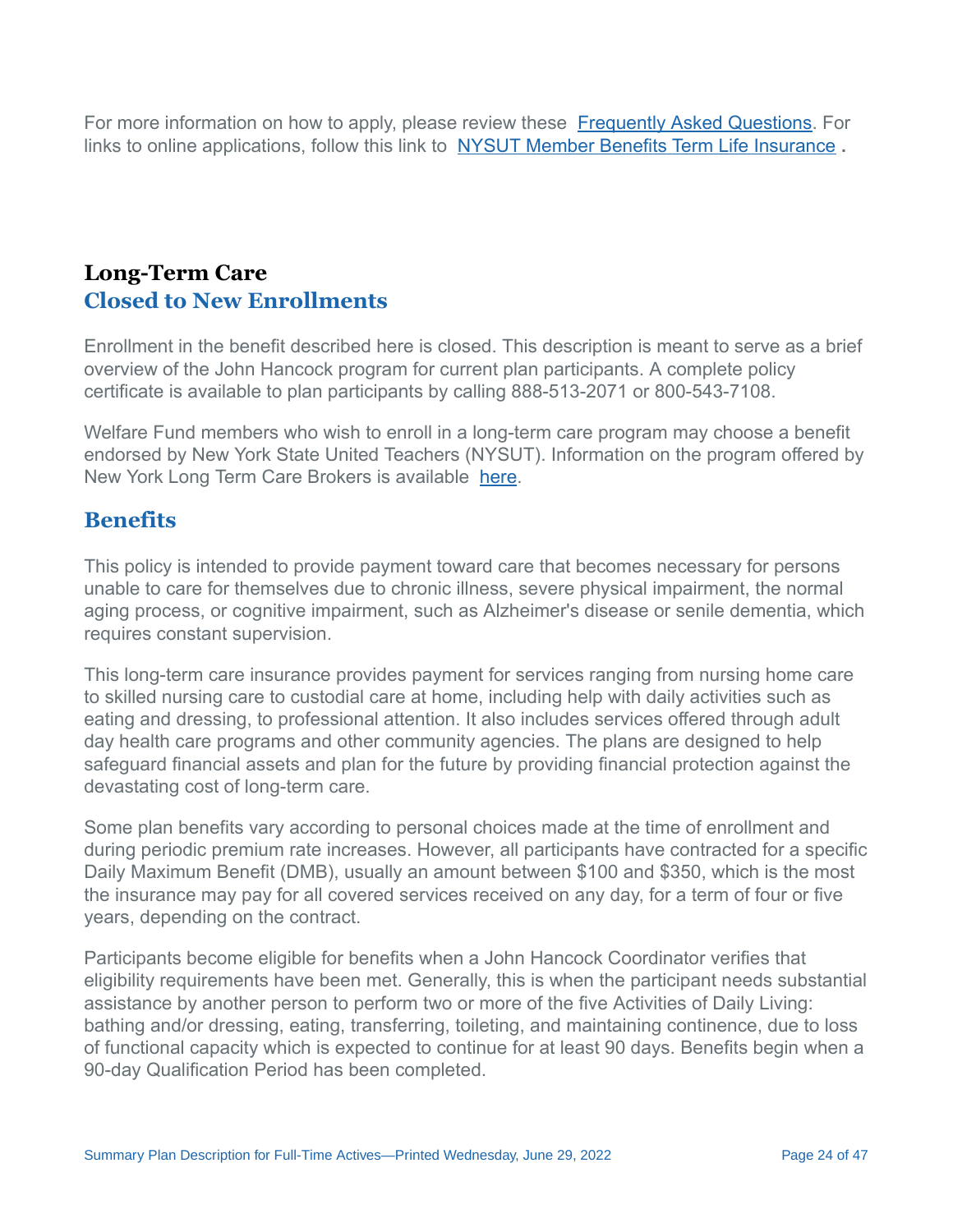### **Personal Policy Information**

Coverage under the plan varies according to choices made by policy holders at the time of enrollment and during periodic premium rate increases. For specific details, plan participants must refer to the individual *certificate* issued by the John Hancock company. **If a certificate has been lost or misplaced, participants must call John Hancock at 888-513-2071 or 800-543-7108 for a replacement.**

#### **Catastrophic Major Medical**

*Enrollment in the benefit described here is closed. This description is meant to serve as a broad overview of the Welfare Fund Catastrophe Major Medical program for current policy holders.*

The Catastrophe Major Medical Insurance Plan has been designed to supplement the basic health insurance policy as well as supplemental policies provided by the PSC-CUNY Welfare Fund. Additionally, it pays in excess of Medicare Parts A & B. The plan includes a large deductible and may limit certain benefits. In addition to addressing uncovered expenses of the basic health insurance, benefits covered under this plan include: Convalescent Home Benefits, Home Health Benefits, and Private Duty Nursing Services.

### **Deductible**

There is a \$10,000 deductible (or the amount paid by the health insurance if higher). When insured, reasonable and customary eligible expenses count toward meeting deductible in full. Even those eligible expenses paid for by the basic health insurance policy, as well as those paid out of own pocket, count toward the deductible.

**[Catastrophe Major Medical Insurance Description](http://www.psccunywf.org/media/169366/cmm_policy_description.pdf)** from Mercer Consumer

### **Premium**

The premium for this plan is based on age when insurance becomes effective and on attained age bracket on renewal dates.

Premiums may be paid through a) payroll/pension deduction (with the authorization noted above), b) automatic check withdrawal or c) direct billing.

#### **Benefit Period**

An insured's benefit period begins on the date the first eligible expense is incurred and will cease at the earlier of: completion of 10 years from the day eligibility expenses were first incurred; \$2,000,000 has been paid; the insured recovers; after 24 months from the date the first eligible expense is incurred if 90 consecutive days pass without at least \$150 of eligible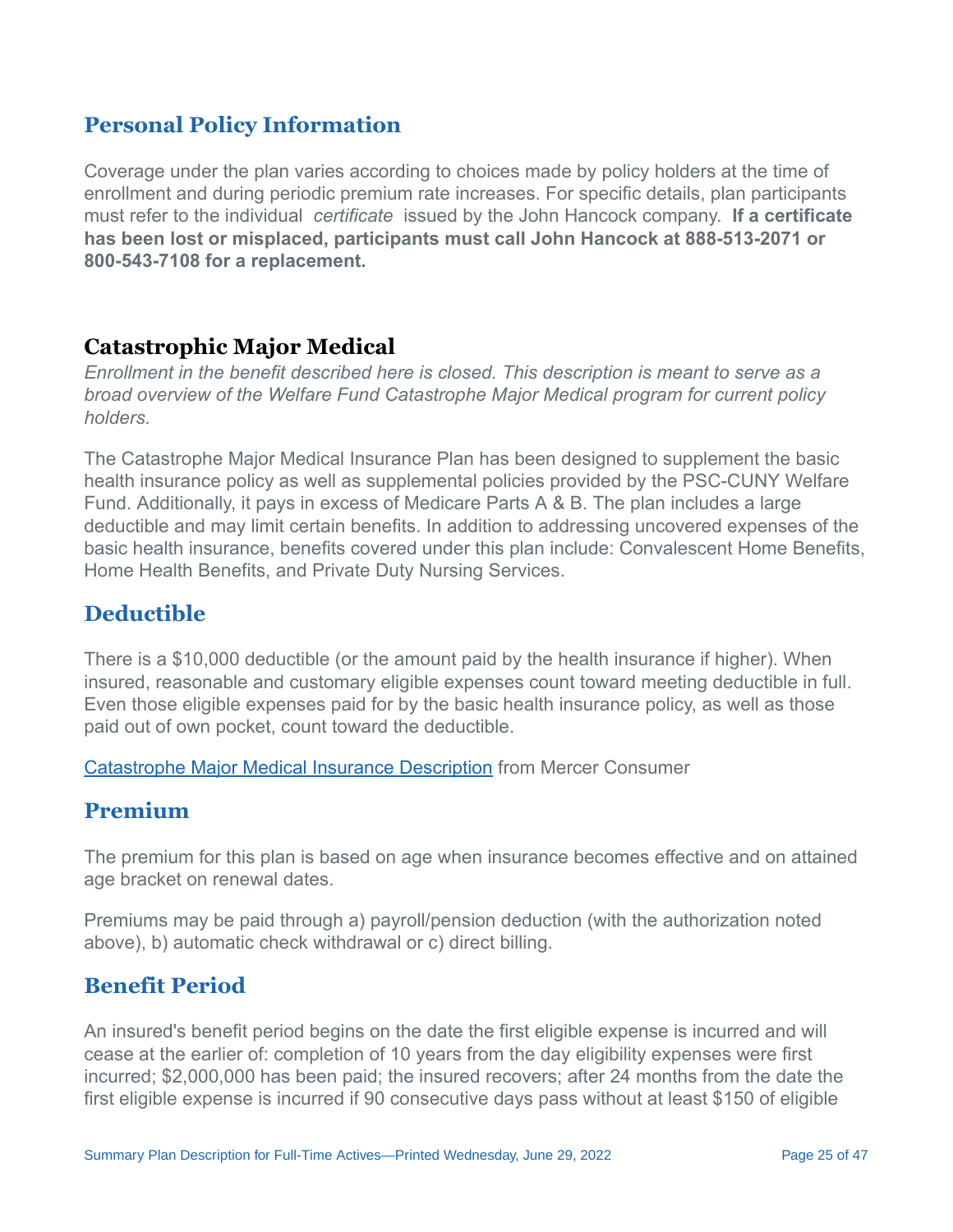expenses being incurred; or the end of 12 consecutive months during which no charge is incurred.

#### **Survivor's Coverage**

Coverage continues for covered dependent spouse or domestic partner and children as long as the dependents meet eligibility requirements, premiums are paid at the adjusted rate (depending on the survivor's age) and the policy remains in force.

# **Thinking of Retiring? How do I get ready to retire?**

Before making an appointment with the Retirement Benefits Counselor, please answer this [questionnaire and email the information to Welfare Fund Retiree Benefits counselor Sandra](http://www.psccunywf.org/media/189094/pre-retirement_first_questions_form.pdf) Zaconeta, [szaconeta@psccunywf.org.](mailto:szaconeta@psccunywf.org)

Many of your questions must be directed to CUNY HR, the Teachers Retirement System or TIAA. Here's *[a list of those questions and who to contact.](http://www.psccunywf.org/pre-retirement-questions-for-campus-hr,-trs,-tiaa.aspx)*

For information on the retirement process, Travia leave, retiree benefits, forms, etc., begin with the Benefits Office at your campus or workplace. CUNY holds pre-retirement information seminars throughout the year. Your [benefits officer](http://www.psccunywf.org/contacts/college-benefits-officers.aspx) will have the dates.

If you have a Teachers' Retirement System pension, call [\(888\) 869-2877](https://www.google.com/search?q=trs+nyc&rlz=1C1OPRB_enUS549US556&oq=trs+nyc&aqs=chrome..69i57j0l5.5063j0j8&sourceid=chrome&ie=UTF-8) and schedule an appointment at the TRS office on 55 Water Street. Visit the very useful [TRS website](https://trsnyc.org/memberportal/login).

If you have a TIAA retirement account, meet with the TIAA representative on your campus.

Take a look at the Thinking of Retiring Checklist:

- One to two years before your expected retirement date, meet with Human Resources at your college and with the Welfare Fund pension counselor.
- A year before your retirement, consider requesting a [Travia Leave](/media/247129/travia_leave-psc_06-22.pdf) form from HR. If your intention is to take a spring Travia, go to HR during Thanksgiving week. If your intention is to take a fall Travia, go to HR during spring break.
- After you've submitted a Travia Leave form, meet with HR about the various other forms that need to be filed, e.g. health, pension, Medicare reimbursement, etc.
- When you meet with HR, ask if they have some form of "clearance check-list" that requires the library, building facility, or other departments to sign-off that you have returned any library books, building keys, etc.
- If you are 65 or older, apply for Medicare Part A and B three months before your Travia leave ends. Doing so will help ensure Medicare becomes your primary insurance at the time of your retirement.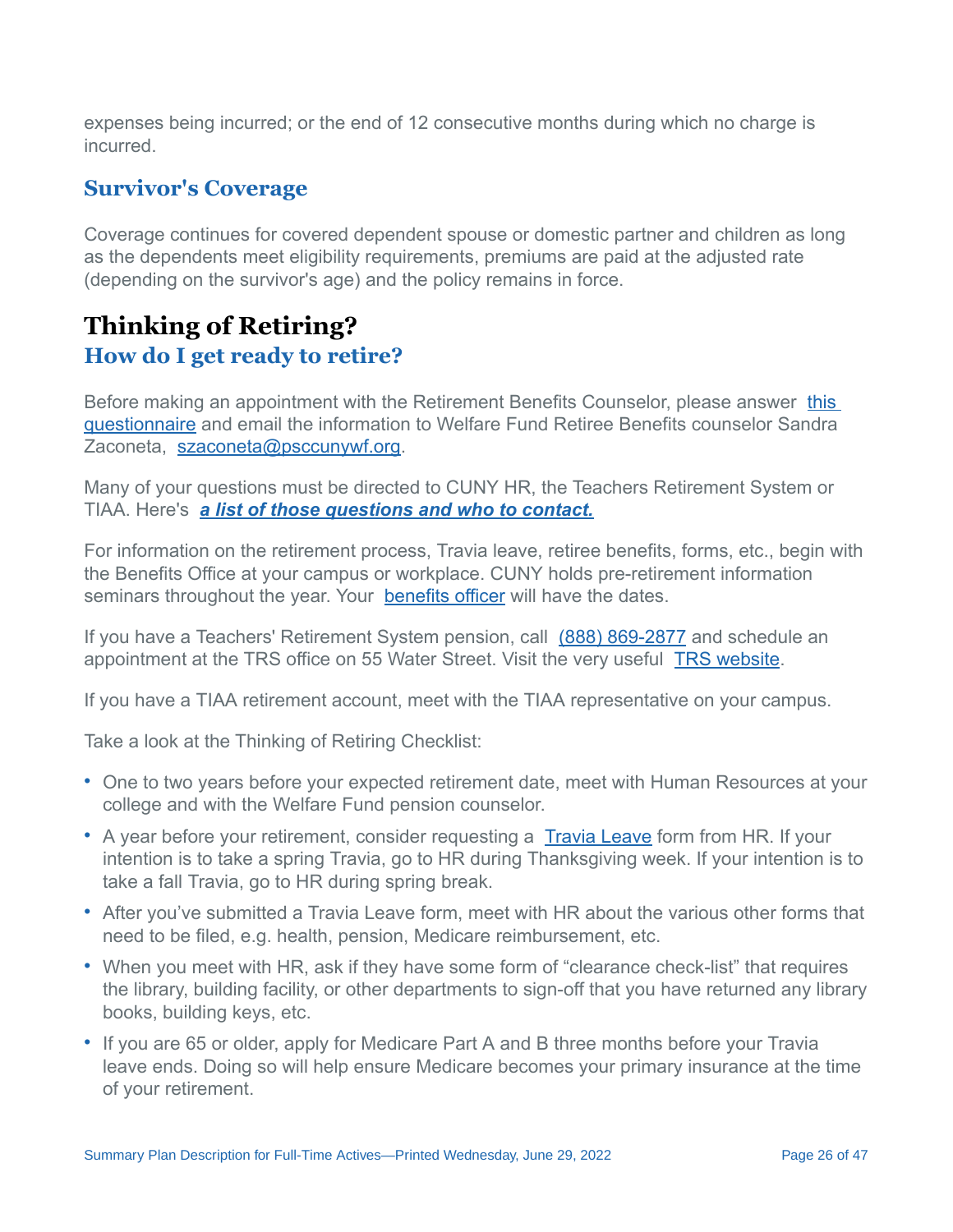- While on Travia, contact your retirement plan and fill out all the necessary forms. Keep a copy of all documents given to both HR and the retirement system and get signed receipts.
- If you are paying for optional benefits by payroll deduction, contact insurers to be billed directly at your home. Payment by pension deduction comes later.
- In the weeks before you retire, obtain a college retiree I.D. card to use in the library and other facilities (per Article 27.6 of the PSC/CUNY contract).
- To continue your NYSUT member benefits and to stay active with the PSC, update your status with the **PSC** membership department and join the [Retirees Chapter](http://www.psc-cuny.org/about-us/retirees).

# **If You Take a Leave of Absence What are my benefits while on leave from CUNY?**

Plan participants who go on employer-approved leave with or without pay are covered for up to 24 months for the following supplemental benefits:

- Prescription Drugs
- Dental
- Vision
- Hearing Aid
- Disability
- Extended Medical (if basic health coverage is GHI-CBP)

The Extended Medical benefit is available only if the basic GHI coverage is in place.

The CVS Prescription Drug Plan benefit from the Welfare Fund is available only if basic health coverage is maintained.

If CUNY does not provide basic health coverage for any portion of the 24-month period, it must be obtained via [COBRA](http://www.psccunywf.org/full-time-actives/cobra.aspx) or other direct payment in order to qualify for full Welfare Fund benefits coverage. Participants taking a leave of absence must provide the Welfare Fund with a letter stating how their basic health coverage is being maintained while on leave.

If basic health coverage is in place, benefits are available to participants during a leave of absence to the same extent as they were prior to a leave. Benefits continue to apply to eligible dependents.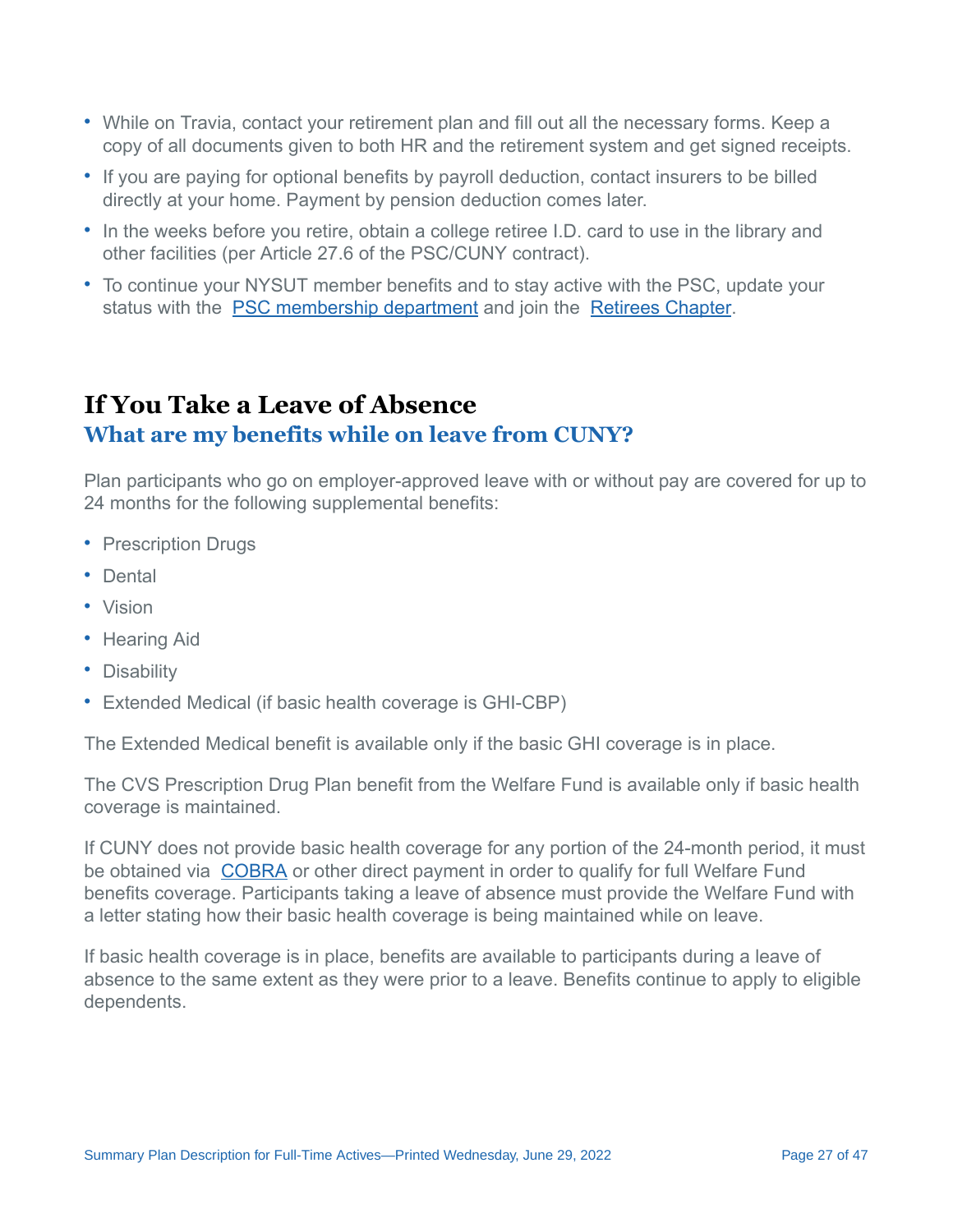# **If You Die in Service**

The Welfare Fund provides a package of benefits for the surviving covered spouse/covered domestic partner/and dependent child(ren) of an active covered employee who dies.

The extent of the coverage depends upon length of service, and it may fully or partially replace federally mandated COBRA coverage.

The benefits are the following, as described elsewhere in this booklet:

- Prescription Drugs
- Dental
- Vision
- Hearing Aid
- Extended Medical (if applicable)

If the deceased covered employee had ten (10) or more years of full-time service with CUNY, coverage is extended for up to three years (36 months). After that coverage is exhausted, the spouse and/or dependents may purchase a Survivor Benefit which carries a premium charge. The package of benefits is the same as listed above, with the exclusion of the Extended Medical benefit.

If the deceased covered employee had fewer than ten (10) years of full-time service with CUNY, coverage is extended for up to one year (12 months). After that coverage is exhausted, the spouse and/or dependents may purchase up to 24 months of [COBRA coverage](http://www.psccunywf.org/full-time-actives/cobra.aspx) for a premium. After COBRA entitlement expires, the spouse and/or dependents may purchase a Survivor Benefit which carries a premium charge. The package of benefits is the same as listed above, with the exclusion of the Extended Medical Benefit.

Premium information is available from college personnel offices, which will also provide continuation/COBRA information on basic (Medical/Surgical/Hospital) coverage.

It is the responsibility of the surviving spouse (or covered domestic partner/covered dependent child(ren)) to notify the college personnel office and the Welfare Fund office of the death of the covered employee.

Spouse and dependents must continue to meet the requirements of eligibility under the Welfare Fund. This coverage is available only to those without other, comparable coverage. Failure to pay the premium will discontinue coverage permanently. Application forms are provided upon notification. The surviving spouse/domestic partner/covered dependent has 30 days from the date of notification to decide to purchase benefits.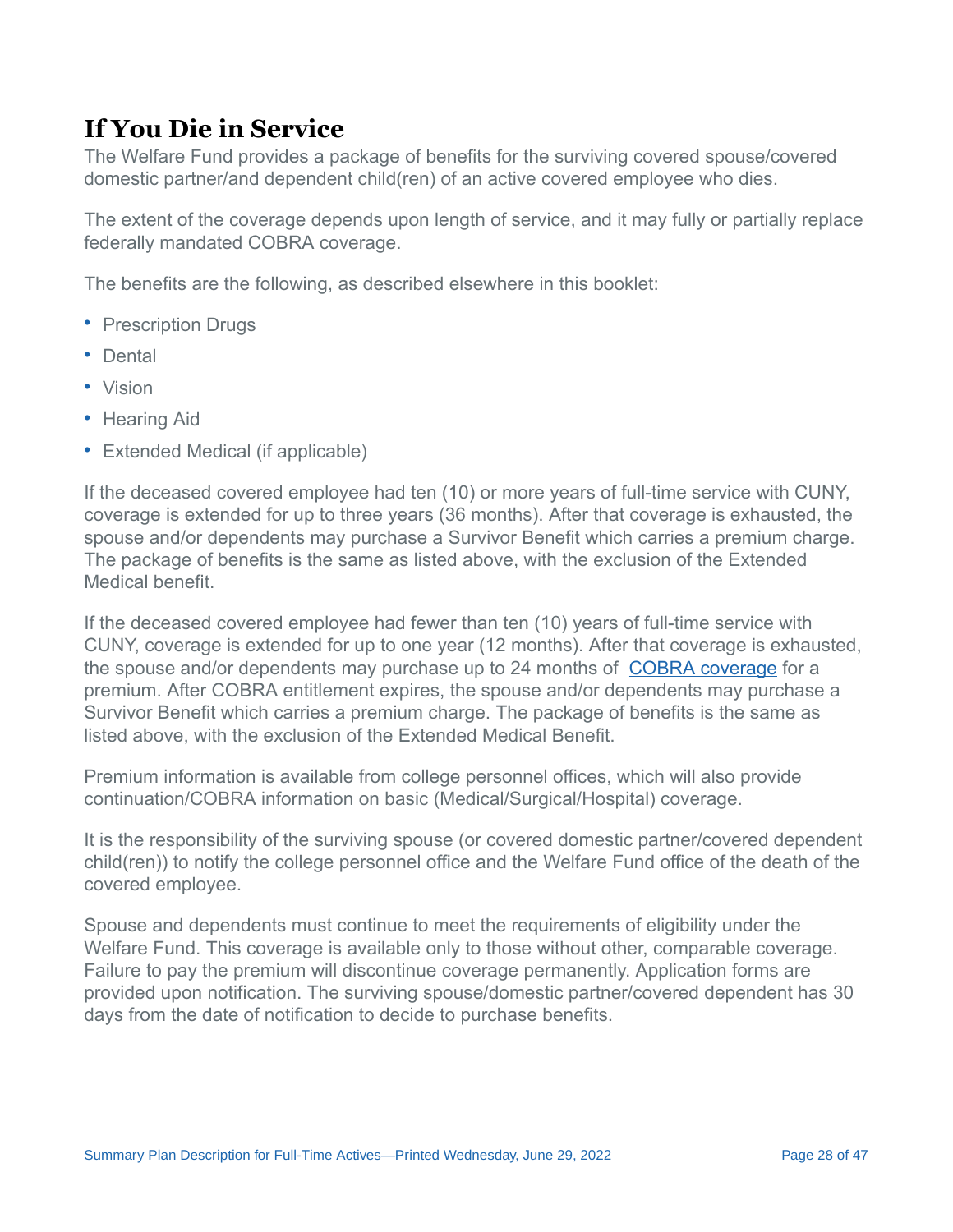### **Death Benefit**

As of March 1, 2020, the PSC-CUNY Welfare Fund provides a \$5,000 death benefit to the beneficiary of a full-time covered member who dies while in active service. Members must fill out the beneficiary form, available from their campus HR and benefits office, and have it on file at the benefits office. If members wish to change beneficiary(ies), a new form needs to be completed.

It is important to note that members on leave of absence (LOA) are not in active service.

Designated beneficiaries have one year from the member's date of death to file a claim with the Welfare Fund office.

# **COBRA What if I lose my benefits coverage?**

If Welfare Fund benefit coverage is lost, participants and dependents may be eligible to continue to receive some or all of those benefits by paying a premium. The right to continuation coverage was created by federal law, the Consolidated Omnibus Budget Reconciliation Act of 1985 otherwise known as **COBRA** .

COBRA provides for a continuation of benefits when coverage would otherwise terminate due to a " **qualifying event** ." Specific qualifying events are listed below. After a qualifying event, COBRA coverage is made available to each person who is a "qualified beneficiary." Participants (employees), spouses and dependent children may become qualified beneficiaries. Those who elect COBRA continuation coverage must pay a premium which is established by the Fund actuaries is in accordance with Federal COBRA regulations.

Welfare Fund COBRA coverage is separate and apart from basic Health Insurance COBRA coverage. Information on basic Health insurance COBRA is available from CUNY Benefits offices. Enrolling in basic Health insurance COBRA does **not** assure enrollment in Welfare Fund COBRA and vice versa.

#### **Employee qualifying events include:**

- Hours of employment are reduced to the extent plan eligibility is lost, or
- Employment is terminated for any reason other than your gross misconduct.

#### **Spouse qualifying events include:**

• The participant (employee) dies,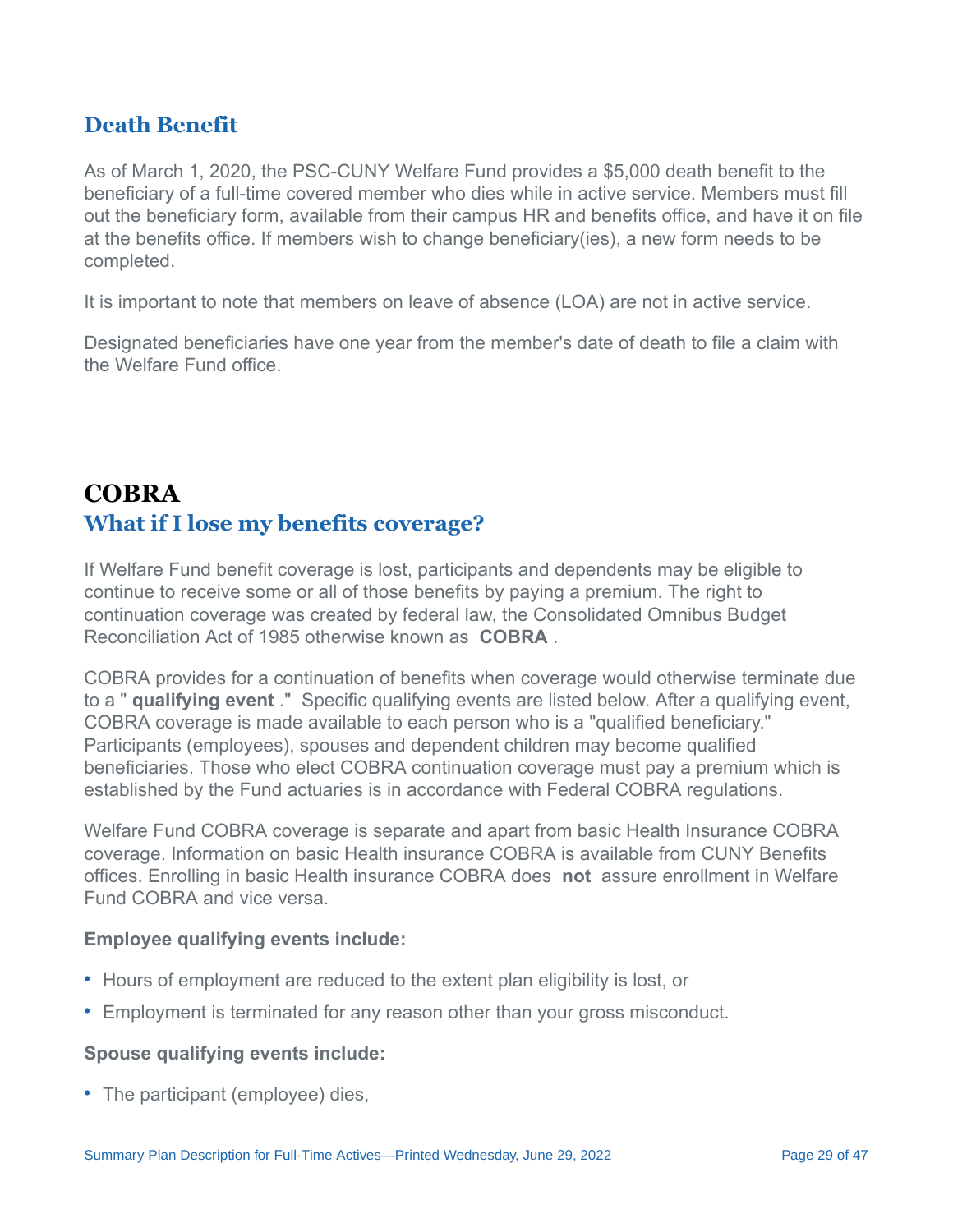- The participant (employee)'s hours of employment are reduced to the extent plan eligibility is lost,
- The participant (employee)'s employment is terminated for any reason other than your gross misconduct,
- The participant (employee) and spouse divorce or legally separate resulting in a loss of coverage,
- The participant (employee)'s plan coverage changes from family to individual, or
- The participant (employee) becomes entitled to Medicare.

#### **Dependent Child qualifying events include:**

- The participant (employee) dies,
- The participant (employee)'s hours of employment are reduced to the extent plan eligibility is lost,
- The participant (employee)'s employment is terminated for any reason other than your gross misconduct,
- The parents' divorce or legally separate resulting in a loss of coverage,
- Coverage under the plan changes from family to individual, or
- The child loses eligibility as a "dependent child".

### **Qualified Beneficiaries and Duration of Benefit**

Each qualified beneficiary has an independent right to elect COBRA continuation coverage. Covered employees may elect COBRA continuation coverage on behalf of their spouses, and parents may elect COBRA continuation coverage on behalf of their children. A spouse or child may elect COBRA coverage independent of a terminated employee's decision.

- When the qualifying event is the **end of employment or reduction of the employee's hours** of employment, COBRA continuation coverage lasts for up to **18 months** .
- When the qualifying event is the **death of the employee, divorce, termination of a domestic partnership, change in plan coverage from family to individual or a dependent child's losing eligibility** , COBRA continuation coverage lasts for up to **36 months** for spouses and children who are qualified beneficiaries.

There are circumstances that may extend the eligibility period:

• If a terminated participant covered through COBRA is determined by the Social Security Administration to have become disabled prior to the 60th day of COBRA coverage, the applicable family unit may be entitled to receive up to an additional 11 months or up until the termination of the disabling condition.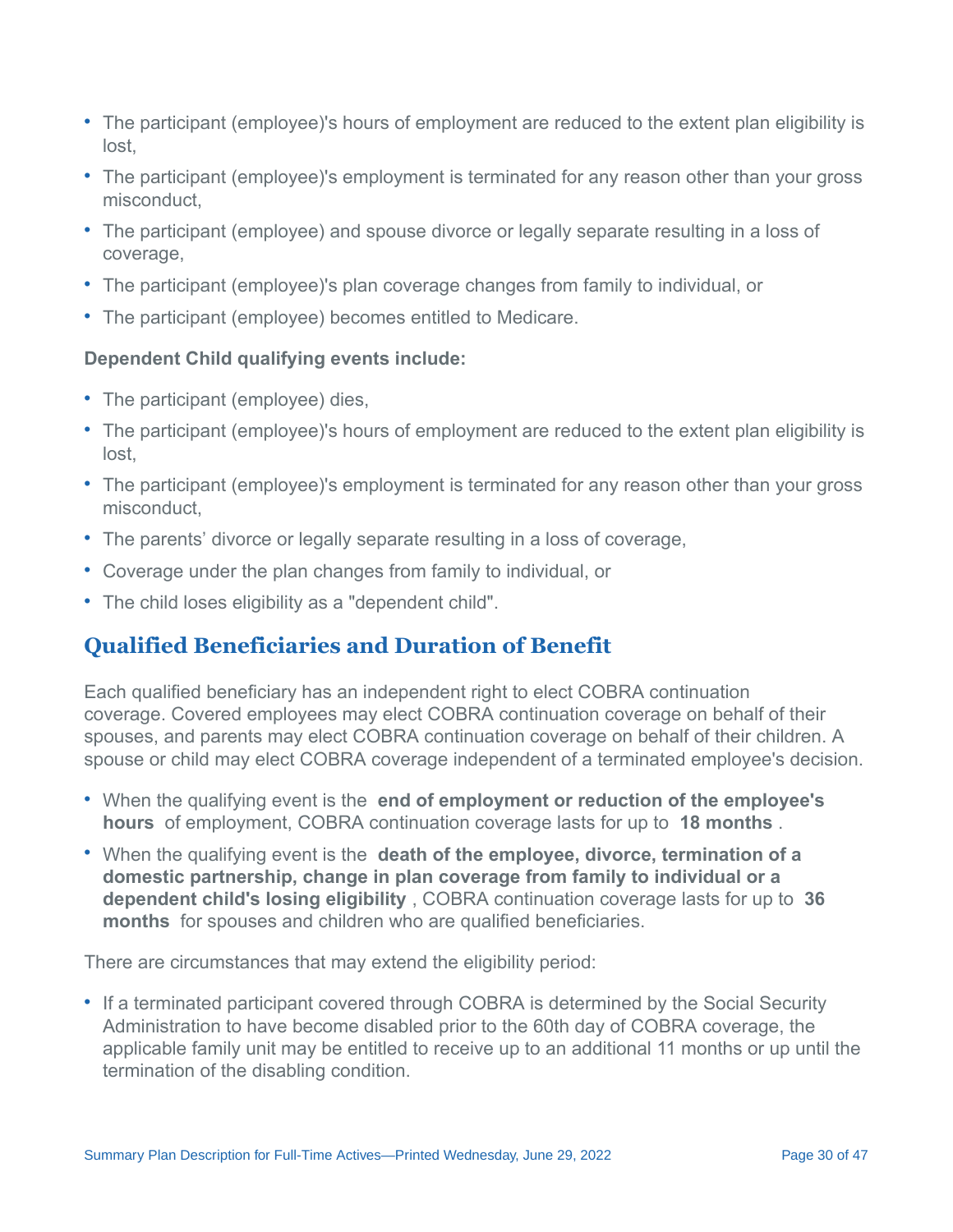• If a family experiences another qualifying event (participant death or a divorce or separation) while receiving 18 months of COBRA coverage, the spouse and dependent children in the applicable family may get up to 18 additional months of COBRA coverage, to a maximum of 36 months. If the second qualifying event is a child's loss of coverage, the right extends only to the child.

**Other coverage options besides COBRA: Health Insurance Marketplace** Instead of enrolling in COBRA continuation coverage, there may be other insurance options for you and your family through the Health Insurance Marketplace, Medicaid, or other group health plans (such as a spouse's plan) under what is called a "special enrollment period." Some of these options may cost less than COBRA continuation coverage and provide greater flexibility. By obtaining coverage through the Health Insurance Marketplace, you may qualify for lower costs on your monthly premiums and lower out-of-pocket costs. You can learn more about many of these options at [www.healthcare.gov.](http://www.healthcare.gov/)

### **Notification Responsibilities**

The Fund will offer COBRA continuation coverage to qualified beneficiaries only if properly notified that a qualifying event has occurred. When the qualifying event is the end of employment or reduction of hours of employment, reporting is the responsibility of the employer.

For some qualifying events the responsibility for reporting rests with the participant. With a divorce or termination of domestic partnership or with a child losing benefits eligibility due to age or school discontinuance, the participant affected parties must notify the Fund Office within 60 days of the later of date that the qualified beneficiary would lose coverage after the qualifying event or the qualifying event itself. The Fund Office and CUNY require supporting documentation.

As a practical matter CUNY campus HR offices distribute Welfare Fund COBRA information to new hires and COBRA qualified beneficiaries simultaneous with basic insurance COBRA information. Each person who has a qualifying COBRA event should receive basic insurance COBRA notice and enrollment material as well as Welfare Fund notice and enrollment form. Notice will include requirements for timely decisions and remittance of premium.

### **Choice of Coverage**

Coverage and premium costs depend upon three factors:

- Qualified beneficiary's selection of " **Core coverage** " or " **Full coverage** "
- Core coverage includes Drug, Hearing Aid and Extended Medical (as applicable)
- Full coverage includes core coverage (above) plus Vision and Dental
- the CUNY **Basic Health Insurance** of the participant:
- GHI-CBP/Blue Cross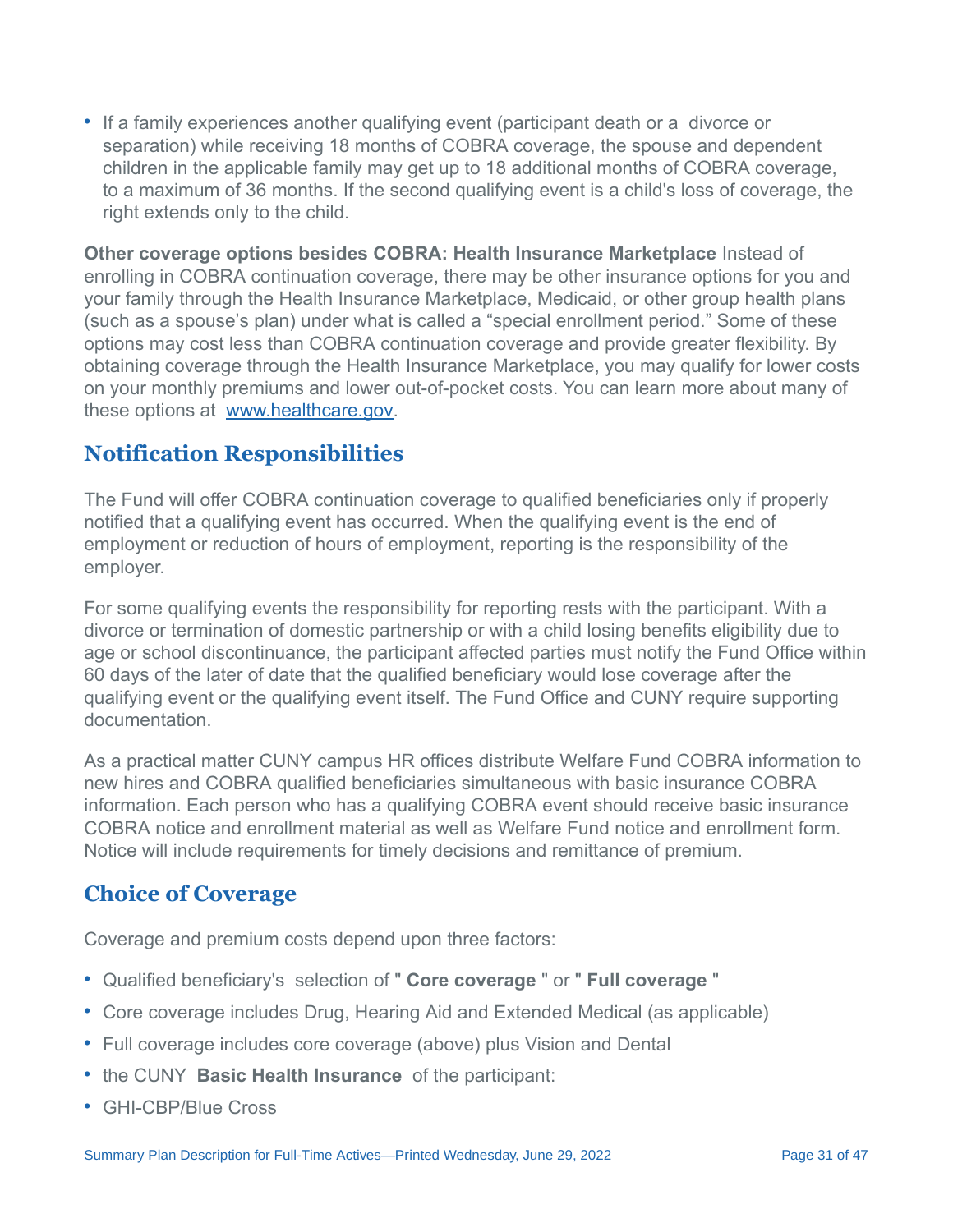- All other carriers, or
- None
- **contract size:**
- Individual, or
- Family.

The combination of the three factors determines the monthly premium. Rates are available from campus benefit offices or from the PSC-CUNY Welfare Fund.

### **When does COBRA coverage end?**

COBRA continuation coverage is terminated at the earlier of the following:

- exhaustion of the basic and (if applicable) extended periods as defined herein
- failure to pay the COBRA premium on a timely basis. The premium is due the first day of the month of coverage (after the initial period). Benefits will be suspended with all vendors and carriers at the end of eight (8) business days. If premium is not received by the end of the month, coverage is terminated permanently. The Fund does not bill.
- removal or reversal of the conditions of the qualifying event. This includes but is not limited to employment or re-employment or re-marriage that results in the opportunity for comparable group coverage
- Medicare eligibility

**COBRA regulations are voluminous and complex. Every effort has been made in this section to present highlights necessary to make appropriate decisions, but not to present all details of the program. Questions concerning COBRA continuation coverage rights may be addressed to the Fund Office or for more information, participants may want to contact the nearest Regional or District Office of the U.S. Department of Labor's Employee Benefits Security Administration (EBSA) or visit the**  [EBSA website](http://www.dol.gov/ebsa/) **.**

# **HIPAA How is my personal health information (PHI) protected?**

The PSC-CUNY Welfare Fund is bound by federal regulations promulgated pursuant to the Health Insurance Portability and Accountability Act of 1996 (HIPAA). The Fund is in full compliance with all relevant parts of the Act. The full text of HIPAA can be found through the [HIPAA website of the Office for Civil Rights \(OCR\).](http://www.hhs.gov/ocr/hipaa) There are four components of HIPAA that impact participants of this Fund: Portability, Non-Discrimination, Privacy and Security.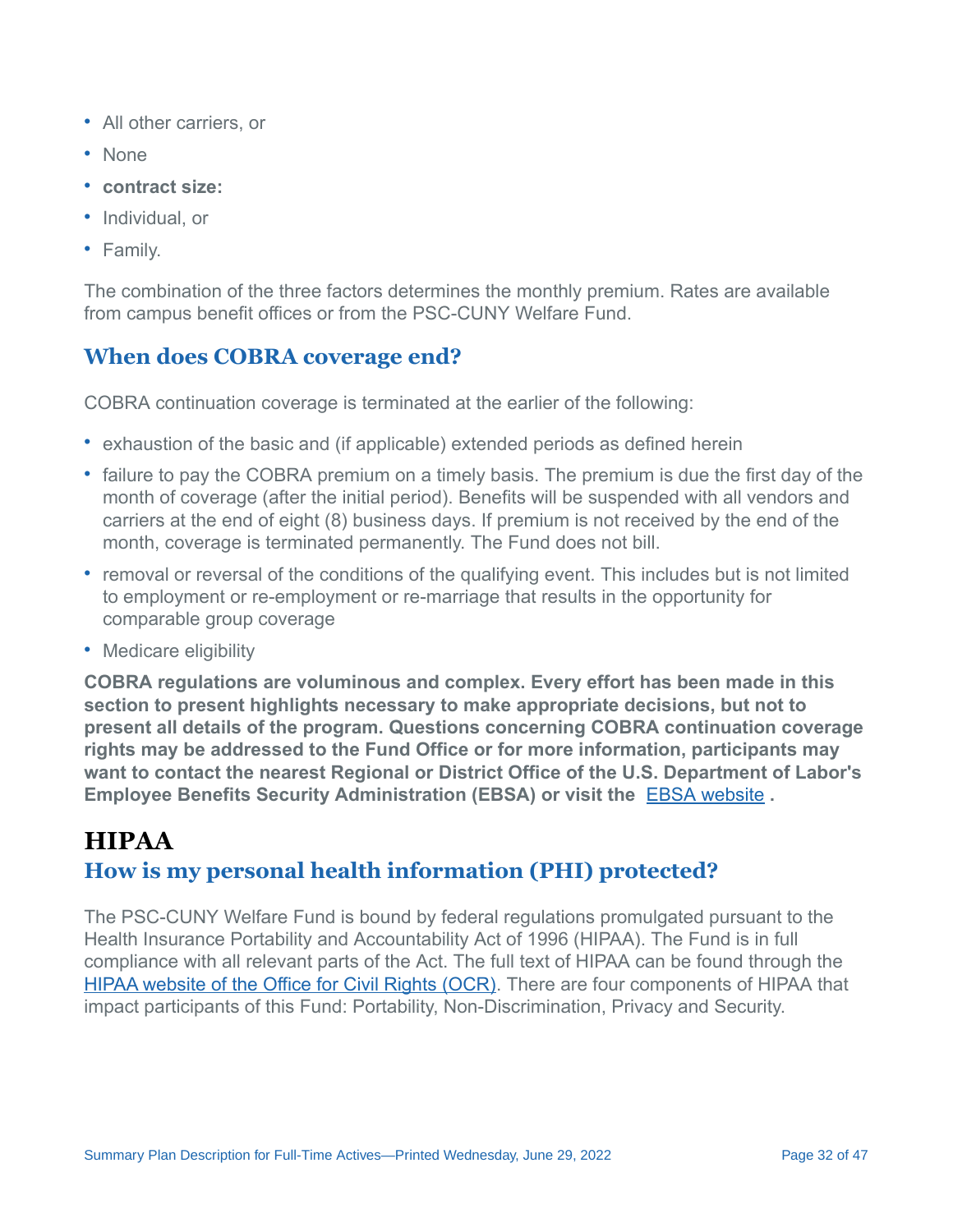### **Portability**

The portability provisions of HIPAA provide rights and protections for participants and beneficiaries who move from one group health plan to another. HIPAA includes protections for coverage under group health plans that limit exclusions for preexisting conditions and allows a special opportunity to enroll in a new plan to individuals in certain circumstances.

When your eligibility for health benefits from the Fund ends, or if you terminate coverage with the Fund, you, your spouse, and/or your dependents are entitled to a statement of covered benefits called a "Certificate of Creditable Coverage," which you may present in the course of enrolling in a new group health plan.

Certificates of Creditable Coverage indicate the period of time you, your spouse, and/or your dependents were entitled to Welfare Fund benefits, as well as certain additional information required by law. The Certificate of Creditable Coverage may be necessary if you, your spouse, and/or your dependents become eligible for coverage under another group health plan, or if you buy a health insurance policy within sixty-three (63) days after your eligibility for Welfare Fund benefits ends. The Certificate of Creditable Coverage is necessary because it may reduce or eliminate exclusion for pre-existing coverage periods that may apply to you, your spouse, and/or your dependents under the new group health plan or health insurance policy. The Certificate of Creditable Coverage will be provided to you if you should request it within twenty-four (24) months after your eligibility for Welfare Fund benefits ends.

You should retain the Certificate(s) of Creditable Coverage as proof of prior coverage for your new health plan. For further information, contact the Fund Office.

### **Non-Discrimination**

HIPAA prohibits discrimination against employees and dependents based on their health status.

#### **Privacy**

The privacy provisions of HIPAA were issued to protect the health information that identifies individuals who are living or deceased. The rule balances an individual's interest in keeping his or her health information confidential with other business, practical and social benefits.

PHI is defined as individually identifiable health information, held or maintained by a covered entity or its business associates acting for the covered entity, which is transmitted or maintained in any form or medium (including the individually identifiable health information of non-U.S. citizens). This includes identifiable demographic and other information relating to the past, present, or future physical or mental health or condition of an individual, or the provision or payment of health care to an individual that is created or received by a health care provider, health plan, employer, or health care clearinghouse. For purposes of the Privacy Rule, genetic information is considered to be health information.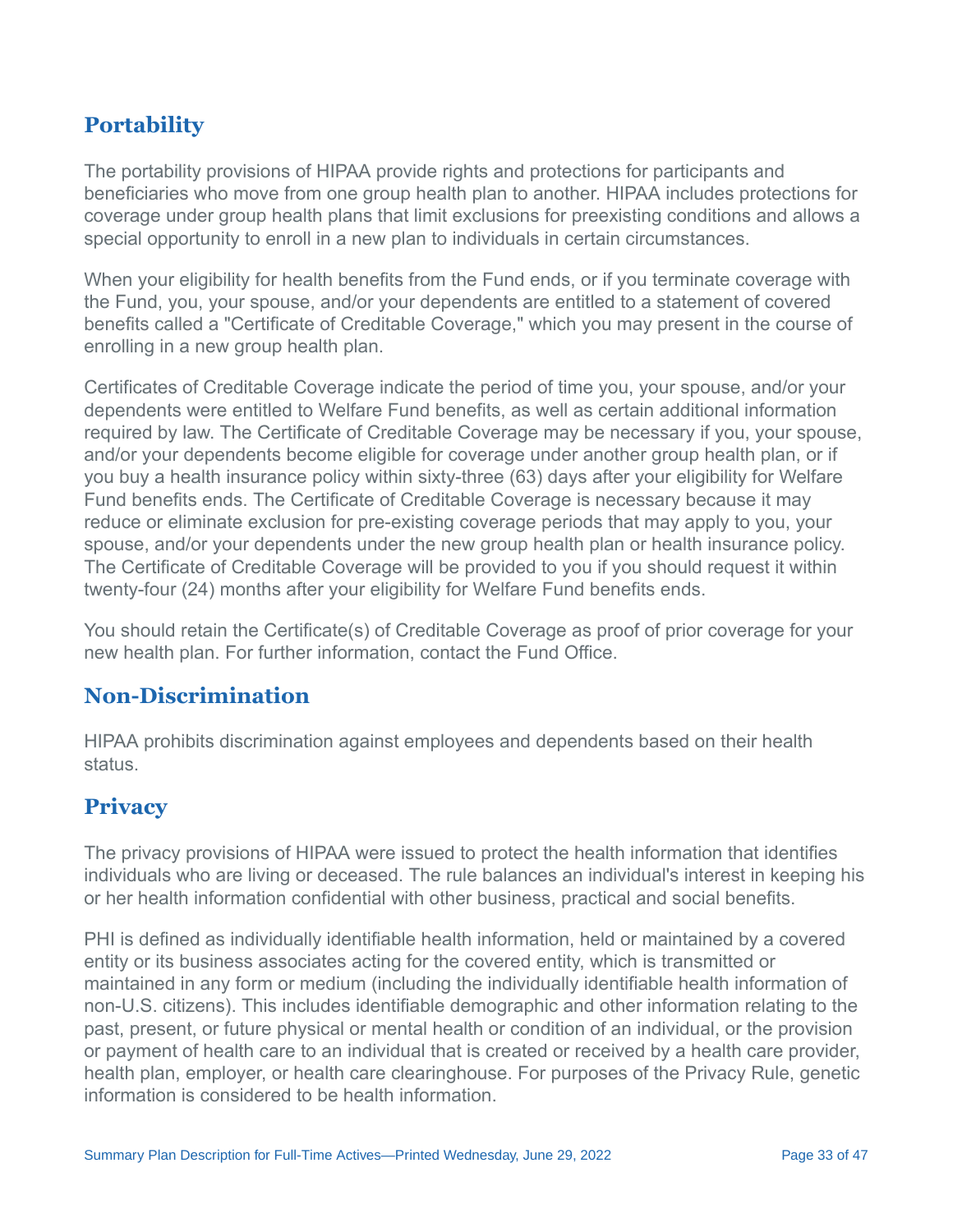#### **Obligations of the Fund to use or disclose PHI**

- When requested by a plan participant.
- When required by city, state or federal law or requested in the course of an inquiry into the Fund's compliance with federal privacy law.

#### **Rights of the Fund to disclose the minimal necessary PHI without authorization**

- To facilitate treatment or to coordinate or manage health care with covered providers, vendors or insurers, or to facilitate payment by provision of information regarding eligibility to covered providers, vendors or insurers.
- To promote quality assurance in support or programs designed to enhance quality of care with covered providers, vendors or insurers or to contact the participant for the provision of information designed to better avail plan features.
- In response to public health risks, to report reactions to medications, or to report victims of abuse, neglect or domestic violence, or in response to a court or administrative order, subpoena, discovery request or other lawful process, but only after reasonable efforts have been made to inform the participant.
- To comply with workers' compensation laws and other similar legally established programs which provide benefits for work-related injuries or illnesses.

#### **Rights of the Fund to disclose PHI withauthorization**

• To a family member or other person identified by the participant as involved in a participant's health care or who assists in the payment of health care unless the Fund is duly notified to restrict the disclosure. If a family member contacts the Fund on behalf of a participant requesting PHI relating to treatment or payment for treatment, the Fund will, upon verification by requesting certain information (such as your Social Security number and date of birth) release such PHI to a family member unless a participant indicates to the Fund in writing to not disclose PHI in those circumstances.

#### **Rights of the participants regarding PHI disclosure**

• To inspect and copy the PHI that the Fund maintains, to request that the Fund amend PHI, to receive an accounting of the Plan's disclosures of your PHI or to request a restriction on the uses and/or disclosures of PHI for treatments or payments, or to someone who is involved in the care rendered. The Fund is not required to agree to a restriction or amendment that is not in writing or does not include a reason that supports the request.

Participants who believe privacy rights have been violated, may file a complaint with the Fund or with the U.S. Department of Health and Human Services.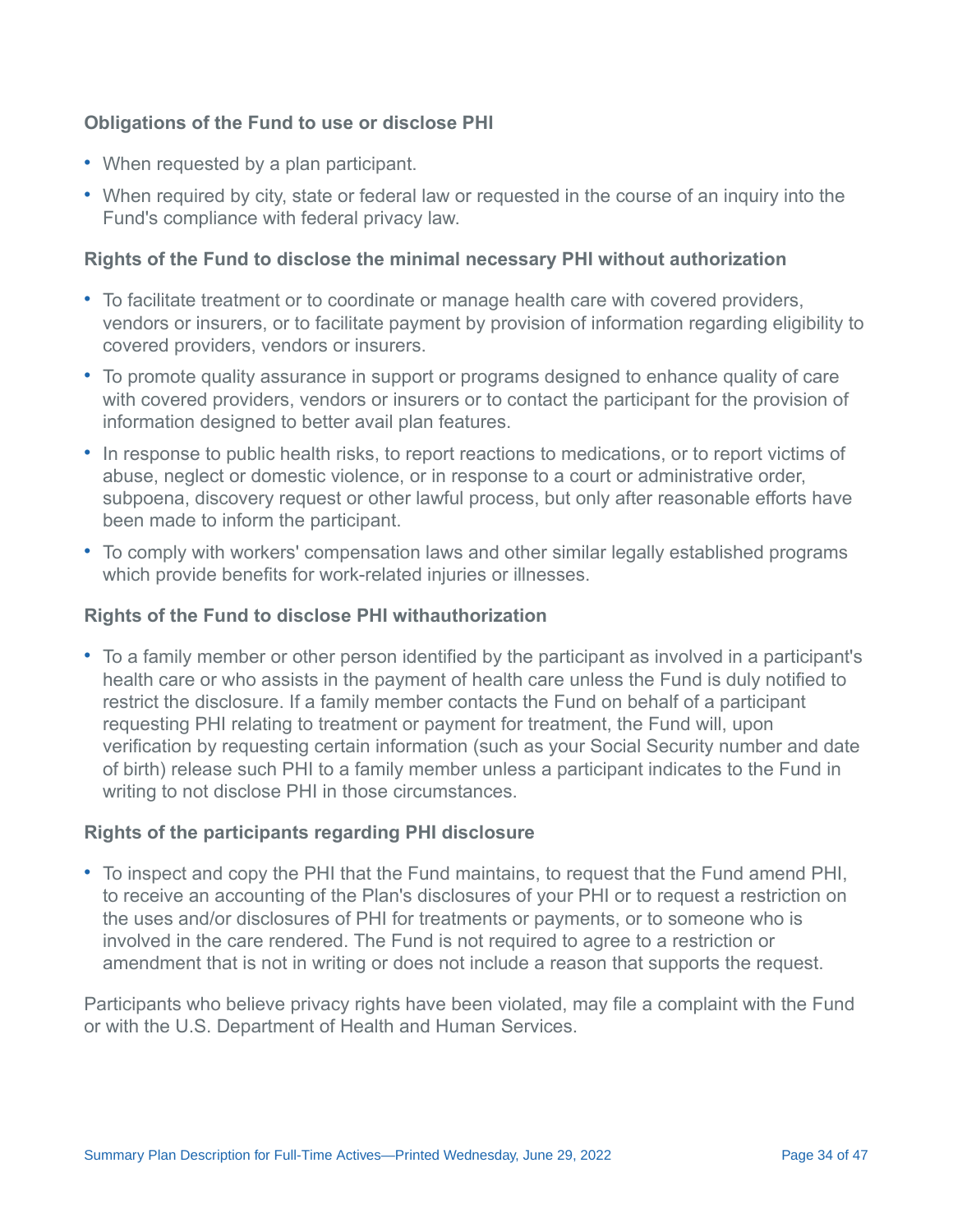### **Security**

The Security provisions of HIPAA establish a series of administrative, technical, and physical security procedures for this Fund to assure the confidentiality of electronic protected health information (EPHI). The standards are delineated into either required or addressable implementation specifications.

Much of the focus is on electronic transmission and storage of data. The PSC-CUNY Welfare Fund has taken all necessary measures to assure full compliance with the security regulations set forth. Information related to Security compliance may be reviewed upon request at the Fund office.

# **Review and Appeals How do I ask for a review of a benefits decision?**

If a plan participant disagrees with a benefit or eligibility determination made by the PSC-CUNY Welfare Fund or parties contracting with the Fund to administer components of the program, there is a process to pursue a review.

### **Type of Review**

If the adverse determination involves eligibility for benefits, the review should be requested of the Fund Office. The request must be in writing and filed within 60 days of the initial determination. The request should include any new information or documented extenuating conditions that will impact the course of the review.

A decision will be made about a claim of eligibility and notice rendered in writing of that decision within 90 days. Under special circumstances, another 90 days may be needed to review a claim, and the participant will be duly notified of the extension.

If a claim of eligibility is denied, in whole or in part, the following will be noted:

- the specific reasons for the denial
- the plan provision(s) on which the decision was based
- what additional information may relevant, and
- which procedures should be followed to get further review or file an appeal.

If the adverse determination involves provision of or payment for benefits, the review should be directed to the appropriate contract vendor or insurance carrier, according to the type of benefit. The request must be in writing and filed within 30 days of the determination or receipt of notice of the determination. The request should include any new information, medical data or documented extenuating conditions that may impact the course of the review.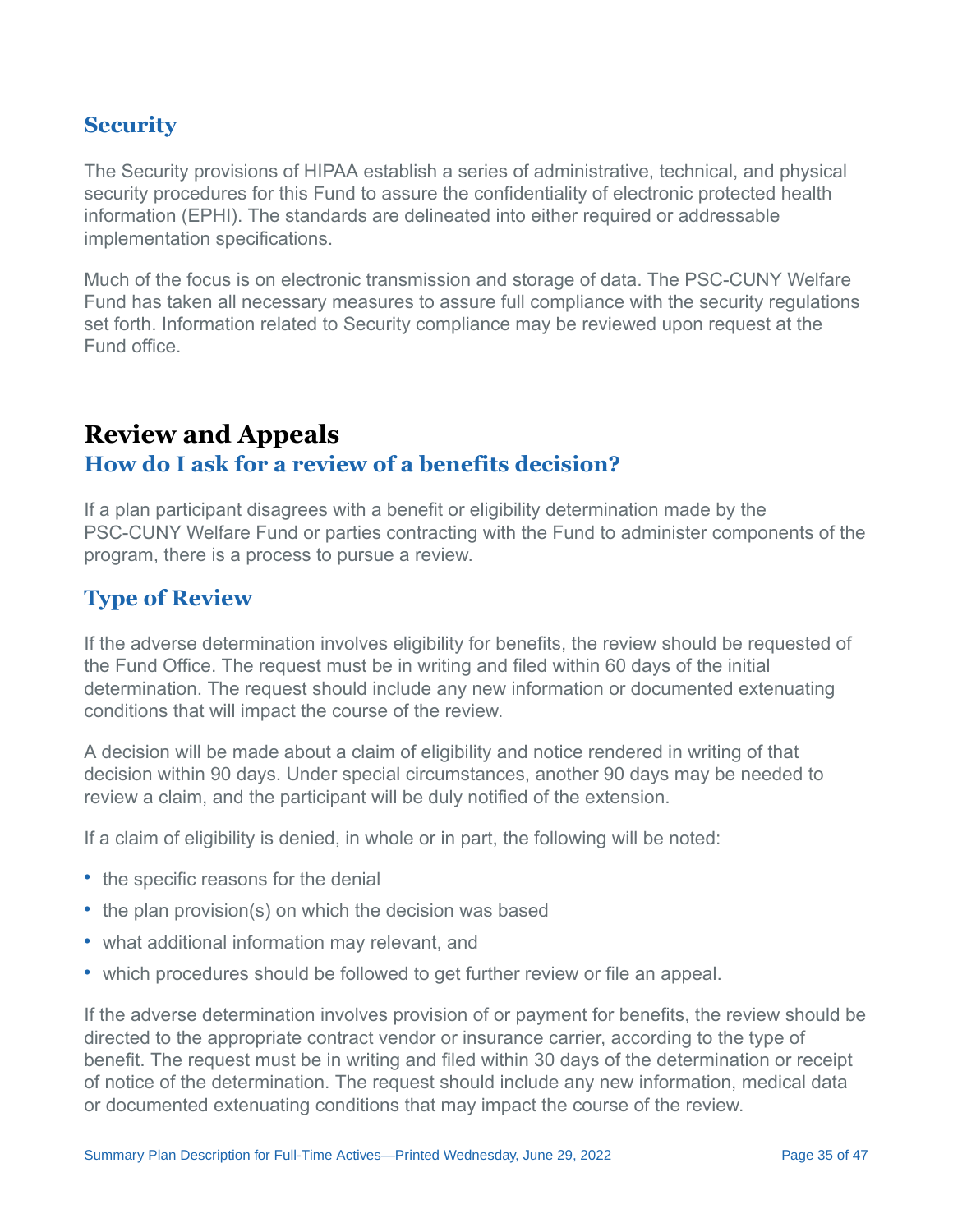### **Type of Appeal**

In the event that a review is negative, the decision may be appealed.

- An appeal of a negative eligibility decision (except declination of coverage by a carrier related to medical suitability) must be directed to the PSC-CUNY Welfare Fund Board of Trustees within 60 days of the completion of the initial review.
- An appeal of a negative benefits decision related a non-insured product (CVS Prescription Drugs, Guardian Dental, GHI Extended Medical, all Vision Care, hearing aids, death and wellness) must be directed to the PSC-CUNY Welfare Fund Board of Trustees within 60 days of the completion of the initial review.
- An appeal of a negative benefits decision related to an insured product (Standard Life Disability, Hancock Long-Term Care, AIG Catastrophe Major Medical) must be directed to the carrier. The carrier is obligated to inform the participant of the appeals process, which will typically extend as far as the State Insurance Department. These matters are not subject to review by the PSC-CUNY Welfare Fund Board of Trustees. The Fund office may cooperate with provision of any available materials or with clarification of terms but is not a party to the process.

An Appeal to the Board of Trustees must be in writing and should include any new information or arguments that you feel will affect the proceedings. In the event of a review regarding a non-insured benefit, this must include the negative determination letter from the vendor/carrier. Appeals are reviewed by a committee of the Board which convenes as necessary. A decision will be made about an appeal within 90 days of its receipt by the Fund Office and determination that necessary information is provided. Under special circumstances, another 90 days may be required, and the participant will be duly notified.

If an Appeal is denied, in whole or in part, the denial will include:

- the specific reasons for the denial;
- the plan provision(s) on which the decision was based.

# **Other Important Info Diligence**

This document is known as a Summary Plan Description. By its very nature, this is a condensation of many pages of contracts that the Fund holds with a number of insurance carriers and vendors. The officers of the Fund have used best efforts to assure that these terms are conveyed completely, accurately and in useable form. To the extent that ambiguities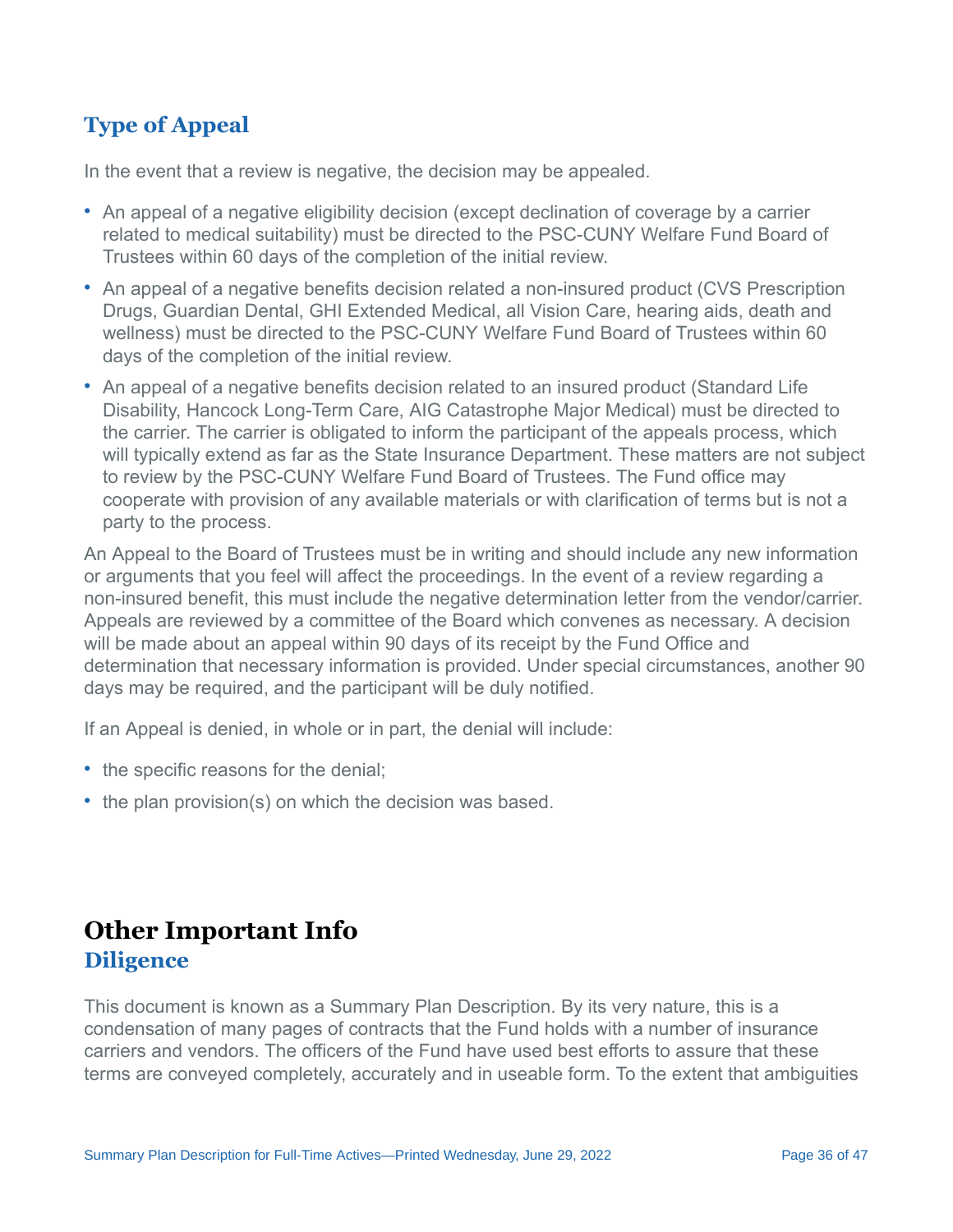are perceived, or interpretation differs, the contracts govern and supersede language employed herein.

### **Notice of Grandfathered Status**

The PSC-CUNY Welfare Fund believes this Plan of benefits is a "grandfathered health plan" under the Patient Protection and Affordable Care Act (the Affordable Care Act). As permitted by the Affordable Care Act, a grandfathered health plan can preserve certain basic health coverage that was already in effect when that law was enacted. Being a grandfathered health plan means that your Plan may not include certain consumer protections of the Affordable Care Act that apply to other plans, for example, the requirement for the provision of preventive health services without any cost sharing. However, grandfathered health plans must comply with certain other consumer protections in the Affordable Care Act, for example, the elimination of lifetime dollar limits on benefits.

Questions regarding which protections apply and which protections do not apply to a grandfathered health plan and what might cause a plan to change from grandfathered health plan status can be directed to the plan administrator at 212-354-5230 or [communications@psccunywf.org.](mailto:communications@psccunywf.org) You may also contact the U.S. Department of Health and Human Services at [www.healthcare.gov](http://www.healthcare.gov/)

### **Actions of Others**

Because of the supplemental nature of the Fund, the Fund Office relies upon the employer and the staff of related (CUNY) personnel offices to provide accurate and timely information. The Fund Office strives to assure that mutually beneficial communication is maintained. It cannot be responsible for unauthorized or inappropriate actions on the part of these or other third parties.

### **Beyond Simple Clarifications**

The Fund Office is prohibited from using its resources to counsel or represent Fund participants in actions against CUNY, the NYC Health Benefits Program or any related carriers. Nor can the Fund participate in legal activity that may relate to health expenses or medical conditions. We will diligently enforce the terms of contracts where the Fund is a party but cannot extend involvement beyond that purview.

### **Rights of the Trustees**

The Board of Trustees has a fiduciary responsibility to assure the financial health of the Fund. The Trustees intend to continue the programs described in any of the Fund's Plans of Benefits indefinitely. Nevertheless, the Trustees continue to reserve the right, which they are given in the Fund's Trust Indenture, subject to the provisions of any applicable collective bargaining agreement, to terminate or amend any of the plans or programs of benefits. Summary Plan Descriptions are made available to you by the Fund office for your convenience and describe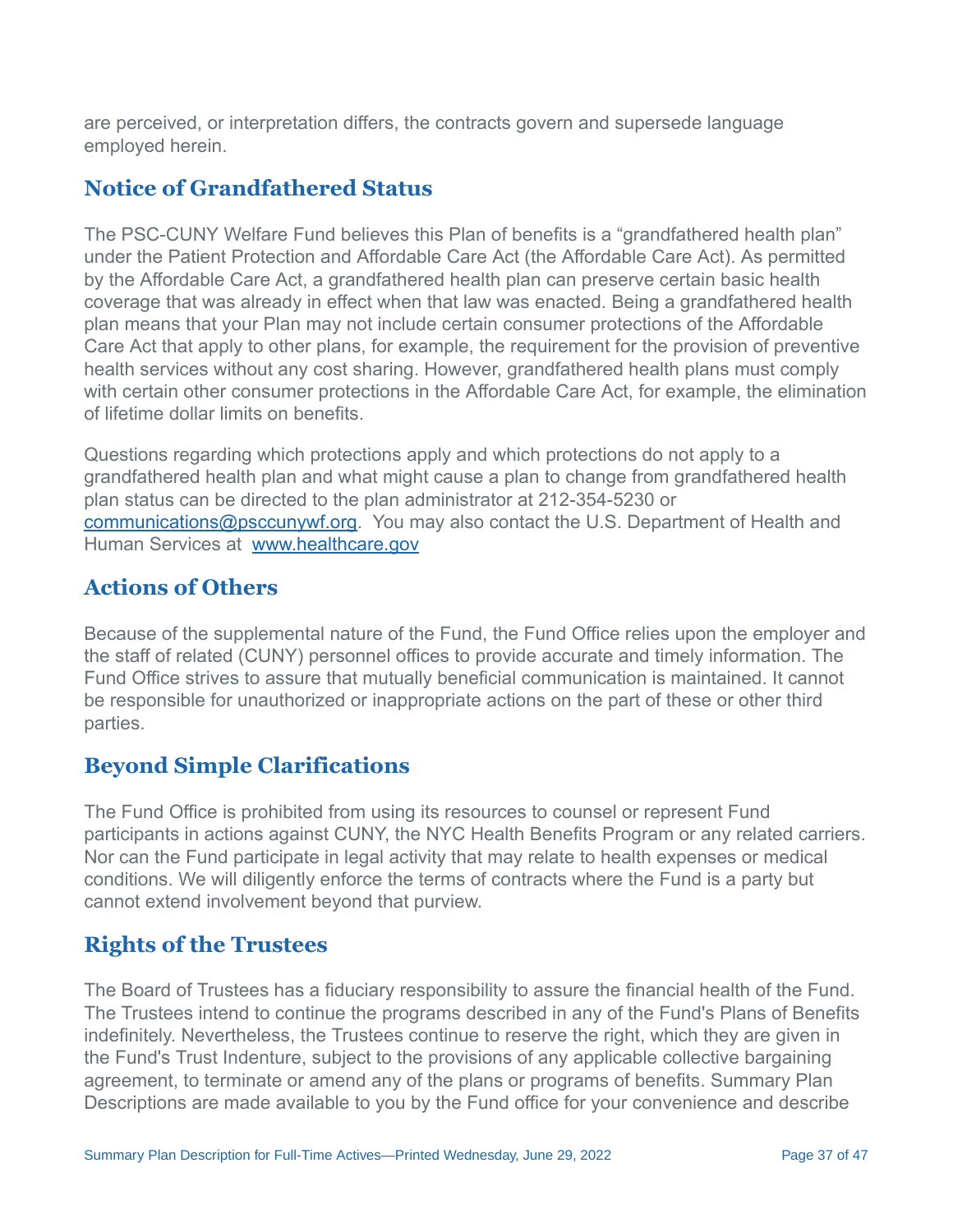the benefits administered by the Fund and those that you can purchase from other providers. However, each benefit plan or program is always subject to: a) the full terms of each contract between the Fund and the benefit's or program's provider or administrator as it is described in the contract between the Fund and the provider or administrator or b) the applicable insurance policy at the time the claim occurs.

### **Programs and benefits for all participants are not guaranteed. The Trustees reserve the right to change or discontinue at any time the types and amounts of benefits and the eligibility rules under the plans and programs.**

# **Appendix Covered Titles Full-Time Covered Titles for PSC-CUNY Welfare Fund**

#### *Faculty Titles*

Professor Associate Professor Assistant Professor Distinguished Professor Chairperson of College Department University Professor Distinguished Lecturer Lecturer Instructor Instructor (Nursing Science) Continuing Education Teacher (must be appointed to a position that will continue for more than six months and that requires a minimum of 20 hours per week)

#### *Registrar Titles*

Senior Registrar Registrar Associate Registrar Assistant Registrar

#### *College Lab Tech Titles*

Chief College Laboratory Technician Senior College Laboratory Technician College Laboratory **Technician** 

#### *Medical Title*

College Physician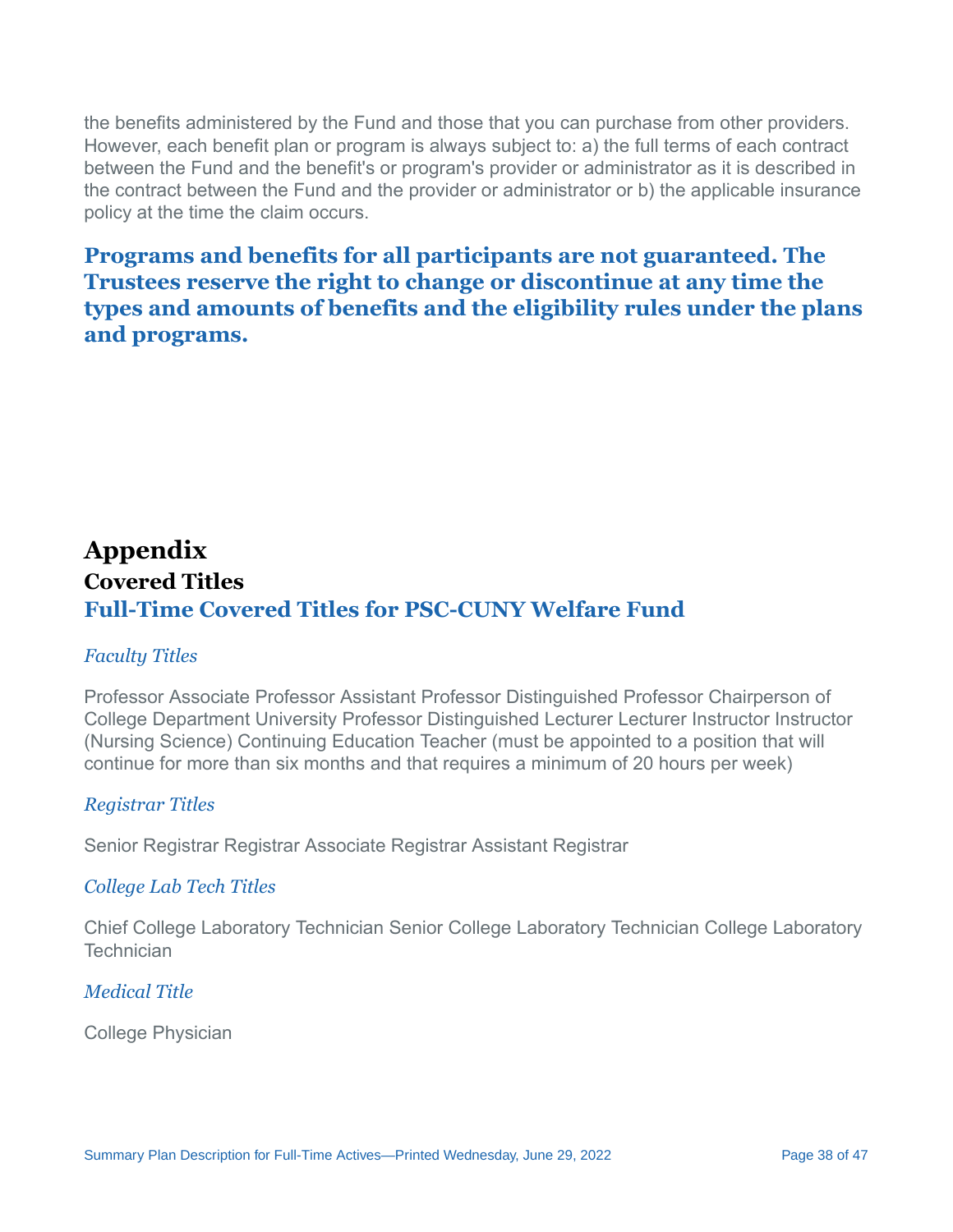#### *Research Titles*

Research Associate Research Assistant

#### *Higher Education Officer Titles*

Higher Education Officer Higher Educaiton Associate Higher Education Assistant Assistant to Higher Education Officer

#### *Substitutes and Visiting Titles*

Substitute (any covered full-time title) Visiting (any covered full-time title)

#### *Hunter Campus School Titles*

Chairperson of Department Teacher Assistant Teacher Substitute Teacher Temporary Teacher Guidance Counselor Teacher of Library College Laboratory Technician Placement Director Educational and Vocational Staff Early Childhood Teacher Teacher (Hourly)

#### *Medical School Titles*

Medical Professor (Basic Sciences) Associate Medical Professor (Basic Sciences) Assistant Medical Professor (Basic Sciences) Medical Professor (Clinical) Associate Medical Professor (Clinical) Assistant Medical Professor (Clinical) Medical Lecturer

#### *Law School Titles*

Law School Professor Law School Associate Professor Law School Assistant Professor Law School Instructor Law School Library Associate Professor Law School Library Assistant Professor Law School Lecturer Law Schoool Library Professor

#### *Employment Opportunity Center Titles*

EOC Lecturer EOC HEO Series EOC Assistant Registrar EOC College Laboratory Technician EOC Adjunct Lecturer EOC Adjunct College Laboratory Technician EOC Substitute (full-time title)

#### *Management Titles*

Chancellor Executive Vice Chancellor Senior Vice Chancellor Vice Chancellor President Deputy to the President Senior Vice President Vice President Assisant Vice President Dean Associate Dean Assistant Dean Principal - Hunter College School Director of Campus School Executive Assistant to a CUNY Officer Chief Librarian Director Provost Affirmative Action Officer Personnel Director Associate Personnel Director Assistant Personnel Director Dean of CUNY Law School Law School Chief Librarian Dean of CUNY Medical School Business Manager Occupational Safety and Health Officer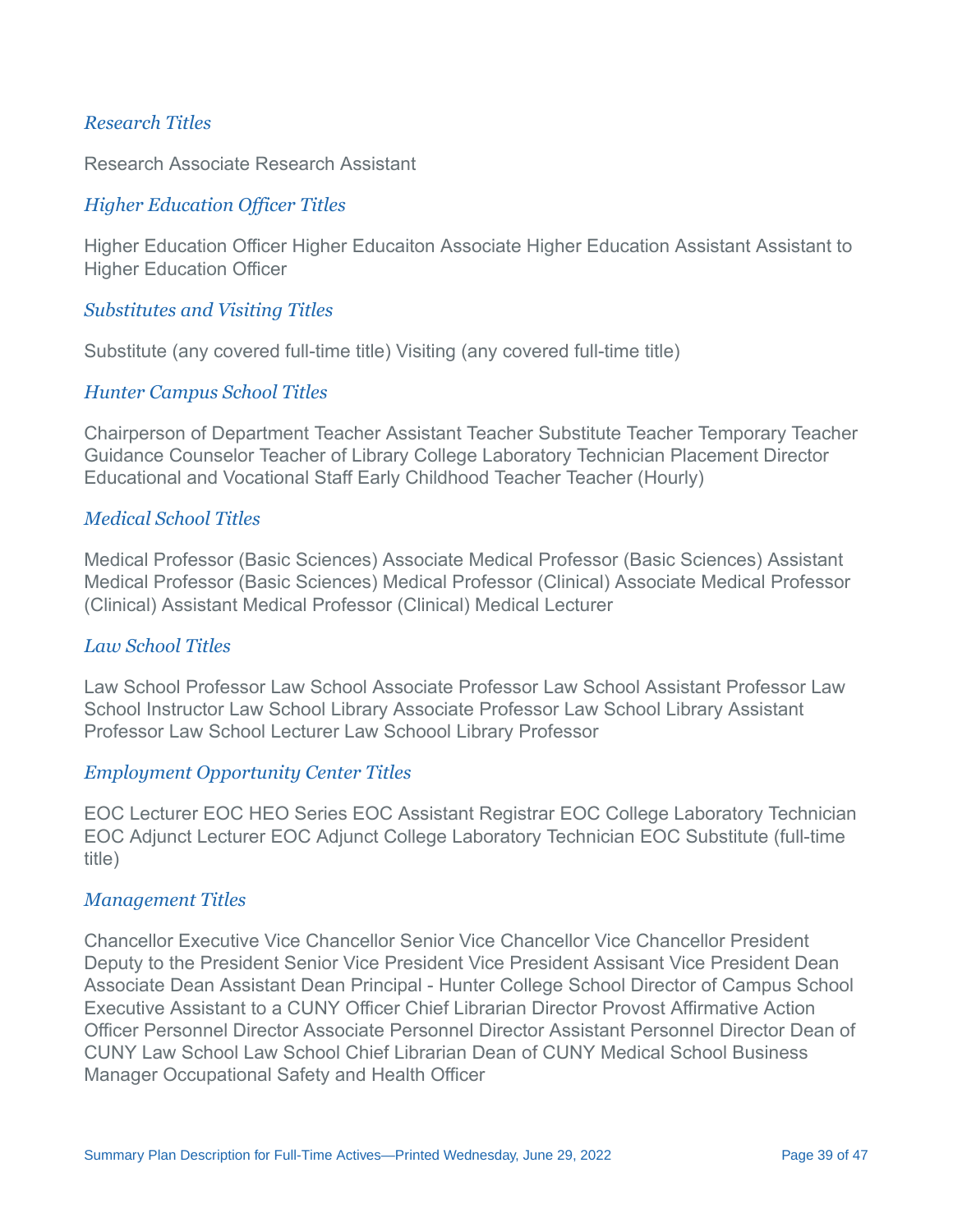#### *EOC Management Titles*

EOC Director EOC Associate Director EOC Assistant Director EOC Coordinator

#### *Building Maintenance, Security and Professional Titles*

Administrative Superintendent of Building and Grounds Assistant College Security Director Chief Admin, Superintendent of Building and Grounds Chief Admin. Supt. of Campus Buildings and Grounds College Security Director Computer Operations Manager Computer Systems Manager Deputy University Security Director University Associate Chief Engineer University Chief Architect University Chief Engineer University Security Director

#### **Guardian Dental Exclusions**

- Purely cosmetic treatment
- More than one prophylactic visit every 4 months
- Temporomandibular joint (TMJ) dysfunction
- Replacement of stolen or lost appliances
- Services that do not meet commonly acceptable dental standards
- Services covered under Basic Health Insurance
- Any service or supply not included on Guardians List of Covered Services
- Procedures related to or performed in conjunction with non-covered work
- Educational, instructional or counseling services
- Precision attachments, magnetic retention or overdenture attachments
- Replacement of a part of above
- Services related to overdentures e.g., root canal therapy on supporting teeth
- General anesthesia or sedation, except inhalation sedation related to periodontal surgery, surgical extractions, apicoectomies, root amputations or certain other oral surgical procedures
- Local anesthetic, except as part of procedure
- Restoration, procedure, appliance or device used solely to alter vertical dimension, restore or maintain occlusion, treat a condition resulting from attrition or abrasion or splint or stabilize teeth for periodontal reasons
- Cephalometric radiographs or oral/facial imaging
- Fabrication of spare appliances
- Prescription medication
- De-sensitizing medicaments or resins
- Pulp viability or caries susceptibility testing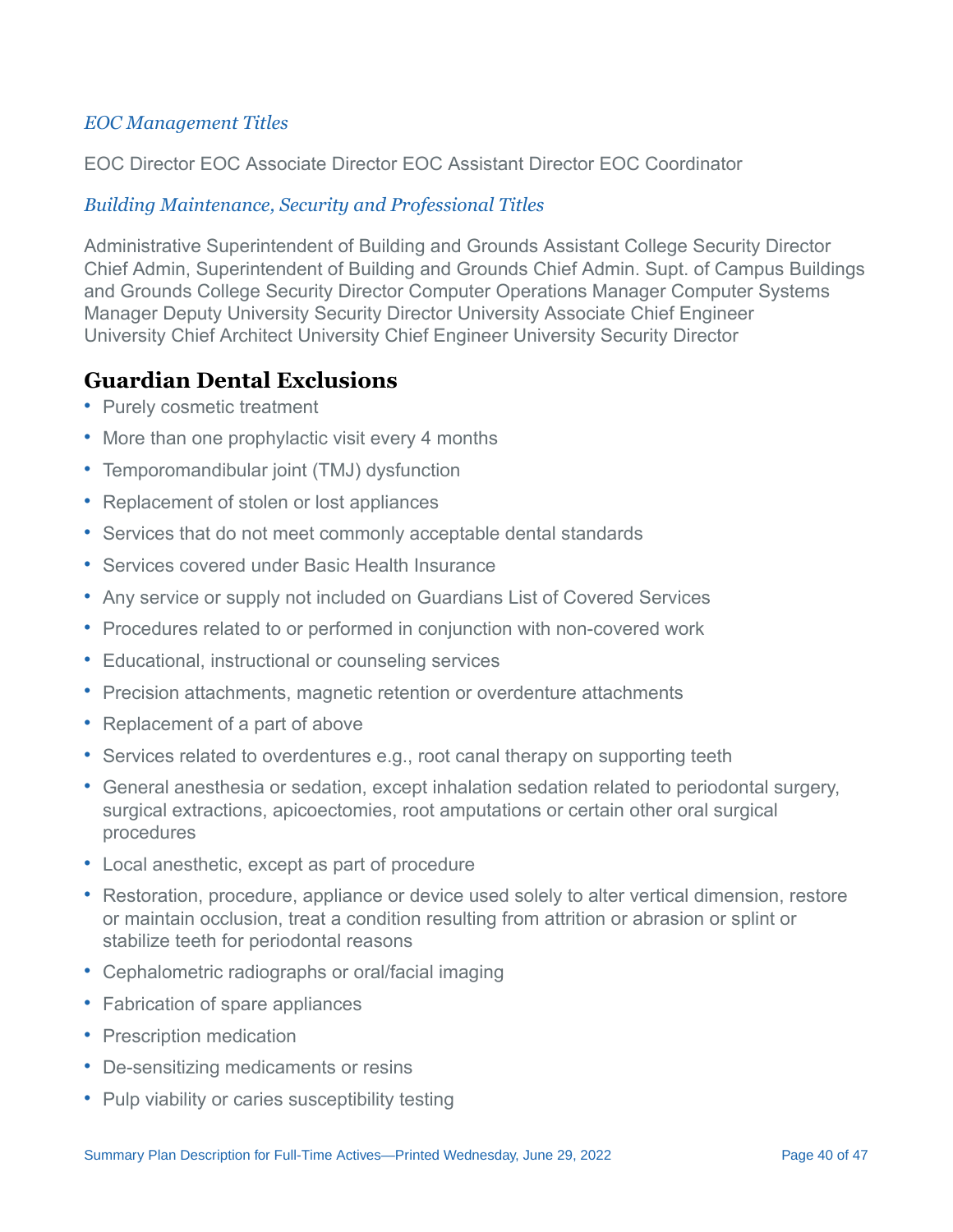- Bite registration or analysis
- Gingival curettage
- Localized delivery of chemotherapeutic agents
- Maxillofacial prosthetics
- Temporary dental prosthesis or appliances except interim partials to replace anterior teeth extracted while covered
- Replacing an existing appliance, except when it is over 10 years old and deemed unusable or it is damaged by injury while covered and not reparable.
- A fixed bridge replacing the extracted portion of a hemisected tooth
- Replacement of one or more unit of crown and/or bridge per tooth
- Replacement of extracted / missing third molars
- Treatment of congenital or developmental malformations
- Endodontic, periodontal, crown or bridge abutment procedure or appliance related to tooth with guarded or worse prognosis
- Treatment for work-related injury
- Treatment for which no charge is made
- Detailed or extensive oral evaluations
- Evaluations and consultations for non-covered services

### **Guardian Contract Limitations**

- Three Prophylaxes (1110 or 1120) or Periodontal Maintenance Treatments (4910) per calendar year.
- Two Fluoride Treatments (1201 or 1203 or 1205), limited to under age 14, per calendar year.
- One Unilateral Space Maintainer (1510 or 1520), limited to under age 16 and replacing lost/extracted dedicuous teeth, per arch per lifetime.
- One Bilateral Space Maintainer (1515 or 1525), limited to under age 16 and replacing lost/extracted dedicuous teeth, per arch per lifetime.
- One Emergency Paliative Treatment (9110) in any 6-month period.
- One Full-Mouth Series or Panoramic Film (0210 or 0330) in any 60 consecutive month period.
- One Sealant Treatment to Permanent Molar (1351), limited to under age 16 on unrestored tooth, per tooth in any 36 consecutive month period.
- One Diagnostic Consultation by Non-treating Dentist (9310) per dental specialty in any 12 consecutive month period.
- Appliance to Control Harmful Habits (8220) limited to under age 14.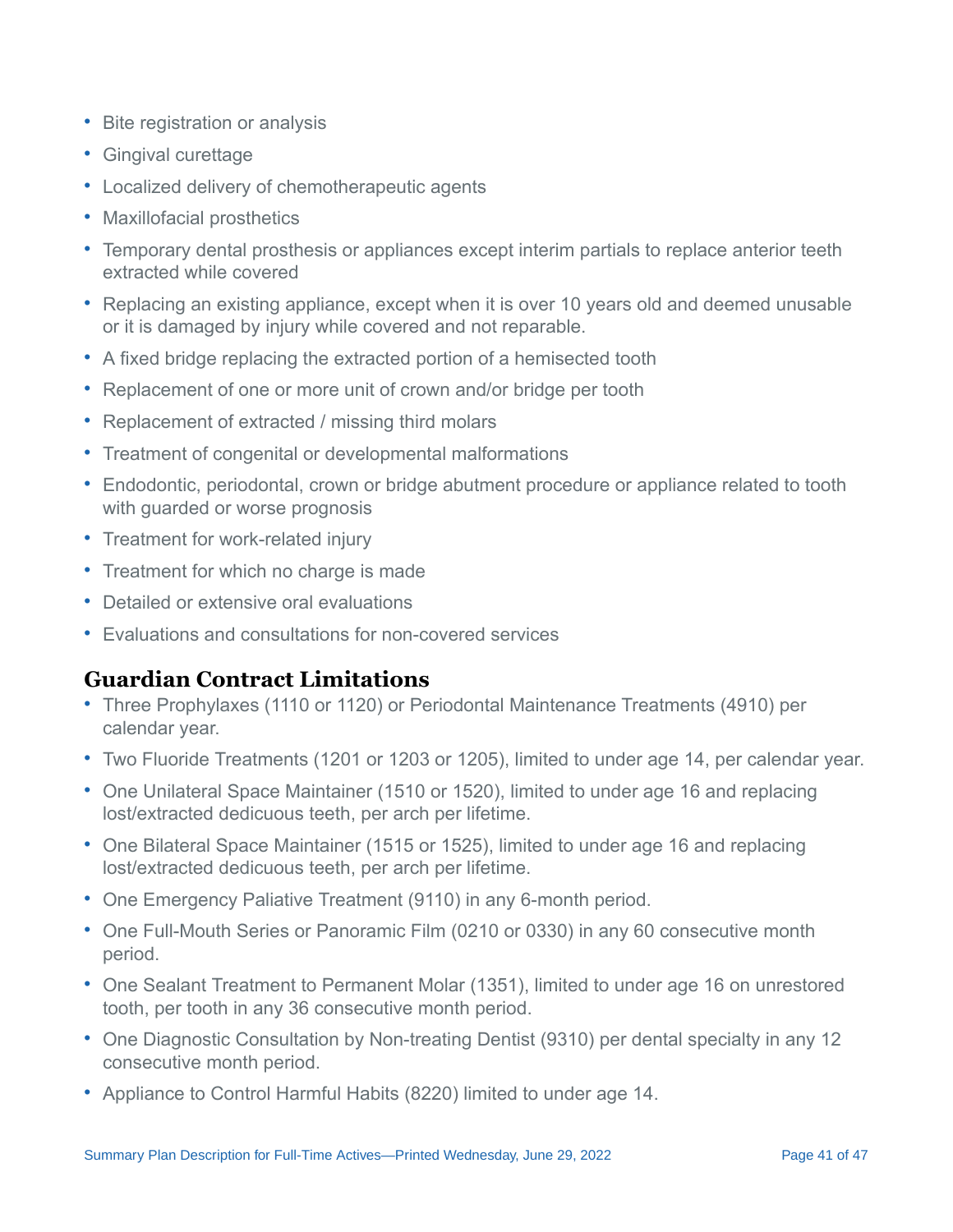- Replacement of Amalgam Restoration (2110 through 2161) only after 12 or more months since prior procedure, if under age 19.
- Replacement of Amalgam Restoration (2110 through 2161) only after 36 or more months since prior procedure, if age 19 or older.
- Replacement of Resin Restoration (2330 through 2388) only after 12 or more months since prior procedure, if under age 19.
- Replacement of Resin Restoration (2330 through 2388) only after 36 or more months since prior procedure, if age 19 or older.
- One Crown (2336 or 2337 or 2710 or 2930 2933) per tooth in any 24 consecutive month period.
- Recement Bridge (6930) only after 12 or more months since initial insertion.
- One Denture Rebase (5710 or 5711 or 5720 or 5721) per 24 consecutive month period and only 12 or more months after insertion.
- One Denture Reline (5730 through 5761) per 24 consecutive month period and only 12 or more months after insertion.
- One Denture Adjustment (5410 or 5411 or 5421 or 5422) in any 24 consecutive month period.
- One Tissue Conditioning (5850 or 5851) per arch per 12 consecutive month period and only 12 or more months after denture insertion.
- One Periodontal Root Planing (4341), with evidence of bone loss, per quadrant in any 24 consecutive month period.
- One Periodontal Scaling (4341), in the absence of related work in prior 36 months, per quadrant in any 36 consecutive month period.
- One Distal or Proximal Wedge (4274), with evidence of periodontal disease of each tooth, per quadrant per 36 consecutive month period.
- One Gingivectomy or Crown Lengthen (4211 or 4249), with evidence of periodontal disease of each tooth, per 12 consecutive month period.
- One Soft Tissue Graft or Subepithelial Connective Tissue Graft (4270 or 4271 or 4273), per quadrant in any 36 consecutive month period.
- One Bone Graft or Guided Tissue Regeneration (4263 or 4266 or 4267) per tooth or area, in a lifetime period.
- Two visits for Occlusal Adjustment (9951 or 9952), with appropriate evidence, in any 6 month period after scaling / root planing / osseous surgery.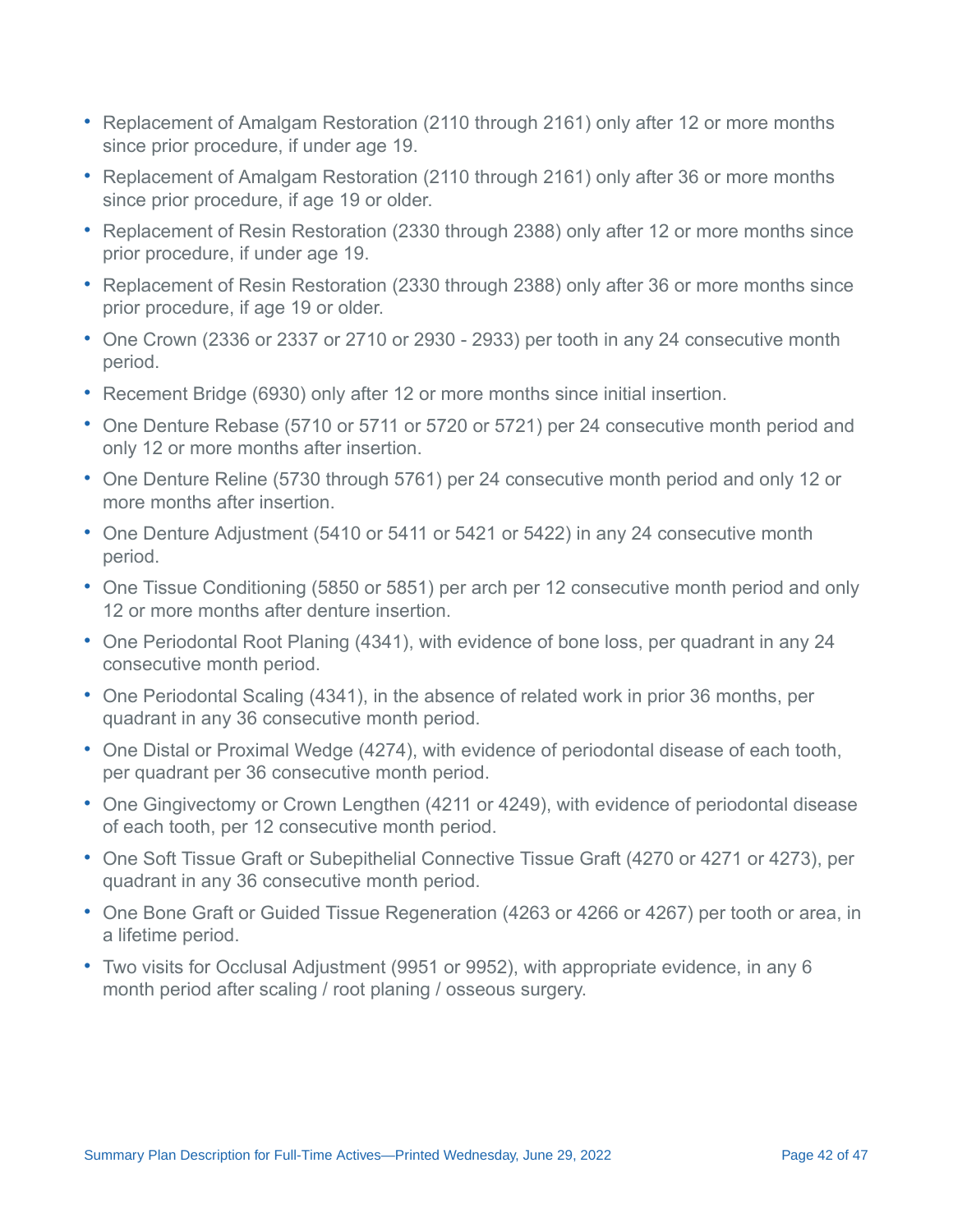### **Guardian Dental Program Limitations by Best Practice or Cosmetic Determinants**

- Labial Veneers are covered only for decay or injury to permanent tooth that cannot be restored with amalgam or composite filling
- Resin Restoration (2330 through 2388) limited to anterior teeth. Resin Restoration to posterior teeth is reimbursed at amalgam rates.
- Specialized techniques and characterizations for Bridge Abutments, Crown (6791 or 6792) are not covered.
- Crowns ( 2720 through 2792), Buildups(2950), Inlays/Onlays (2510 through 2664) and Core Buildups for Retainer (6973) only with decay or injury when the tooth cannot be restored with amalgam or composite filling material. Permanent teeth only.
- Cast Post and Cores (2952 through 2972) only with decay or injury, when done in conjunction with a covered unit of crown or bridge and when needed substantial loss of tooth structure. Permanent teeth only.

### **Delta Exclusions and Limitations**

- Prophylaxis is limited to one treatment each six month period (includes periodontal maintenance);
- Full maxillary and/or mandibular dentures including immediate dentures are not to exceed one each in any five year period from initial placement;
- Partial dentures are not to be replaced within any five year period from initial placement, unless necessary due to natural tooth loss where the addition or replacement of teeth to the existing partial is not feasible;
- Crown(s) and fixed partial dentures (bridges) are not to be replaced within any five year period from initial placement;
- Denture relines are limited to one per denture during any 12 consecutive months;
- Periodontal treatments (scaling and root planing) are limited to four quadrants during any 12 consecutive months;
- Full mouth debridement (gross scale) is limited to one treatment in any 12 consecutive month period;
- Bitewing x-rays are limited to not more than one series of four films in any six month period;
- A full mouth x ray series (including any combination of periapicals or bitewings with a panoramic film) or a series of seven or more vertical bitewings is limited to one series every 24 months;
- Benefits for sealants include the application of sealants only to the occlusal surface of permanent molars for patients through age 15. The teeth must be free from caries or restorations on the occlusal surface. Benefits also include the repair or replacement of a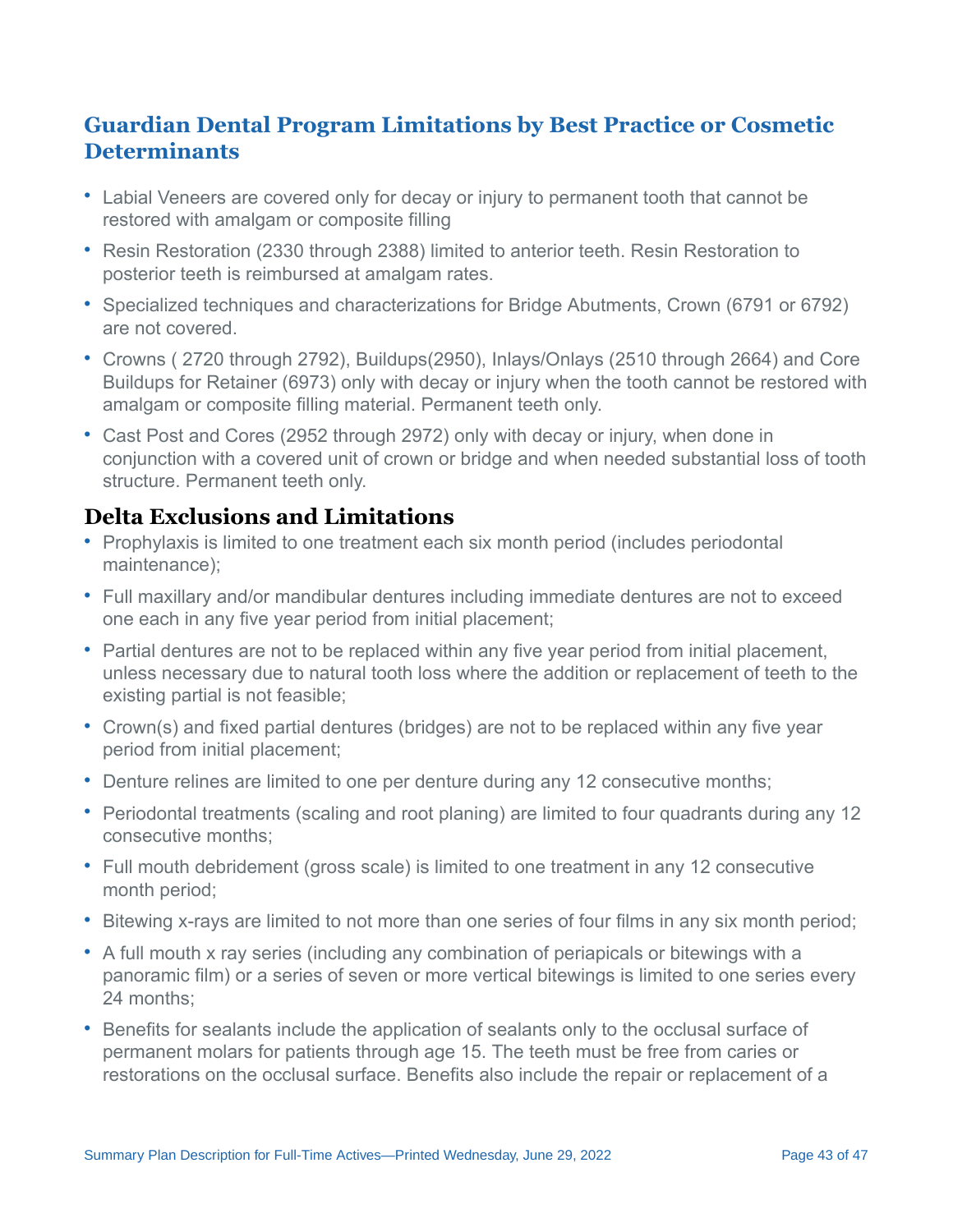sealant on any tooth within three years of its application by the same Contract Dentist who placed the sealant;

- Replacement of prosthetic appliances (bridges, partial or full dentures) shall be considered only if the existing appliance is no longer functional or cannot be made functional by repair or adjustment and meets the five year limitation for replacement;
- Coverage is limited to the Benefit customarily provided. Enrollee must pay the difference in cost between the Contract Dentist's usual fees for the covered Benefit and the Optional or more expensive treatment plus any applicable Copayment;
- Services that are more expensive than the treatment usually provided under accepted dental practice standards or include the use of specialized techniques instead of standard procedures, such as a crown where filling would restore a tooth or an implant in place of a fixed bridge or partial denture to restore a missing tooth, are considered Optional treatment;
- Composite resin restorations to restore decay or missing tooth structure that extend beyond the enamel layer are limited to anterior teeth (cuspid to cuspid) and facial surfaces of maxillary bicuspids;
- A fixed partial denture (bridge) is limited to the replacement of permanent anterior teeth provided it is not in connection with a partial denture on the same arch, or duplicates an existing, nonfunctional bridge and it meets the five year limitation for replacement;
- Stayplates, in conjunction with fixed or removable appliances, are limited to the replacement of extracted anterior teeth for adults during a healing period or in children 16 years and under for missing anterior teeth;
- Benefits provided by a pediatric Dentist are limited to children through age seven following an attempt by the assigned Contract Dentist to treat the child and upon prior authorization by Delta, less applicable Copayments. Exceptions for medical conditions, regardless of age limitation, will be considered on an individual basis;
- Porcelain crowns and porcelain fused to metal crowns on all molars is considered Optional treatment;
- Fixed bridges used to replace missing posterior teeth are considered Optional when the abutment teeth are dentally sound and would be crowned only for the purpose of supporting a pontic. A fixed bridge used under these circumstances is considered Optional dental treatment. The Enrollee must pay the difference in cost between the Contract Dentist's filed fees for the covered procedure and Optional treatment, plus any Copayment for the covered procedure;

### **Delta Dental HMO – Standard Benefit Exclusions**

- General anesthesia, IV sedation, and nitrous oxide and the services of a special anesthesiologist;
- Treatment provided in a government hospital, or for which benefits are provided under Medicare or other governmental program (except Medicaid), and State or Federal workers' compensation, employer liability or occupational disease law; benefits to the extent provided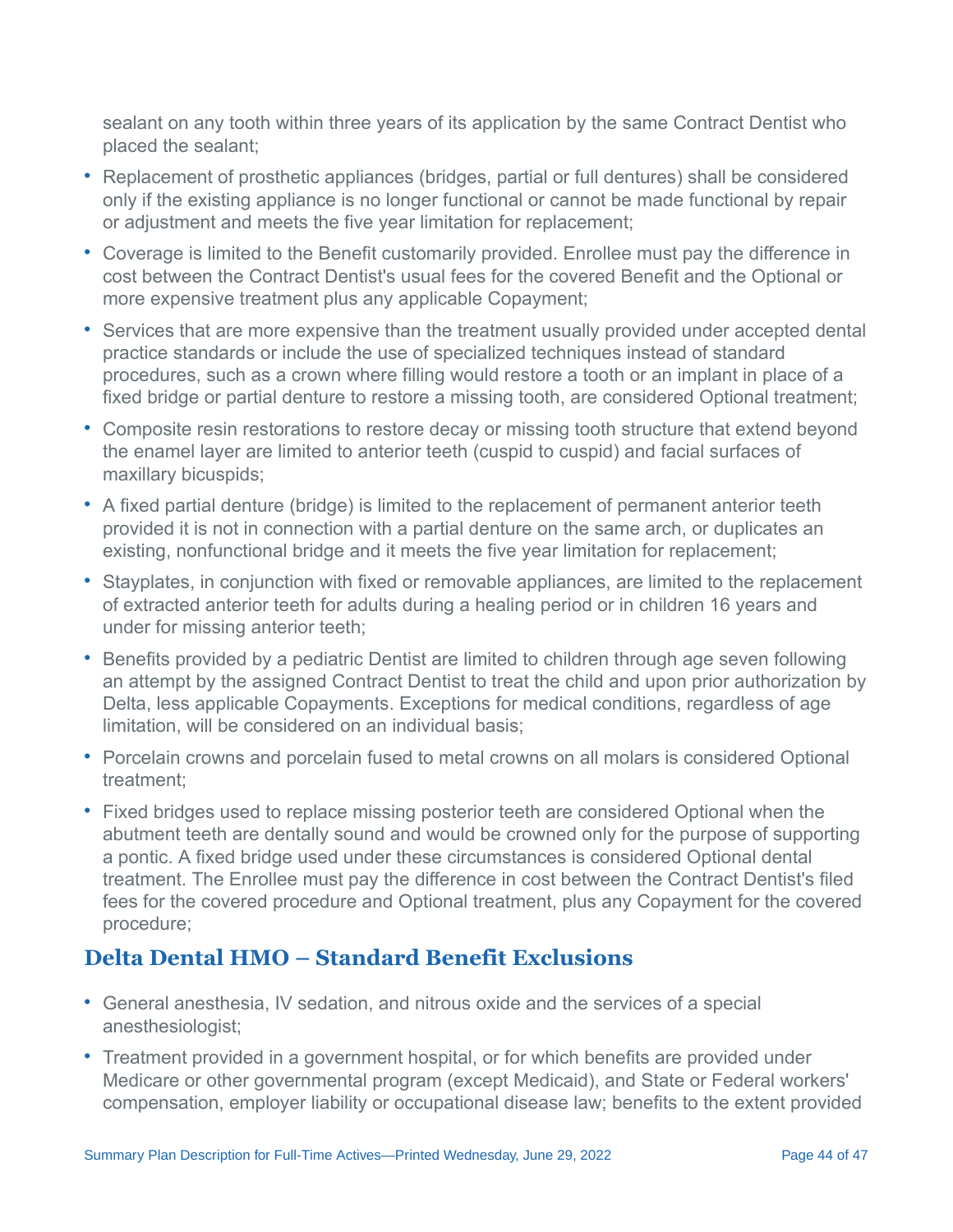for any loss or portion thereof for which mandatory automobile no-fault benefits are recovered or recoverable; services rendered and separately billed by employees of hospitals, laboratories or other institutions; services performed by a member of the enrollee's immediate family; and services for which no charge is normally made;

- Treatment required by reason of war, declared or undeclared;
- All related fees for admission, use, or stays in a hospital, out-patient surgery center, extended care facility, or other similar care facility;
- Treatment of fractures, dislocations and subluxations of the mandible or maxilla. This includes any surgical treatment to correct facial mal-alignments of TMJ abnormalities which are medical in nature;
- Loss or theft of fixed and removable prosthetics (crowns, bridges, full or partial dentures);
- Dental expenses incurred in connection with any dental procedures started after termination of eligibility for coverage or dental expenses incurred in connection with any dental procedure started prior to enrollee's eligibility with the DeltaCare program. Examples: teeth prepared for crowns, root canals in progress, orthodontic treatment;
- Any service that is not specifically listed in Schedule A, Description of Benefits and Copayments;
- Cysts and malignancies which are medical in nature;
- Prescription drugs;
- Any procedure that, in the professional opinion of the contract dentist or Delta's dental consultant, is inconsistent with generally accepted standards for dentistry and will not produce a satisfactory result;
- Dental services received from any dental facility other than the assigned dental facility, unless expressly authorized in writing by DeltaCare or as cited under Provisions for Emergency Care;
- Prophylactic removal of impactions (asymptomatic, nonpathological);
- "Consultations" for noncovered procedures;
- Implant placement or removal of appliances placed on or services associated with implants, including but not limited to prophylaxis and periodontal treatment;
- Placement of a crown where there is sufficient tooth structure to retain a standard filling;
- Restorations placed due to cosmetics, abrasions, attrition, erosion, restoring or altering vertical dimension. Treatment or materials primarily for cosmetic purposes including, but not limited to, porcelain or other veneers, except reconstructive surgery which is not medical in nature, and which is either (a) dentally necessary and follows surgery resulting from trauma, infection or other diseases of the involved part and is directly attributable thereto, or (b) dentally necessary because of a congenital disease or anomaly of a covered dependent child which has resulted in a functional defect. If treatment is not excluded as to particular teeth under this provision, cosmetic treatment of teeth adjacent to or near the affected ones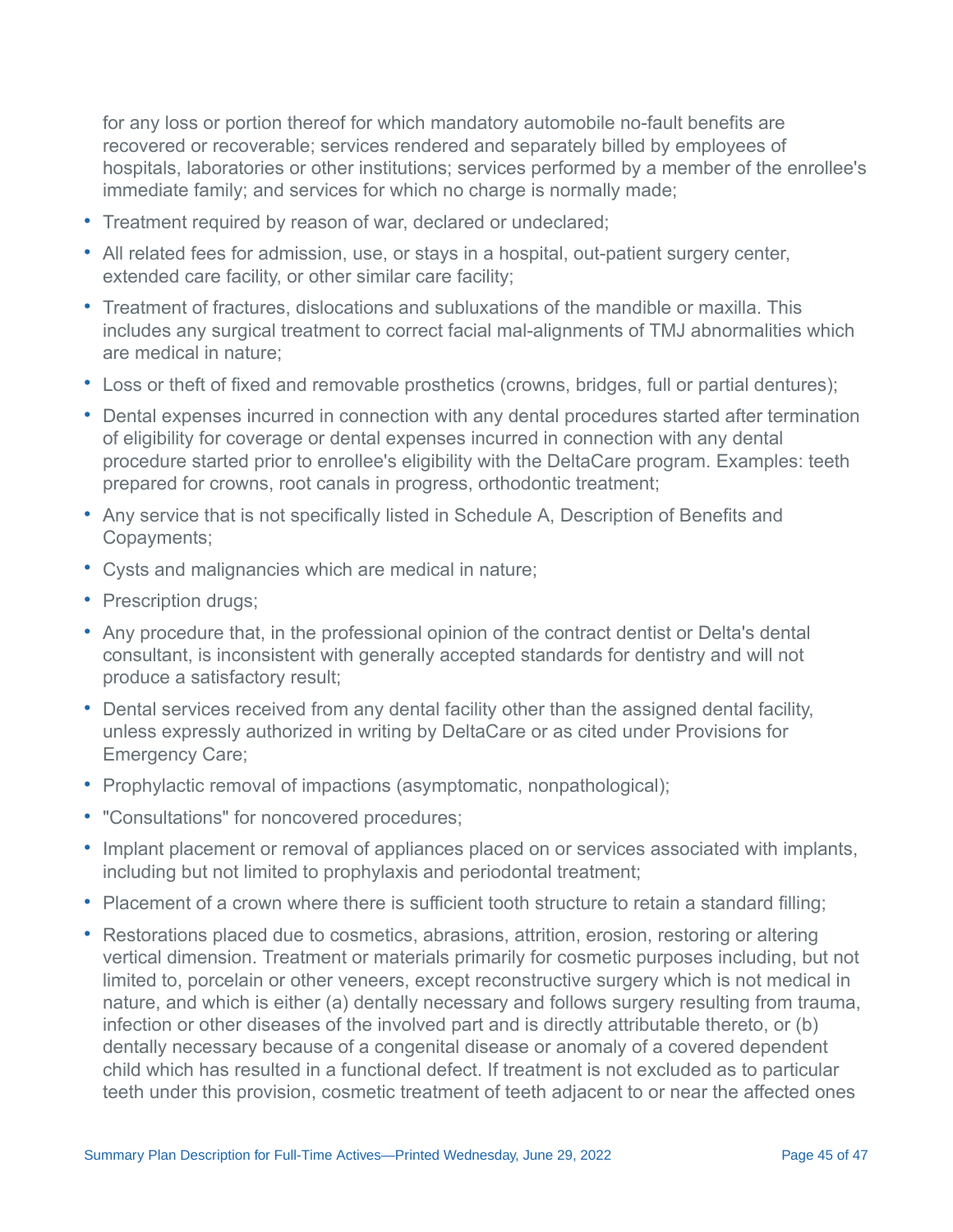is excluded. If an appliance is required as a result of reconstructive surgery, the appliance so provided will be the least expensive one which is adequate for the purpose. This exclusion will not apply if the treatment is approved by an external appeal agent pursuant to Section 4910 of the New York Insurance Law. Refer to ENROLLEE COMPLAINT PROCEDURES and Appendix A, DELTA DENTAL OF NEW YORK'S INTERNAL GRIEVANCE PROCEDURE Rider for additional information;

- Appliances or restorations necessary to increase vertical dimension, replace or stabilize tooth structure loss by attrition, realignment of teeth, periodontal splinting, gnathologic recordings, equilibration or treatment of disturbances of the temporomandibular joint (TMJ) which are medical in nature;
- Extensive treatment plans involving 10 or more crowns or units of fixed bridgework (major mouth reconstruction);
- Precious metal for removable appliances, precision abutments for partials or bridges (overlays, implants, and appliances associated therewith), personalization and characterization;
- Soft tissue management (irrigation, infusion, special toothbrush);
- Treatment or appliances that are provided by a dentist whose practice specializes in prosthodontic services;
- Restorative work caused by orthodontic treatment;
- Extractions solely for the purpose of orthodontics.

### **Delta Dental HMO – Orthodontic Benefit Limitations**

The program provides coverage for orthodontic treatment plans provided through Contract Orthodontists. The cost to the Enrollee for the treatment plan is listed in the Description of Benefits and Co-payments (Schedule A) subject to the following:

- Orthodontic treatment must be provided by a Contract Orthodontist;
- Benefits cover 24 months of active orthodontic treatment and include the initial examination, diagnosis, consultation, initial banding, de-banding and the retention phase of treatment. The retention phase includes the initial construction, placement and adjustments to retainers and office visits for a maximum of 24 months;
- For treatment plans extending beyond 24 months of active treatment, the Enrollee will be subject to a monthly office visit fee not to exceed \$75 per month;
- Should an Enrollee's coverage be canceled or terminated for any reason, and at the time of cancellation or termination be receiving any orthodontic treatment, the Enrollee will be solely responsible for payment for treatment provided after cancellation or termination. In this event the Enrollee's obligation shall be based on the Contract Orthodontist's usual fee at the beginning of treatment. The Contract Orthodontist will prorate the amount over the number of months to completion of the treatment. The Enrollee will make payments based on an arrangement with the Contract Orthodontist;